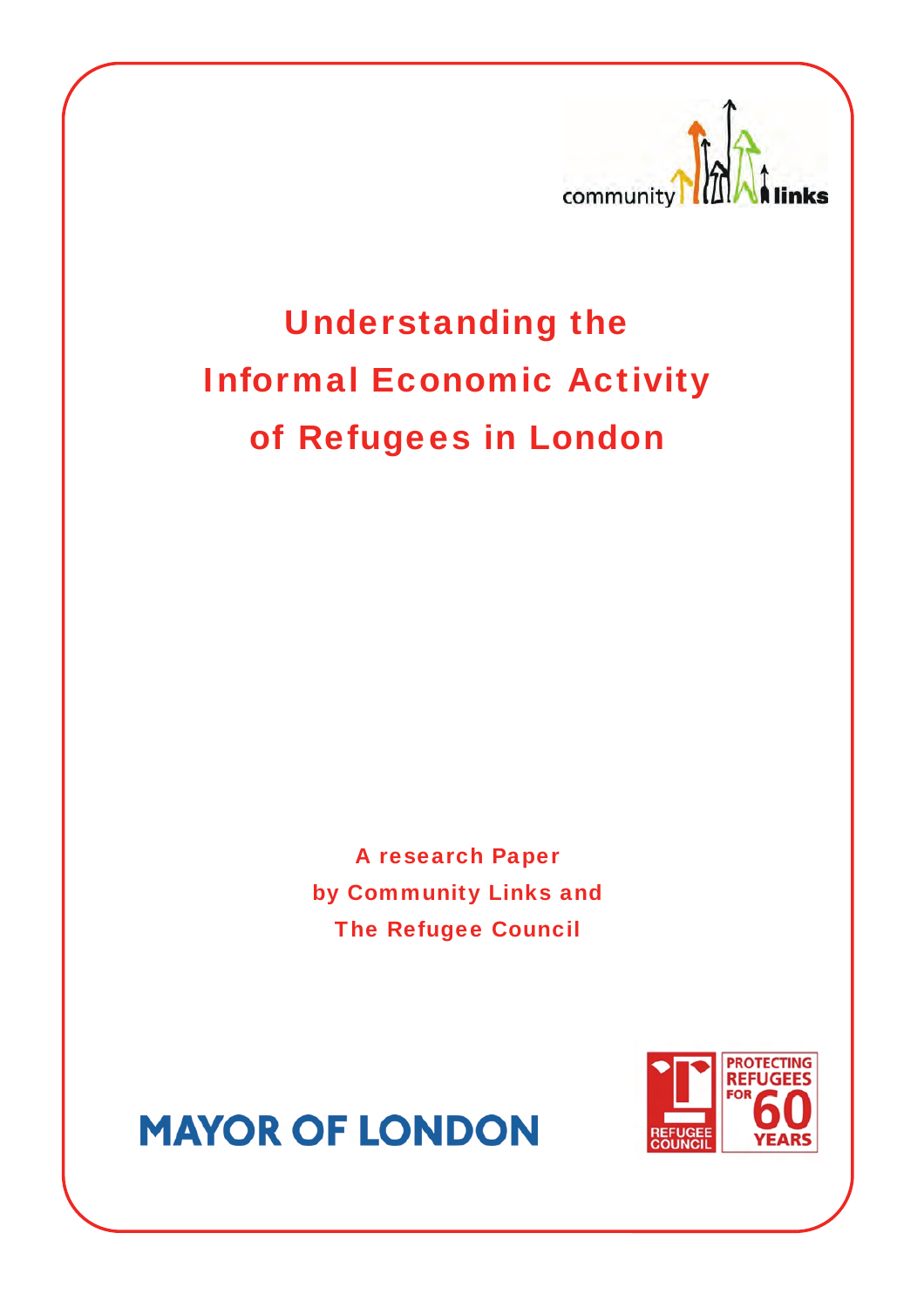© Community Links and Refugee Council 2011

The right to be identified as the author of this work has been asserted in accordance with the Copyright, Designs and Patents Act 1988.

All rights reserved. No part of this publication may be reproduced, stored in a retrieval system or transmitted in any form, or by any means (electronic, mechanical or otherwise) without the advance consent, in writing, of both the copyright owner and the publisher. However, brief passages may be reproduced for non-commercial or training purposes provided the source is acknowledged and the publisher is informed.

Community Links 105 Barking Road Canning Town London E16 4HQ

Community Links Trust Ltd. – a charity registered in England. Registered Charity number 1018517 and Registered Company Number 2661182

# **Acknowledgements**

Community Links and The Refugee Council would like to thank the Greater London Authority for supporting this work, and Roudy Shafie for her guidance during the project. Sharmarke Diriye at the Refugee Council provided much support in the delivery of the project, both through his knowledge of issues concerning the informal economy in refugee communities, and by facilitating access to research participants. We are grateful to all of the organisations that participated in the research, and would like to sincerely thank them for their contributions.

# **The project team:**

Aaron Barbour (Community Links), Lisa Doyle (Refugee Council), Marlen Llanes (Community Links), James Lee (Refugee Council), and Maeve McGoldrick (Community Links). The literature review was conducted by Marlen Llanes. The research interviews and survey were conducted and analysed by Lisa Doyle. This report was written by Lisa Doyle, with contributions from Aaron Barbour and James Lee.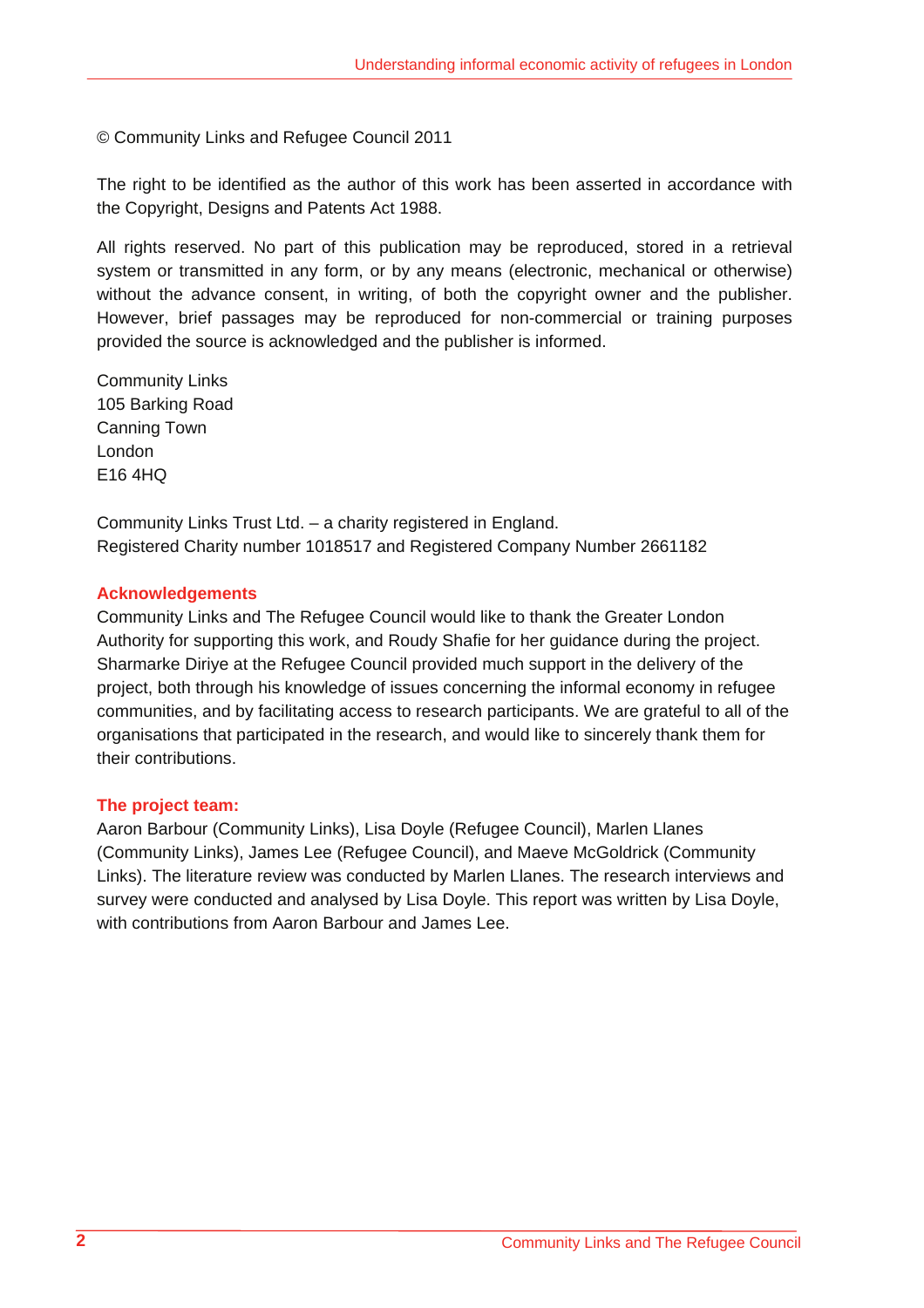# **Contents**

Page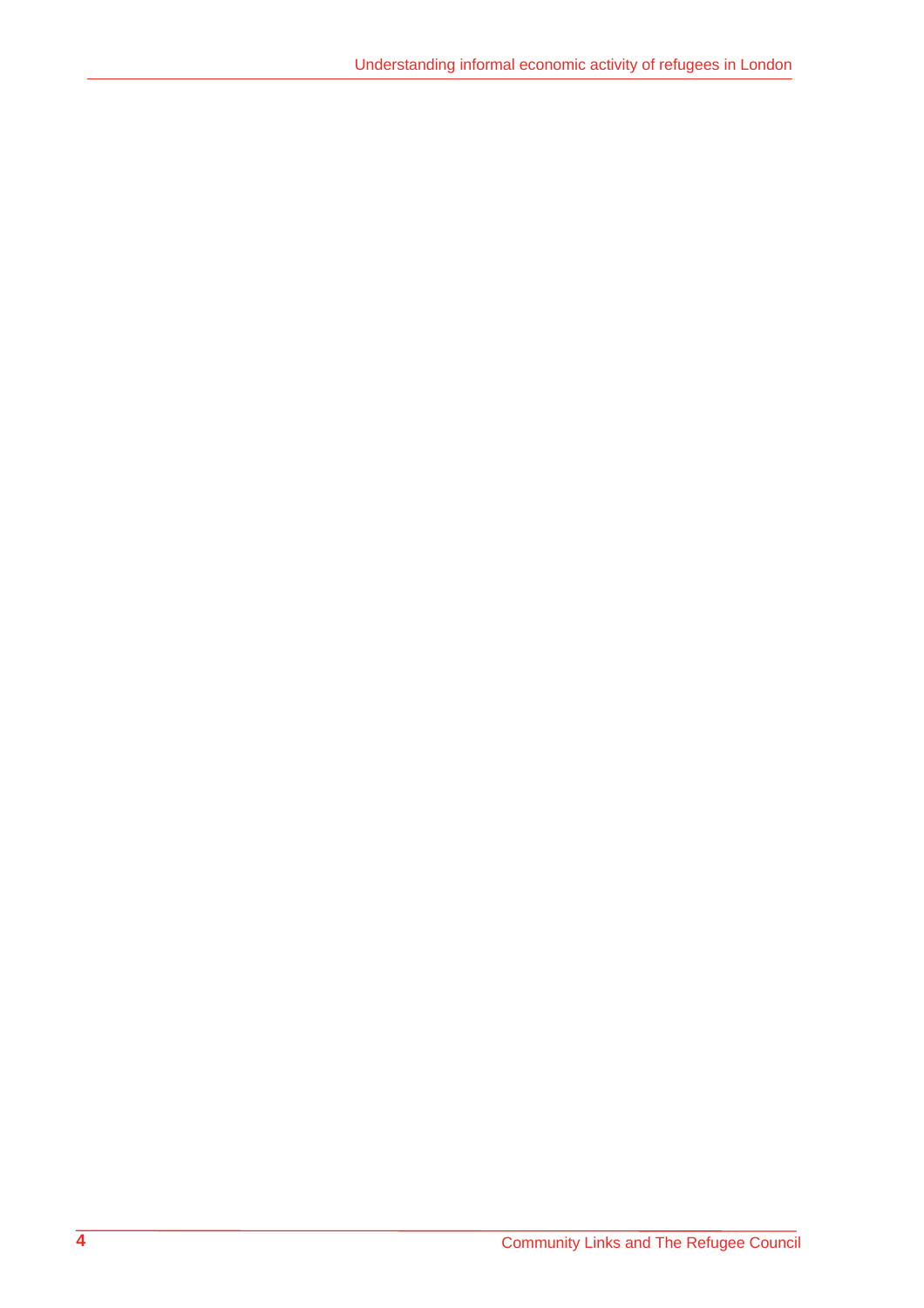# **Summary**

# Key findings

A small proportion of the refugee population are working in the cash-in-hand or informal economy. Like non-refugee Londoners who work in the informal economy, the main reasons are poverty and barriers to accessing the formal labour market. There are refugee specific causes of informal working such as insufficient knowledge of entitlement to support and benefits, language difficulties, unfamiliarity with the way that the UK job market operates, employers not understanding refugee entitlement to work, limited recognition of skills and experience gained outside of the EU, experiences of protracted periods without work during the asylum process and delays in receiving paperwork when refugee status is granted.

# To overcome these barriers, we recommend that:

- Jobcentre Plus and Work Programme providers work with specialist refugee partners to deliver tailored employment support that target refugee barriers to employment.
- Existing resources and guidance to employers and financial institutions on refugee entitlement to work are promoted through a reassurance campaign.
- **Refugee status becomes a criterion for full fee remission for ESOL** provision funded by the Skills Funding Agency.
- New government initiatives to simplify regulations and processes, and support for business start-ups, includes specialist support to formalise informal businesses.
- A formalisation service pilot is run that will help individuals get their previous informal work experience acknowledged, without the fear of sanctions.

# **Background**

In December 2009, the Mayor of London, Boris Johnson, launched a three year strategy for refugee integration, *London Enriched*. He committed in the *London Enriched* Employment, Skills and Enterprise chapter to support an inquiry into London's informal economy to identify ways for refugees to enter mainstream employment and formalise their informal activity.

The Greater London Authority (GLA) commissioned Community Links and the Refugee Council to conduct a small scoping study to examine the causes of informal economic activity within refugee communities and ascertain if there are 'refugee-specific' factors in relation to participation in the informal economy, or if the knowledge that exists about other groups also applies to forced migrants. This research is concerned with refugees who have permission to work in the UK, not those still in the asylum system or other types of migrants.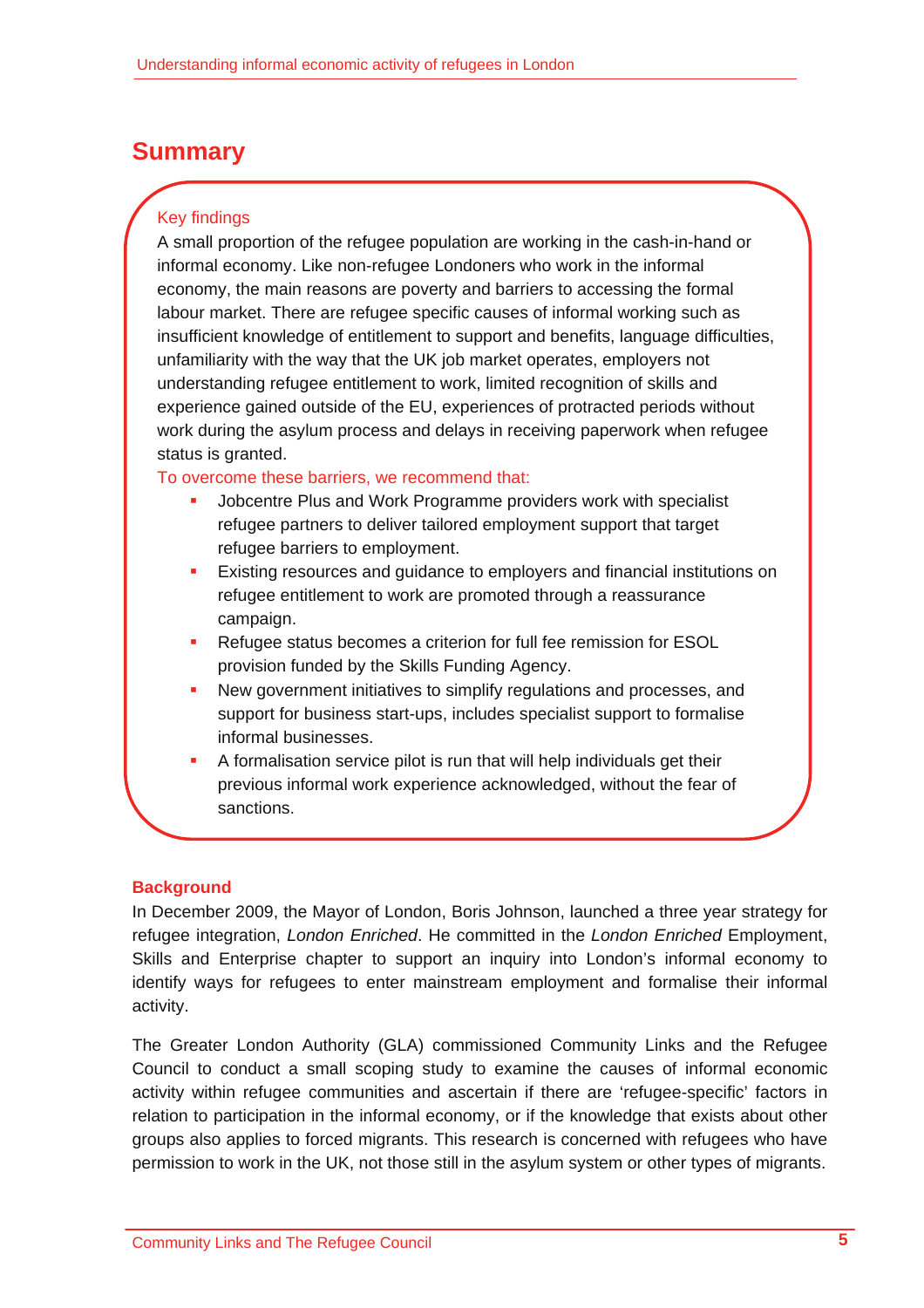The research consisted of a literature review on the informal economy as it relates to refugee communities, and a survey of London based Refugee Community Organisations (RCOs) and other organisations who work with refugees in London, followed up by semistructured interviews conducted with a sample of ten RCOs and other organisations working with refugees predominantly on employment issues.

#### **Definition of informal paid work**

Informal paid work involves the production and distribution of legal goods and services, where there is seldom compliance with regulations i.e. registration, tax payment, conditions of employment, claiming benefits and working (EU, 1998). Illegal or criminal activities such as drug dealing or prostitution have been excluded, as have exchanges of unpaid work.

#### **The size and scale of informal work in the UK**

As with the formal economy there is an array of different types of work across several sectors involved in informal paid work. It is as vastly complex as it is diverse. Evidence suggests that a considerable number of people participate:

- In the UK, the annual informal economy represents 12.3% of GDP or around £120 billion.
- About 20% of people of working age in the last year have done some sort of informal work in the areas where Community Links has conducted research.
- Informal economic activity across all OECD countries has been rising over the last decade, although the UK has one of the lowest levels in the EU.

#### **Findings**

Most organisations acknowledged that some refugees were working informally, but it was not felt that this was a large proportion of the refugee population. Those who were aware of informal work knew it was taking place from their contact with service users, some of whom sought advice from them about issues they were facing in the informal economy.

# *Types of informal working taking place*

Jobs tended to be low skilled, with survey results revealing the most common types of informal work undertaken to be cleaning, painting/ decorating, care work, retail and driving. This is similar to findings about the types of work non-refugees take in the informal economy. Whatever the sector, work was low paid and often exploitative. Work could be regular or irregular, depending on the sector in which it took place and was undertaken both within and outside of refugee communities.

#### *Reasons for working informally*

The research found that the main reason for refugees working informally was poverty. This mirrors other research which has examined people on low-incomes and their relationship between informal paid work and poverty. People needed to work to cover their living costs. It was felt that the high price of living in London exacerbated the problem. Both high and low skilled people from a range of different refugee communities were found to engage in informal work due to barriers to working in the formal economy and a need for income for themselves and their families. Some evidence was also found of gendered patterns of working.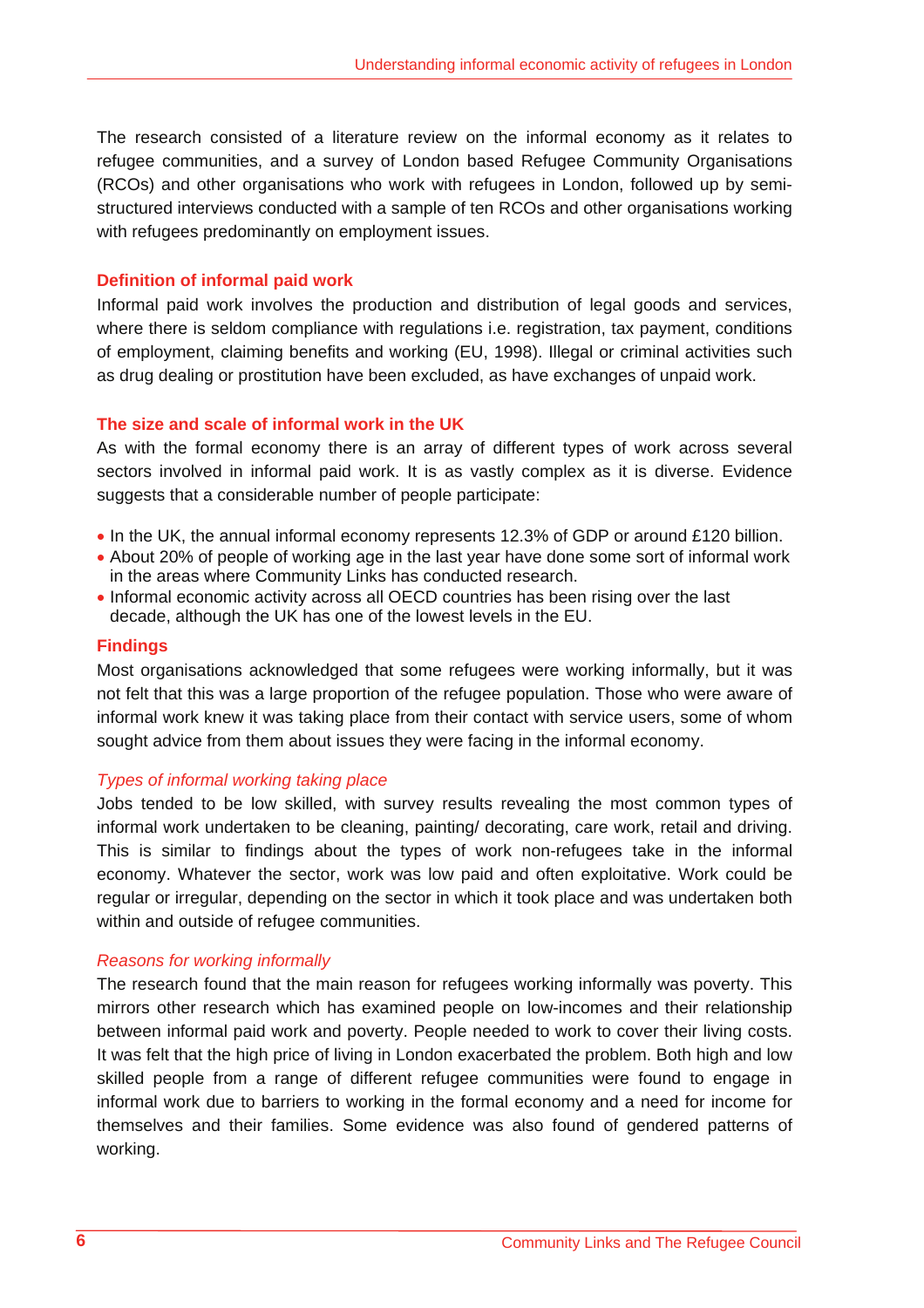Survey respondents and interviewees overwhelmingly felt that refugees had a strong desire to work in the formal economy, but faced significant barriers that prevented them from doing so. Barriers were found to include language difficulties; limited recognition amongst employers and Jobcentre Plus of skills and experience gained in their country of origin; employers not understanding refugees' entitlements to work, and some discriminatory practices.

In addition, the asylum process itself can leave individuals with protracted gaps in their working lives, and a loss of skills due to restrictions on entitlements to work and access training. When refugee status is granted, there can be delays in receiving paperwork and the transition to different types of entitlements does not always run smoothly, leaving people without any source of income, sometimes for months. Being caught between the two systems can thus lead to some people working informally to support themselves. The situation is likely to worsen. From September 2011, UKBA will no longer fund the Refugee Integration and Employment Service which supports newly-granted refugees in this transition time.

Organisations reported that refugees did not have sufficient knowledge of entitlements to support and welfare benefits. Neither did they receive appropriate support from Jobcentre Plus to help them join the formal economy. Refugees sometime struggle the UK job market, as it operates differently to the ways they are used to. This disadvantages refugees. It was feared the situation will soon worsen due to increasing unemployment and a reduction in job vacancies following the public spending cuts.

Refugees can also lack knowledge of UK employment regulations and may be unaware that the work they are doing is informal. This is compounded by misinformation from friends and family. In addition, refugees find regulations surrounding self-employment and businesses complex and confusing, particularly in contrast to the ways they operate in their countries of origin. This can result in activities inadvertently not conforming to UK law.

# *Types of support needed to enable formalisation*

Organisations felt that to move into the formal economy, refugees needed specialist, culturally-specific support. Organisations felt that it would be useful to have better partnerships with statutory agencies to provide more appropriate tailored support to refugees and ensure they can access accurate information on UK employment law and their entitlements to support. There were specific ideas about reducing barriers to formal work such as by tackling employer discrimination by having anonymous job applications by public bodies.

A number of announced policy changes have the potential to increase formal paid work, removing some of the barriers mentioned above. From 2013, Universal Credit aims to transform the benefit system, increasing incentives for people to move off benefits into formal work. DWP's 'Get Britain Working' programme includes the New Enterprise Allowance and Enterprise Clubs (launched  $28<sup>th</sup>$  January 2011) which might enable more people to become self-employed by increasing access to support (mentors and finance). However the initial details are limited. From September 2011 the changes to ESOL funding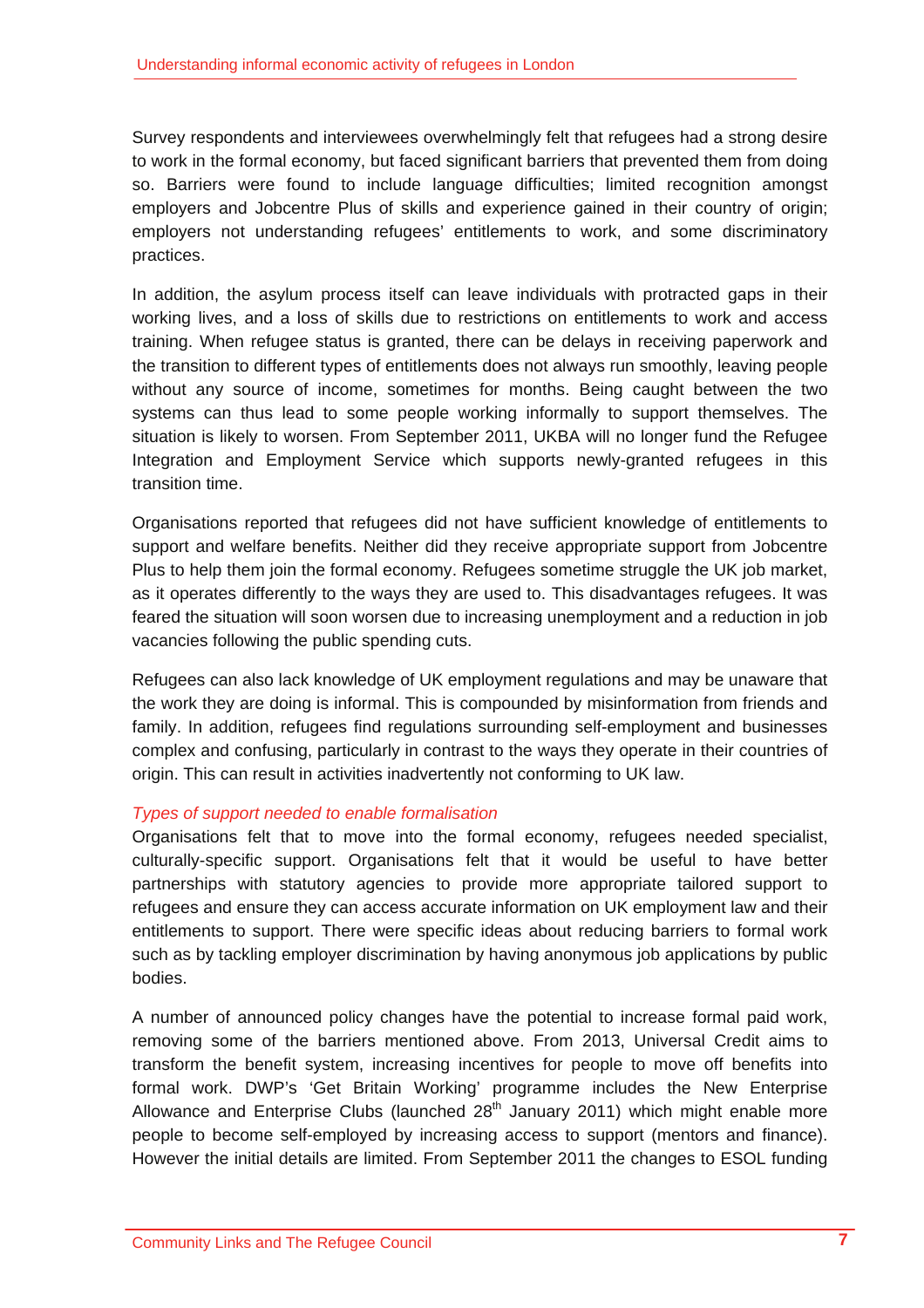policy may increase informal paid work. It remains to be seen what impact the Work Programme will have in supporting unemployed refugees back into formal work, as the details of specific Prime Contractors approaches are still being agreed with DWP. It depends if Primes and their sub-contractors are able to work in partnership to deliver specialist support for refugees.

#### **Conclusion**

The findings of this research reflect similar findings from research carried out about informal working in the population in general. Refugees appear to be doing informal work out of necessity as they are in poverty which is partly due to the fact they face difficulties accessing the formal labour market. Many of the barriers to entering the formal economy were related to them being refugees. These include employers not understanding refugees' entitlement to work, limited recognition of skills and experience gained in people's countries of origin, experiences of protracted periods without work during the asylum process and delays in receiving paperwork when refugee status is granted. The fact they are migrants meant that finding employment was more difficult due to some refugees having difficulties with the English language, insufficient knowledge of the benefits system and unfamiliarity with the way that the UK job market operates.

#### **Recommendations**

#### *1. Provide tailored support programmes through Jobcentre Plus and the Work Programme*

This research suggests that refugees work informally due to difficulties in accessing the formal economy. To overcome these barriers, many refugees will need tailored support programmes that are sensitive to people's backgrounds and experiences, and unfamiliarity with formal employment in the UK. This could be done through Jobcentre Plus and the Work Programme in partnership with refugee agencies.

#### *2. Run a reassurance campaign*

Employers and financial institutions need to be aware of refugees' entitlement to work and the types of documentation they carry. This could be achieved by a London-wide reassurance campaign promoting refugees entitlement to work, by drawing on existing resources and guidance.

#### *3. Include refugees in the criteria for fee remission for ESOL provision*

Refugees who lack sufficient English language skills find it difficult to enter the formal economy. We recommend that refugee status should be a criterion for fee remission for ESOL provision at all levels funded by the Skills Funding Agency.

#### *4. Increase business support for refugees*

This research has highlighted the confusion refugees experience when setting up businesses and becoming self-employed. BIS and expert providers should invest further in providing specific business support services for refugees. DWP's New Enterprise Allowance needs further refinement to truly meet the business support needs of people on benefits.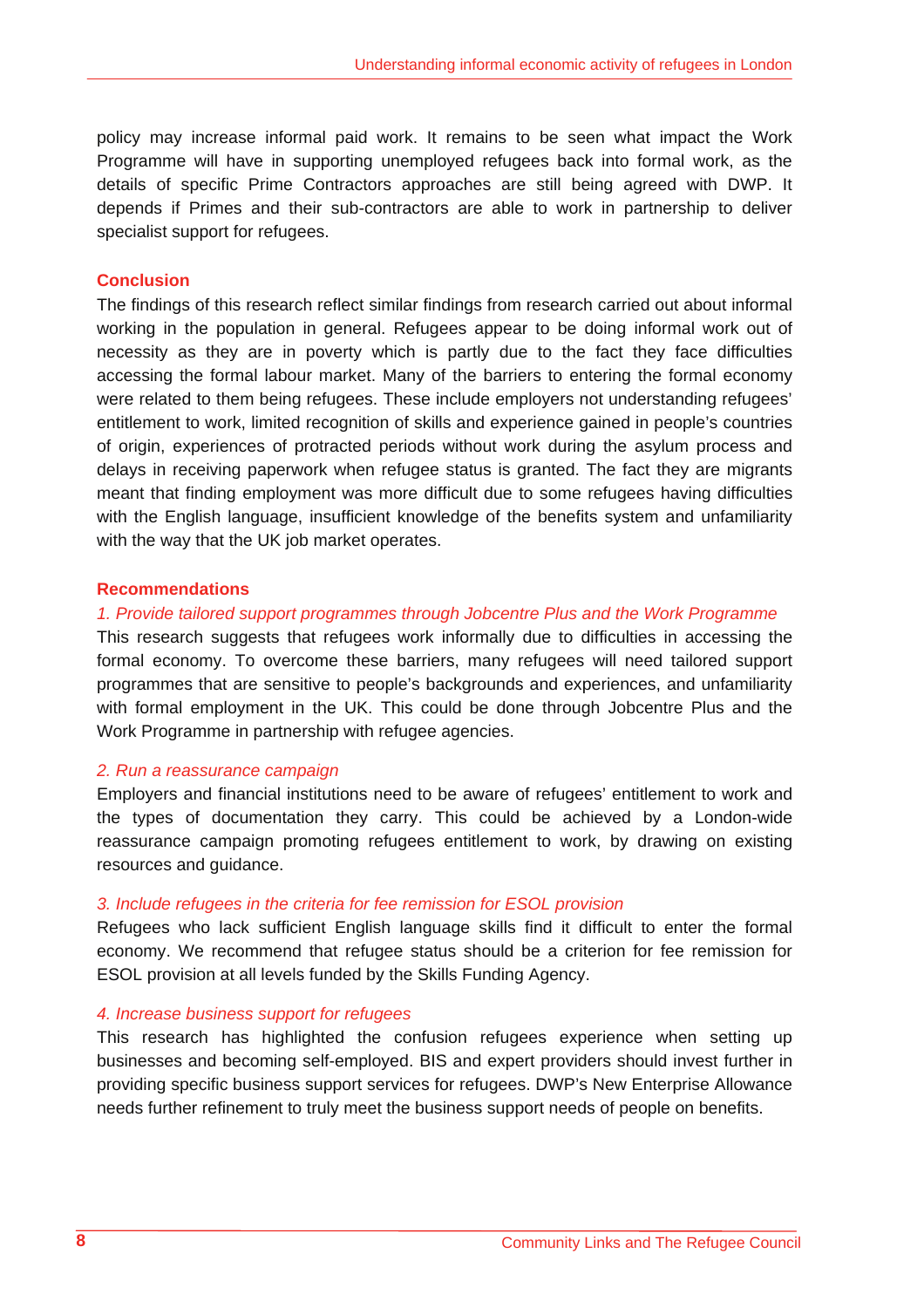# *5. Establish a formalisation service*

Although they constitute a minority of refugees, those who are involved in informal paid work may compound their disadvantage as the experience they gain in this sector cannot be used to support job applications for work in the formal economy. We suggest that GLA and partners explore developing a 'legitimisation' or 'formalisation' service that will help individuals get their previous informal work experience acknowledged, without the fear of sanctions and prosecution by DWP.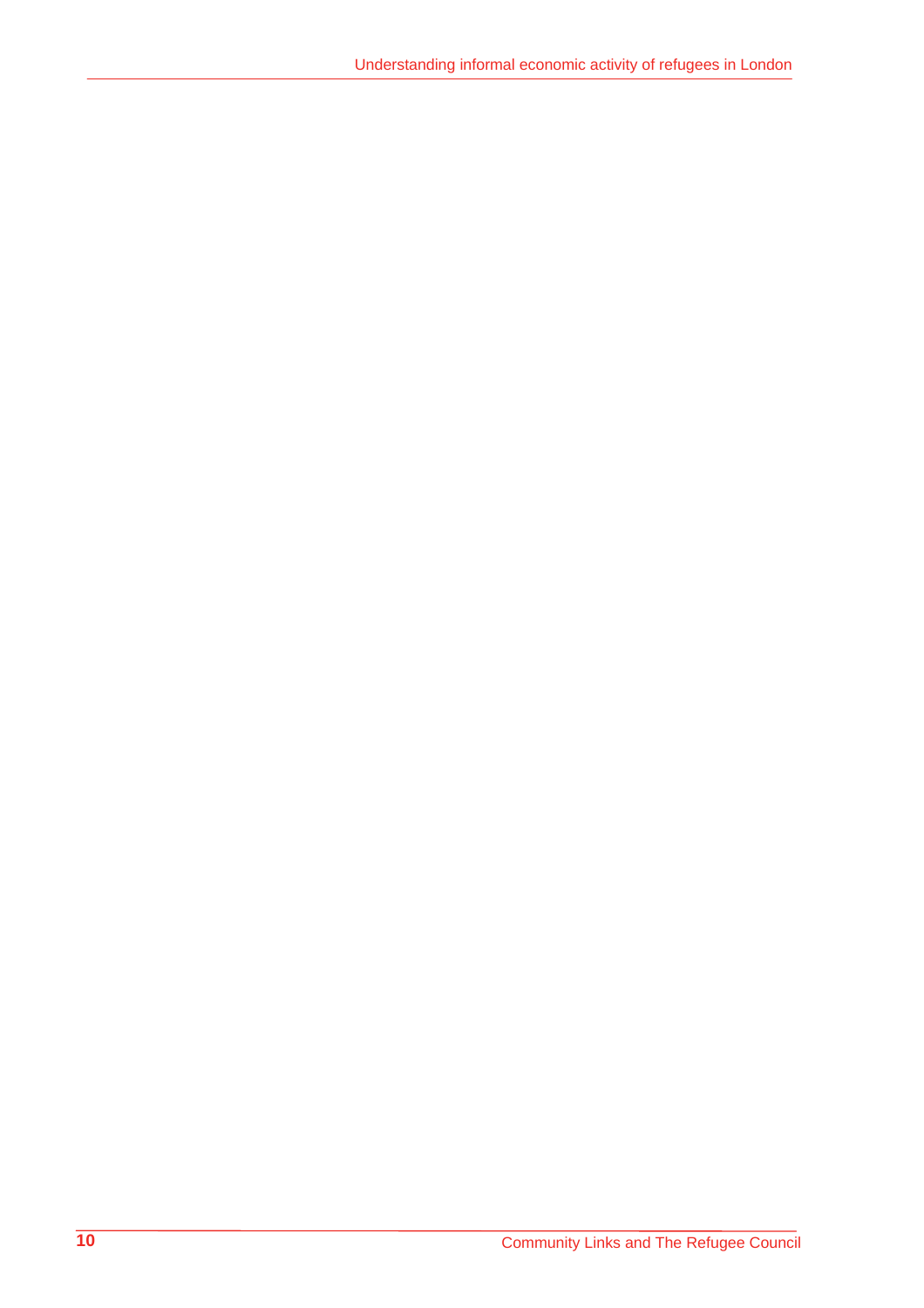# **Introduction**

# **Objective**

The Greater London Authority (GLA) commissioned Community Links and the Refugee Council to conduct a small scoping study to examine the causes of informal economic activity within refugee communities. This study aims to ascertain if there are 'refugeespecific' factors in relation to participation in the informal economy, or if the knowledge that exists about other groups also applies to forced migrants.

# **Introduction**

The number of refugees and asylum seekers in the UK and London is not easily estimated. However, the few studies mentioning the number of refugees (GLA, 2007; ICAR 2009) suggest that half a million of London's inhabitants are refugees, families of refugees and asylum seekers. It is calculated that a quarter million are individuals granted refugee status. The percentage of working-age population among refugees tends to be high. A recent study commissioned by the Home Office (2010) found that 75% of those surveyed were aged 35 and under.

It is recognised among academics and policymakers that employment is a fundamental route to the integration of refugees. Nevertheless, existing studies point out that among the refugee community, employment is not particularly high. Figures for refugee unemployment are almost double the rate for ethnic minority people, a group which traditionally is characterised by higher rates of unemployment than the white population (Bloch, 2002).

In December 2009, the Greater London Authority published 'London Enriched: The Mayor's Refugee Integration (GLA, 2009). This strategy identified seven core themes with related objectives to improve the integration of refugees in London. 'Employment, skills and enterprise' is one of the themes, as it is acknowledged that refugees can face barriers finding employment, and accessing appropriate advice and skills. This can put them at a disadvantage when trying to access the formal labour market.

The barriers to employment are thought to facilitate the entry of this type of migrants to the informal economy as employees, self-employed and small businesses. This is only implied, it is not well-documented, given the characteristics of informal work: low barriers of entry and exit, flexibility and easy job search (Craw, et al, 2007). As there is little documentary evidence about refugees' participation in the informal economy, the Refugee Council and Community Links have been commissioned by the GLA conduct a study to generate evidence about informal work. This research is concerned with refugees, not those still in the asylum system or other types of migrants.

# **What is the informal economy?**

In this report we have adopted the definition most commonly used (EU, 1998; Williams, 2005). Informal work involves the production and distribution of legal goods and services, where there is seldom compliance with regulations i.e. registration, tax payment, conditions of employment, claiming benefits and working (Becker, 2004). Illegal or criminal activities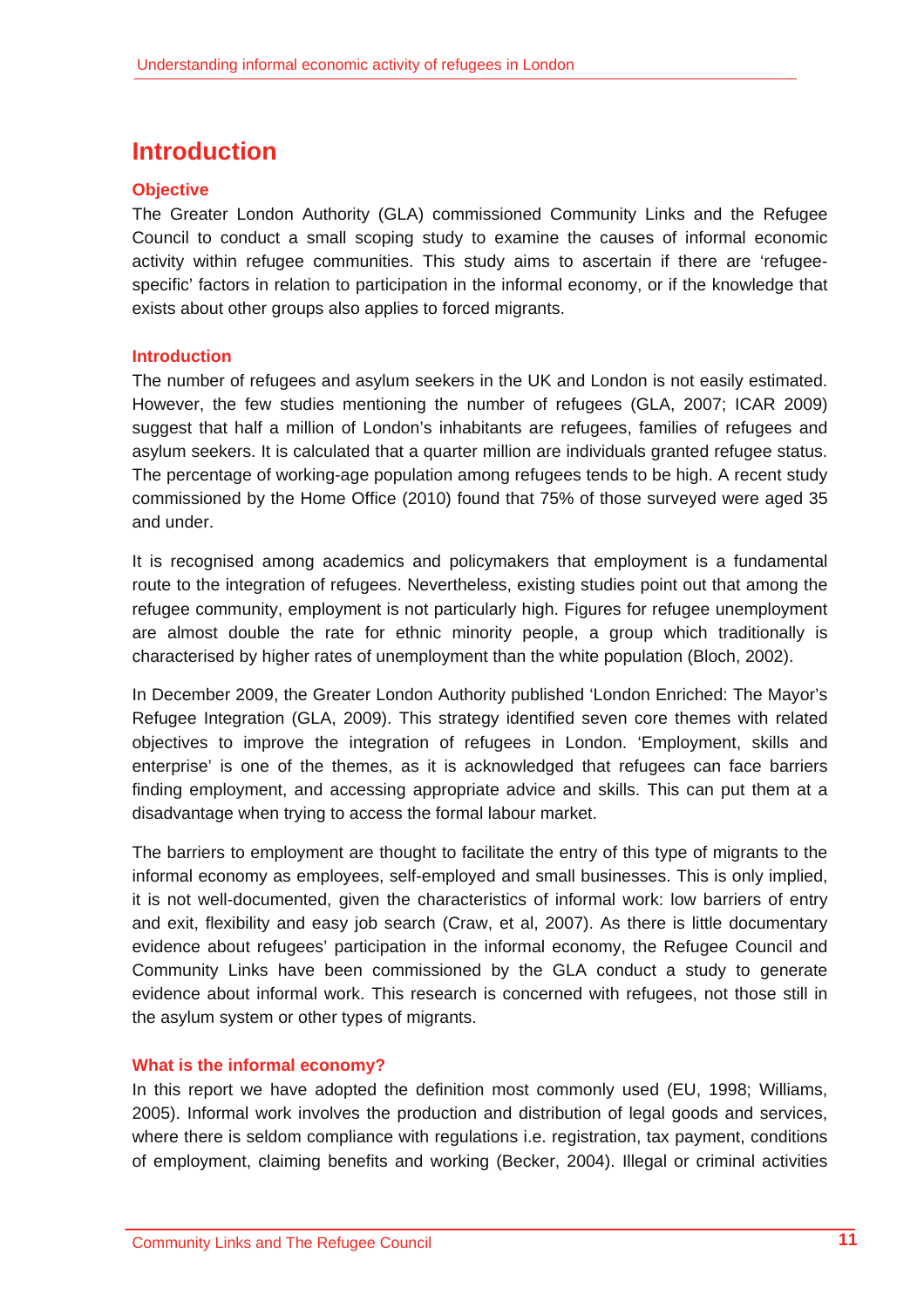such as drug dealing or prostitution have been excluded, as have exchanges of unpaid work.

#### **The size and scale of informal work in the UK**

As with the formal economy there is an array of different types of work across several sectors involved in informal paid work. It is as vastly complex as it is diverse. Evidence suggests that a considerable number of people participate:

- In the UK, the annual informal economy represents 12.3% of GDP or around £120 billion (Schneider, 2002).
- At least 2 million vulnerable workers are involved (TUC, 2008).
- About 20% of people of working age in the last year have done some sort of informal work in the areas where Community Links has conducted research (Community Links, 2006-to date)
- Informal economic activity across all OECD countries has been rising over the last decade, although the UK has one of the lowest levels in the EU.

From Community Links extensive research into the informal economy (25 reports since 2000) and its 'Need NOT Greed' campaign (www.neednotgreed.org.uk), we have learned that informal economic activities have a complex and interrelated impact on people's lives. In the short term, informal work helps people deal with periods of absolute poverty such as paying for necessities, triggered by illness or loss of a formal job. In the medium term, informal work may keep individuals outside the formal labour market (i.e. no minimum wage, holiday/sick pay) and in relative poverty. Informal work can, for some, have a positive role, developing confidence and skills, and building social capital (Travers, 2000).

#### **The positives and negatives of working cash-in-hand**

The cornerstone of developing an understanding of cash-in-hand work is to know why people work informally. The focus has too often been on the negative aspects of informal paid work, for example, the exploitation, lack of legal protection and risk of injuries, and for customers no guarantee or recourse with substandard work or products. Community Links research has shown that informal paid work can have a positive role in peoples' lives, providing an income, keeping them from poverty, and the development of confidence and skills, and building social capital.

People working informally often benefit socially as well as economically, maintaining a positive self-identity along with getting bills paid. It operates as a means to access paid work where this might be difficult in the formal sphere, a situation that affects diverse groups such as people with poor educational or vocational qualifications, those who have been out of work for a period of time (for example, due to ill-health or long term unemployment), and people from abroad who are disadvantaged by less well-established social networks and qualifications that are not always recognised in the UK.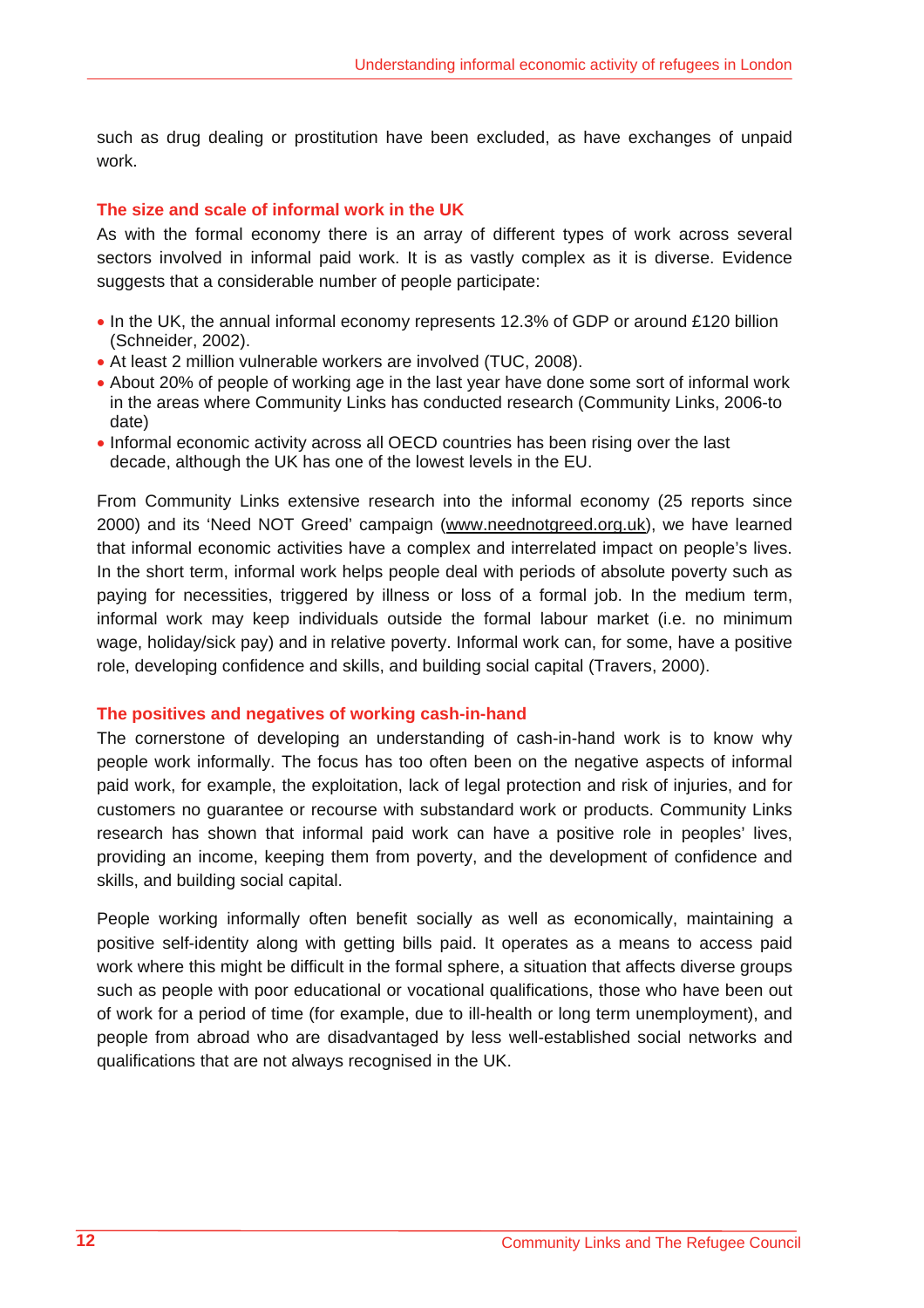# **Positive Consequences**

The positive consequences of the informal economy are:

- Increases income
- Provides employment
- Increases self confidence
- Improves skills
- Widens work experience
- Develops the habit and routine of work
- Maintains economic activity where it is needed and otherwise would not exist
- Provides income at key life events and crises e.g. having a baby, losing a formal paid job or covering the cost of a death in the family; as well as 'expensive' times in the year, e.g. Christmas
- Offers greater flexibility in terms of working hours and conditions
- Has reduced barriers to entry, so provides employment for those who otherwise find it difficult to find formal paid work
- Fosters entrepreneurial spirit
- Supports the formal economy: a large percentage of earnings from informal paid work are spent in the formal economy

#### **Negative consequences**

Despite the fact that the informal economy supports the formal sector and plays a part in redistributing wealth, there are some problems associated with it, such as a flouting of workers' rights, lack of redress for customers and a lack of training and sustainability. The informal economy can be harmful to individuals, business and society as a whole. Individuals and businesses can be disadvantaged where they do not declare work.

Employees working informally:

- lack employment rights such as the minimum wage, sickness pay, tax credits, working hours directive
- risk injury, ill health or death due to compromises around health & safety
- cannot access contributory benefits such as the state pension
- lack bargaining rights
- lose employability due to lack of evidence of employment
- cannot acquire a reference from their employer
- cannot obtain financial credit
- risk detection and prosecution

Customers employing informal labour:

- possess no legal rights if work is substandard
- hold no guarantees as to process or product with regard to health & safety, ethical concerns or quality

#### Businesses operating informally:

- suffer a lack of legal protection
- endure restricted access to capital and business support
- risk detection and prosecution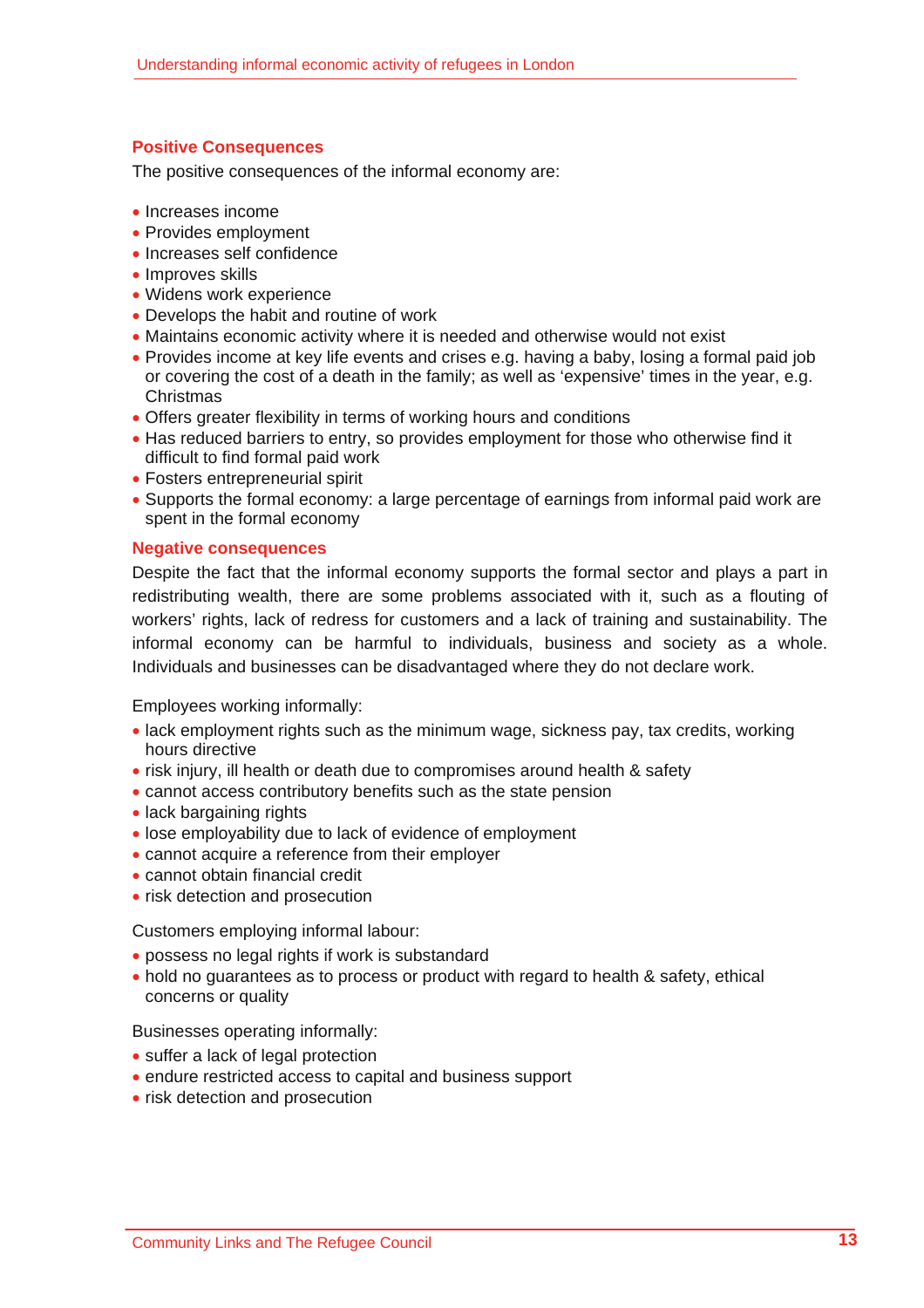Societal impact:

- informal businesses create a culture whereby formalised businesses are tempted away from complying with employment law
- informal employment weakens collective bargaining, thereby worsening workers' rights
- tax avoidance and benefit fraud results in a loss of state revenue, which in turn hinders the ability of government to pursue socially beneficial initiatives
- loss of state revenue may cause a rise in taxes which can in turn encourage an expansion of the informal economy, leading to a descending spiral
- undeclared work skews statistics (such as employment figures), meaning that public policy is premised on inaccurate information. This may make policies less effective
- some believe that the greater the number of people flouting the law, the less respect there is for the law *per se.*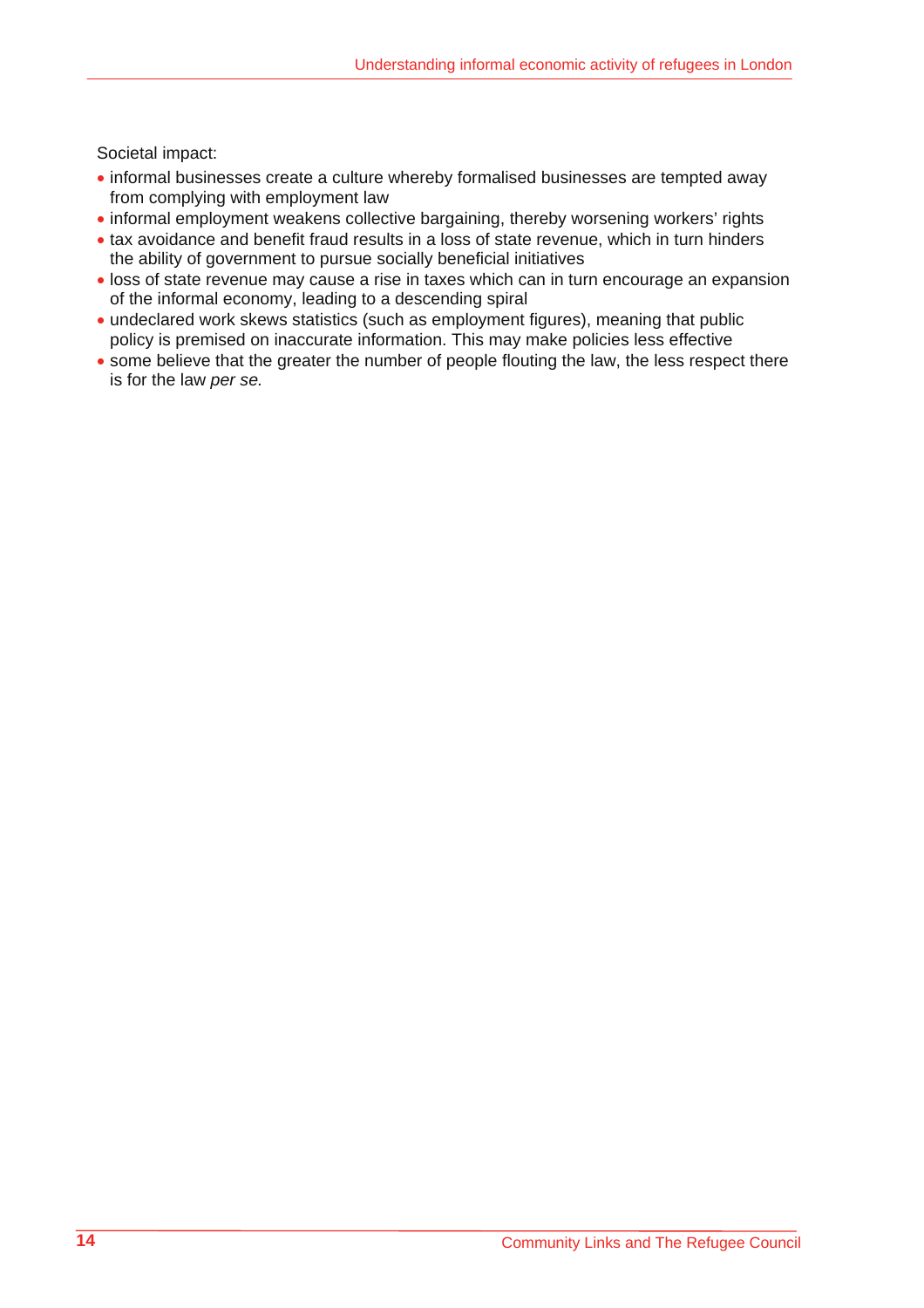# **Refugees and the informal economy in the UK**

#### **Informality and Migration**

Existing studies both in developed and developing countries point out that migrants face structural barriers that may contribute to their involvement in informal economic activities. Internal migrants, from rural to urban areas, as well as international migrants tend to settle where there are early settlers. The newly migrants 'use' the social existing social networks and may be likely to reproduce the economic activities that were common in their countries (Raijman, 2000; Losby 2002).

Evidence shows that migrants are not more likely to work informally as their receiving communities in a given country. Migrants, legal and illegal, do face barriers hindering their access to employment. Both types of migrants may face cultural and language barriers, which render them vulnerable to informal work. However, there is no direct relationship between immigration status and informality of employment (Portes & Sassen-Koob, 1987; Freman & Berndt, 1981). The areas of work do not differ between the migrant population and the rest of the population.

#### **Refugees, Employment and Informal Work**

The term refugee in the UK refers to forced migrants, those who had fled their country of origin and have been granted asylum under the 1951 UN Convention Relating to the Status of Refugees. Those granted asylum are given refugee status.

The characteristics refugees are similar and different to those of economic migrants. On the one hand, refugees and migrants tend to be of working age with fairly good level of formal qualifications (At least A levels) and some with good work experience. Refugees and migrants might differ in the conditions they left their countries of origin. Refugees are forced migrants who have left their countries due to a well-founded fear of persecution.

It is considered that one of the routes to integration of refugees into receiving communities is employment. Nevertheless, the level of unemployment among refugees is very high. A study by the DWP in 2002 found that only 29% of the refugees surveyed were in employment (GLA, 2007). The proportion of those employed is only slightly better for highly skilled refugees (37%). It is not clear whether this percentage is calculated taking into account all refugees or only those working age. At the same time, some of the refugees who managed to work tended to experience poor employment conditions, insecure employment, mostly part-time and positions below their formal academic skills (Bloch, 2004).

Scholars argue that high levels of unemployment are due to a multiplicity of structural and interrelated barriers. In the first place, the length of time taken by the immigration authorities to resolve an asylum claim may hinder people's access to the UK employment market. Secondly, half of those requesting asylum have low levels of English. Thirdly, refugees who come with serious health issues, physical and emotional. A recent study found that 30% of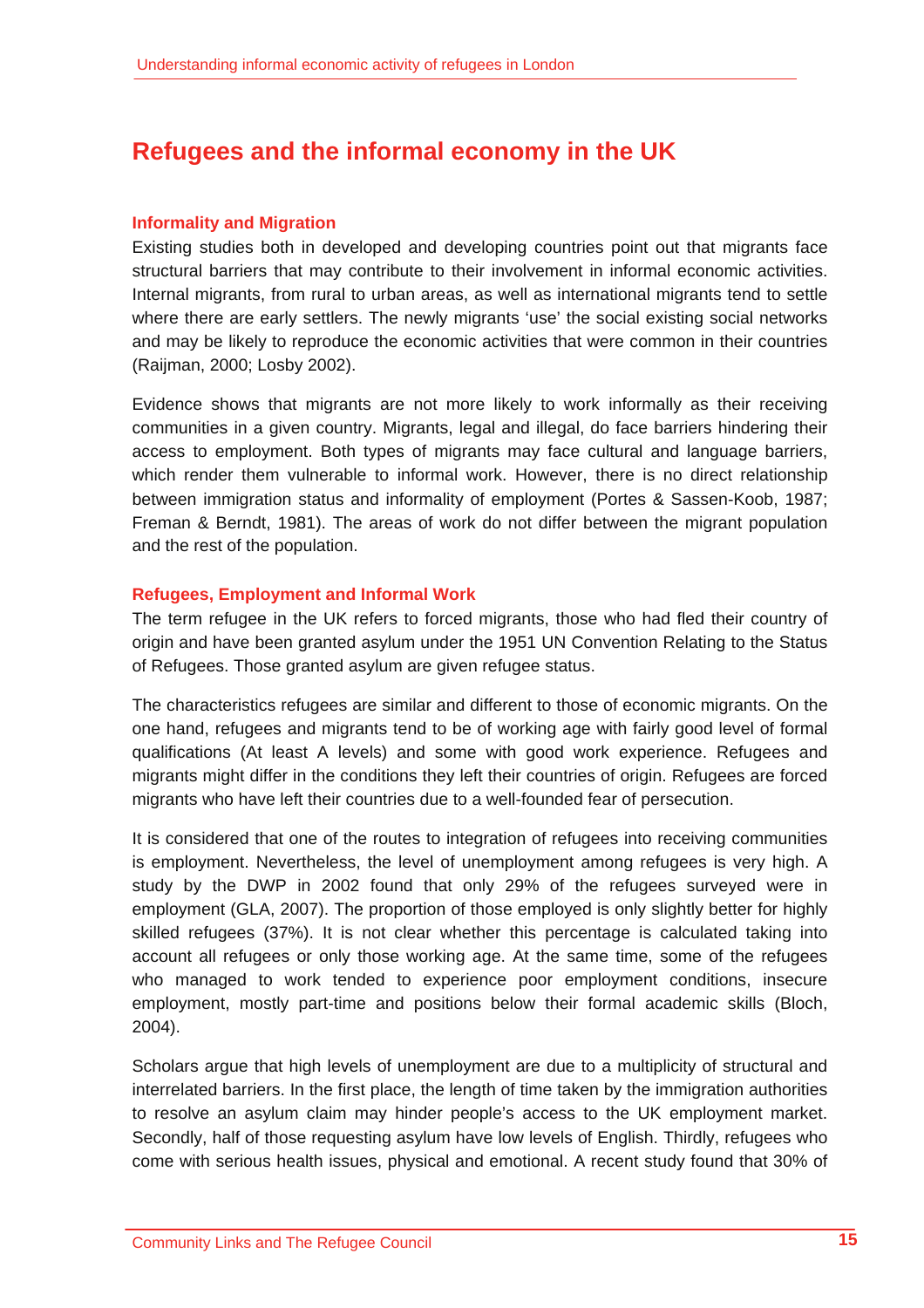respondents said they had physical health problems and 31% faced mental health issues (not clear how many of those are both physically and mentally ill) (Daniel, et al 2010).

A further barrier is that more than 70% of those granted asylum have formal qualifications, many of these qualifications are not automatically recognised in the UK. The equivalency of degrees can be done either by a formal process or further studies. In most cases, because of the way the refugees fled their countries and the situation in their countries, refugees cannot obtain duplicates of all their paperwork. Also, for some refugees further study may be out of the question due to family obligations, language barriers or funding.

There are no comparative studies on refugees about issues such as employment either in the rest of Europe or other industrialised countries. There are only some studies on access to welfare across European countries (Sales, 2002). It is difficult to continue identifying refugees to find out how they are doing after some period of time. They are only recognised in Census and administrative data by age, sex, ethnic group, non-UK born.

Studies on employment and unemployment do not generally mention and include informal employment. In our literature search, we found only two documents that refer to informal work, albeit briefly and in very general terms (GLA, 2007; Craw, et al,2007). In the work by Craw et al, it is mentioned that one interviewee admitted to working cash-in-hand due to the slow response from immigration authorities. The GLA report's emphasis is on the barriers to formal employment suffered by refugees. This then creates opportunities for refugees to work in the informal economy because these are not barriers to informal employment.

There is no work attempting to quantify the proportion of informal workers among the refugee community, the types of jobs held, the income, hours worked, etc. Therefore this piece of research is timely and well placed to fill a void.

In light of the evidence on informal work in industrialised countries, we could hypothesise that, given the existence of low barriers to entry; it is very likely that refugees are overrepresented in this type of economic activities.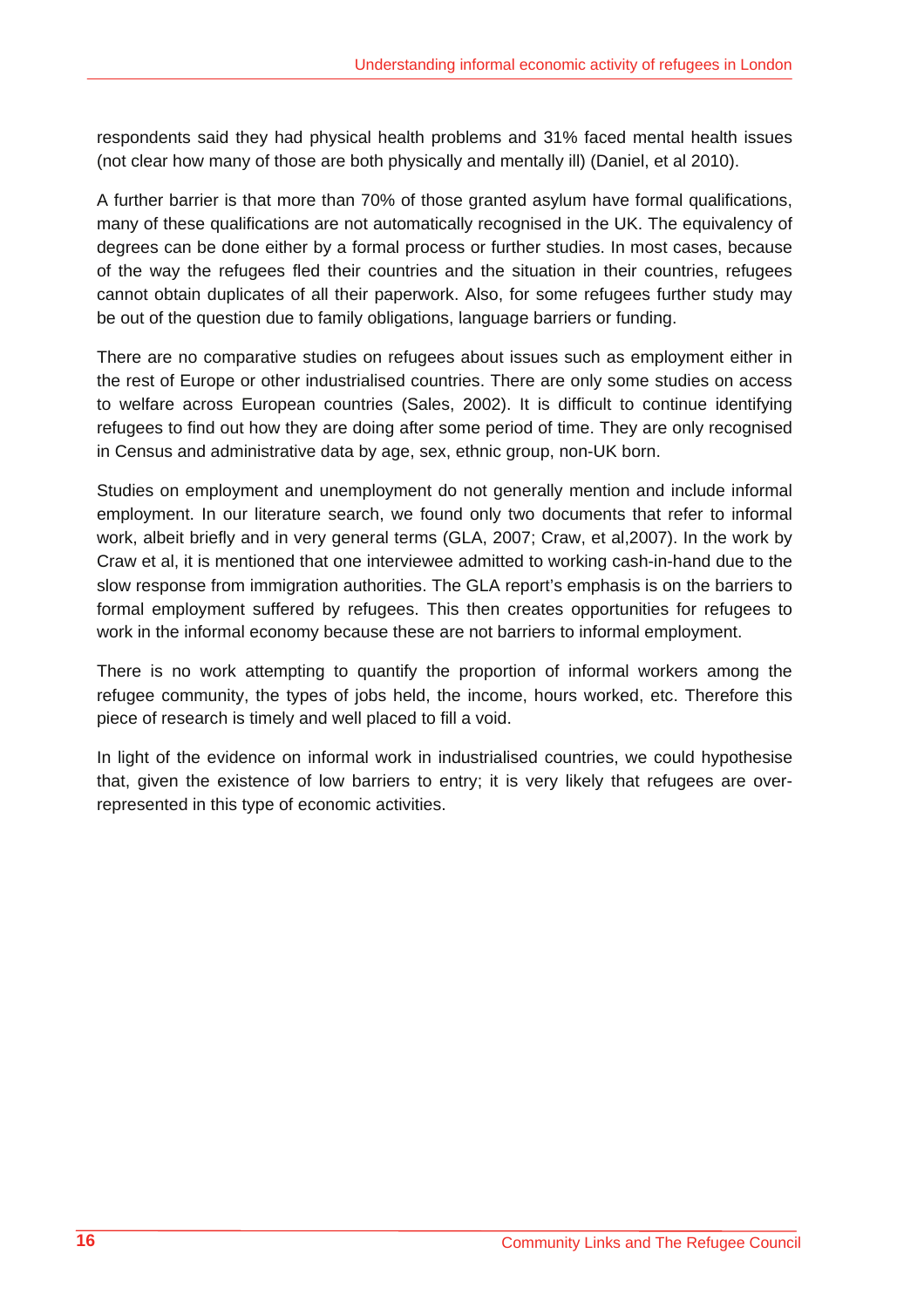# **Research Methodology**

The research consisted of two stages:

1. A literature review of what has been written about the informal economy that relates to refugee communities. This was used to inform the questions asked in stage 2. The literature review is available on request.

2. Data collection from Refugee Community Organisations (RCOs) and other organisations who work with refugees in London.

This consisted of:

- a survey distributed to organisations across London
- semi-structured interviews conducted with a sample of RCOs and other organisations working with refugees predominantly on employment issues.

This approach was adopted due to the challenges of surveying refugees working informally, due to the fact it seemed unlikely to come forward and give information, and the timescales and budget of the project. Informal work is, by its very nature, hidden and this would have presented methodological challenges, as well as leaving individual's feeling vulnerable about their potential exposure to the authorities.

The organisations that participated in the research were able to provide an overview of the experiences of their service-users, both in relation to involvement in informal economic activity, as well as the support needs refugees may have to enable them to join the formal economy.

This is a small, scoping project, aimed at exploring what issues relating to informal economic activity among refugees, and is not intended to give any findings that are representative of refugees in London as a whole. The findings from the primary data collection are compared to other previous research about refugee communities where appropriate.

The response rate for the questionnaire yielded 12 responses. The survey was launched in August, and was publicised through a variety of channels, including specific e-mails sent to all London-based RCOs on the Refugee Council's database (230 organisation), articles in RCO e-news (which is distributed to 289 individuals working in London-based RCOs), promotion by Refugee Council staff working directly with RCO, inclusion in the delegate packs at a London seminar for RCOs, and through Community Links' online networks (10,000 people and organisations connect with our websites, blogs, social networking sites), and repeated reminding through these channels. There was an incentive of entry to a prize draw for organisations that completed the questionnaire to encourage responses. The survey data is discussed alongside the information obtained through the qualitative interviews.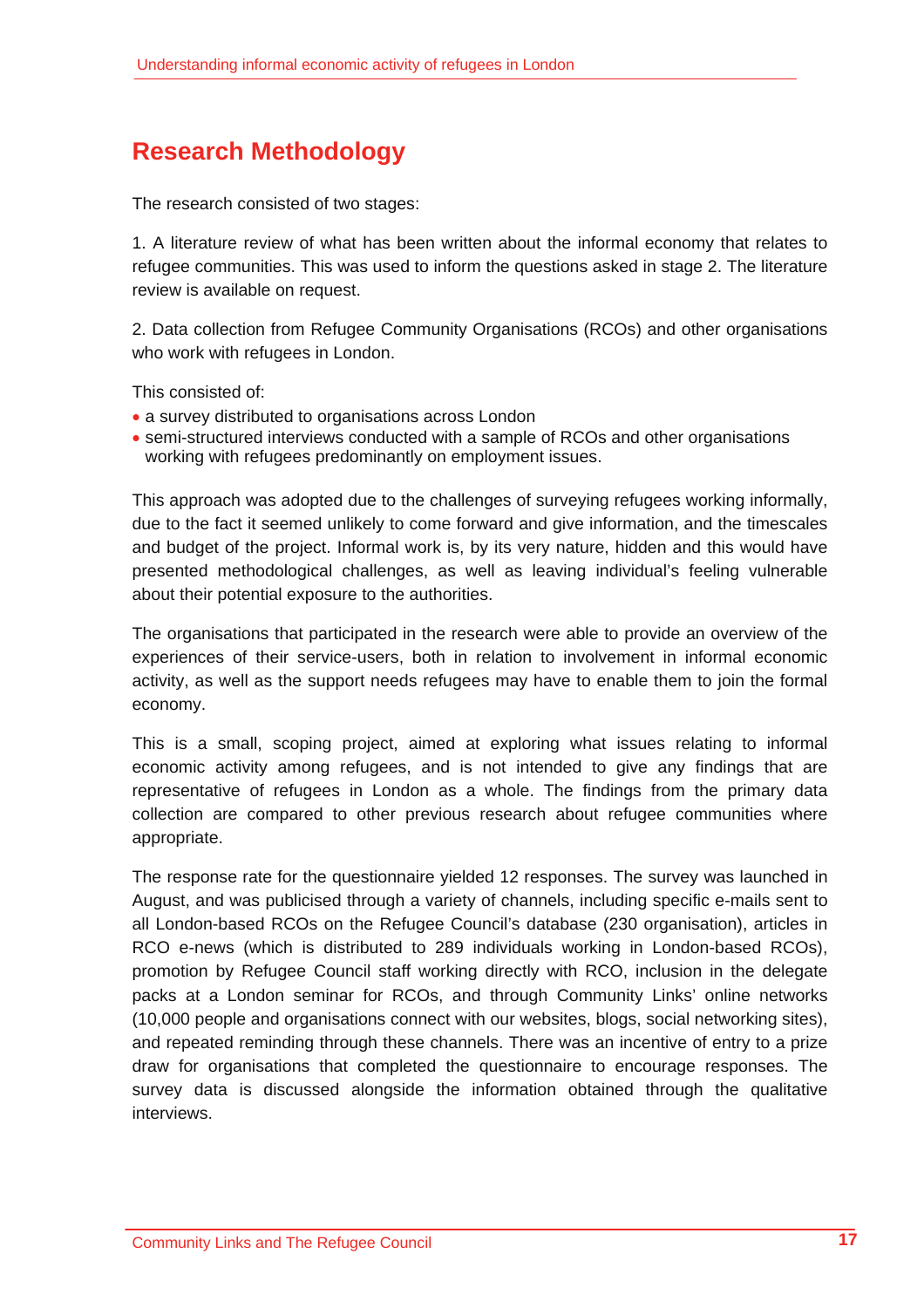Ten organisations spread across London, working with different communities were interviewed about the experiences of their clients. These interviews allowed a deeper exploration of some of the pertinent issues that the questionnaire would allow.

#### **Profile of participants**

The organisations that took part in the interviews targeted a broad variety of service users. Seven of them were RCOs, one was a forum of RCOs, and two were organisations that work with refugees on employment issues.<sup>1</sup> Some were specifically focused upon refugees and asylum seekers from specific regions such as East Africa, or individual countries, as well as those who had a shared language. Others had a broader remit of refugees in general, or vulnerable migrants.

The organisations varied in size and in the types of services they offered their clients, and the refugee forum serves as an umbrella group for over 60 community organisations. Many of these organisations have embarked on specific activities or projects that are focused upon supporting refugees into employment, whether this is their main function or one of the many services they run.

Organisations that took part in the interview were located in the London Boroughs of Brent, Ealing (two), Hackney (two), Hillingdon, Islington, Lambeth, Tower Hamlets and Islington, although some of their reach was wider than service-users from those areas. The organisations that responded to the survey were based in Ealing, Hackney, Haringey, Islington, Lambeth, Tower Hamlets and Westminster.

Across the sample, these organisations saw clients from Angola, Belarus, Burundi, China, Congo-Brazzaville, Democratic Republic of Congo, Eritrea, Ethiopia, Iran, Iraq, Ivory Coast, Lebanon, Nigeria, Rwanda, Senegal, Sierra Leone, Somalia, Sri Lanka, Sudan, Turkey, Uganda, Vietnam and Zimbabwe.

To ensure anonymity of the interviewees and their organisations we have coded their names, e.g. Org 1, Org 2 etc.

 $1$  RCOs are organisations that are run by, and for, refugees. They offer a range of services to refugees and asylum seekers to support individuals through the asylum process and with their integration in the UK.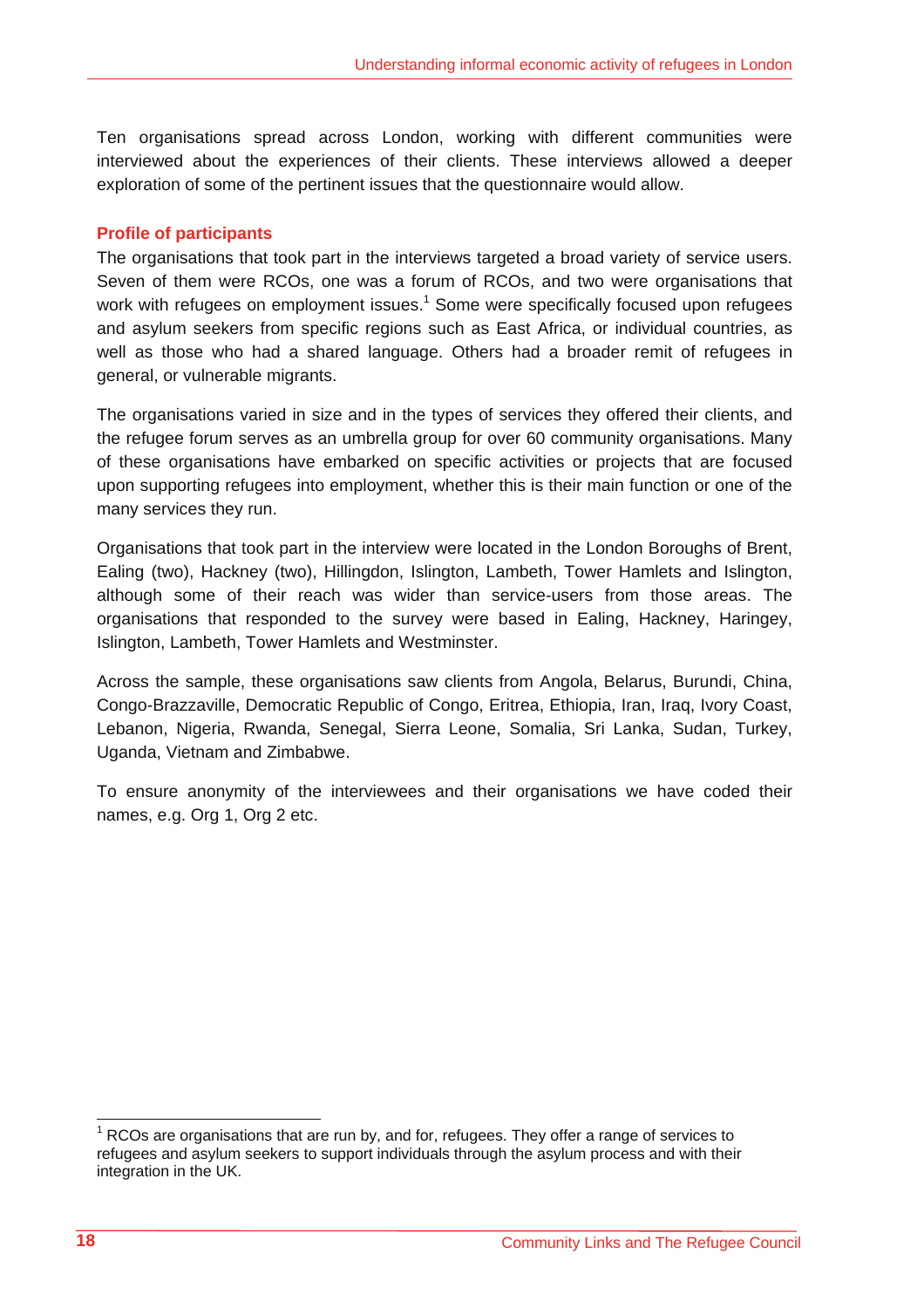# **Findings**

# **1. Refugees' involvement in the informal economy**

Those who participate in informal working risk prosecution and fines if they are caught, so it is very difficult to gather any data on the extent to which this takes place. In the survey, we asked organisations to estimate the proportion of their service users who worked informally.

For the most part, organisations felt that the proportion doing informal work was low (less than 30%), or they did not know what it would be. Both survey respondents and interviewees did not feel that this type of working was the norm. Three of the survey respondents stated that they were not aware of people working informally.

*"There isn't a lot of people but there are some people who are not coming out openly, they are doing it but they are not coming out openly because they might think that you might go and report them, so they are hiding it." Org 2* 

It is not necessarily the case that people would be talking openly about the informal work they are doing, and organisations stated that they had become aware of this activity in a variety of ways. The survey responses highlighted that they know of this through their interactions with service-users through their usual activities. This includes people disclosing when they are seeking advice from organisations in their drop-in sessions and other one-toone work, through a befriending project and by hearing from other community members of the work that others are doing. These sources on information were echoed by some of the interview participants, but they also pointed out that individuals sometimes come to them when they are experiencing particular difficulties in the informal work, and they are seeking advice on how to deal with the problems.

*"They are some that come to ask us for advice. They say they are working somewhere and the Government is not aware of it and I am getting paid by cash. Will the Government find out? Will they come after me? So basically they know they are not doing something legal so they know that something could happen later on so they want to get advice…but sometimes when things get out of control at work, maybe they are not being paid properly, they are not being treated well, that's when they come out for help". Org 2* 

*"Sometimes they will come to us with a problem that has been caused by that. So we had one person who was taken to court by the benefits agency for working while claiming benefits." Org 3* 

*"I used to work as an employment rights advisor and we were contacting them and they were coming to us with their cases. Harassment and long hours, and they came to learn more about their rights, but if you are working illegally you haven't got rights…beating up pregnant women, and sexual harassment and those type of problems." Org 8*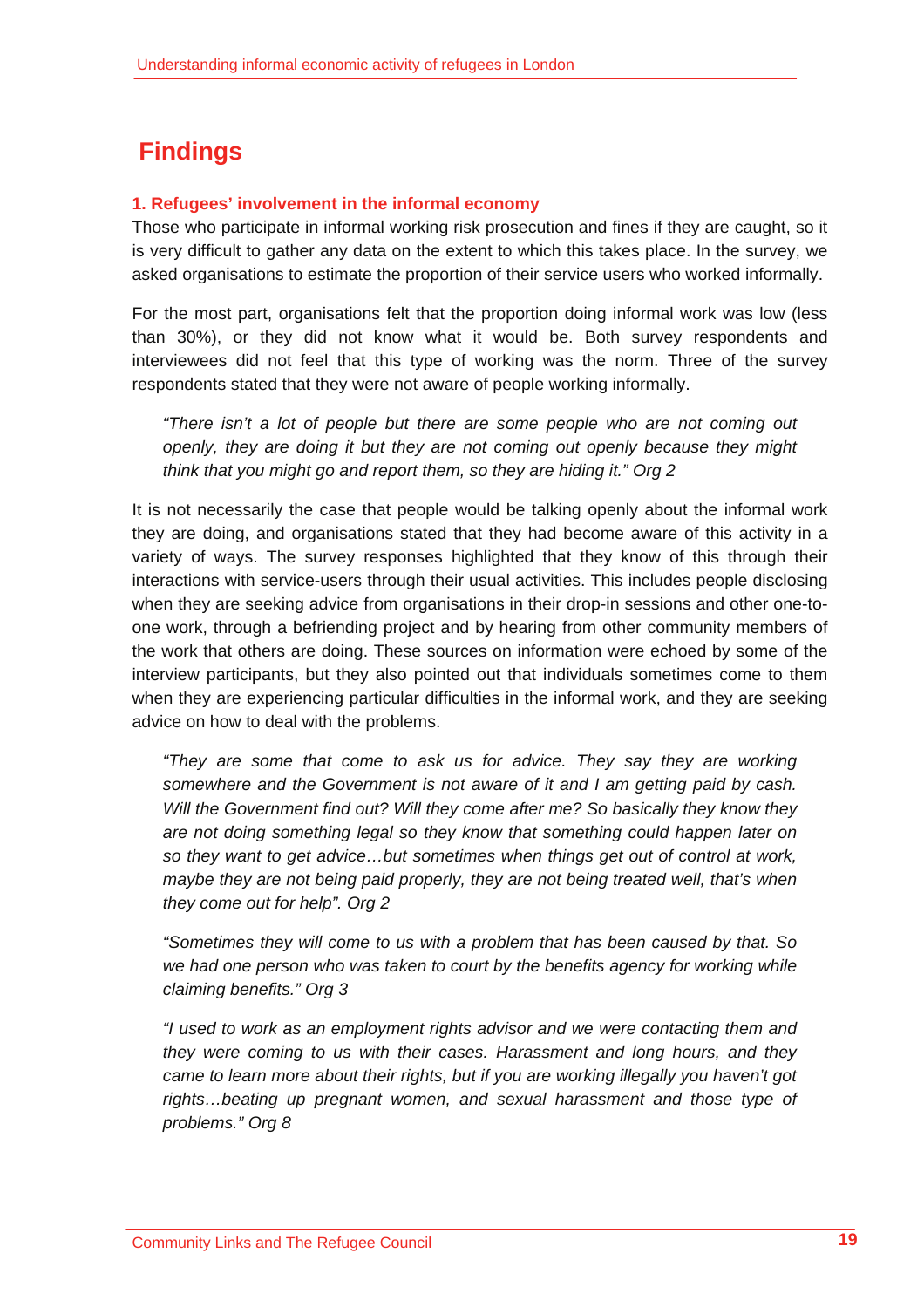These responses highlight the vulnerability of those who are working in the informal economy. Individuals are not given the protection of employment law, and they are subject to prosecution.

# **2a. The types of informal work being undertaken**

The survey and interviews revealed that the work being undertaken tends to low skilled, and predominantly in the service sector. The survey showed:



# **Types of informal work**

The survey findings identify the same types of activities mentioned by interviewees. Restaurants featured heavily, as well as care work (both childcare and looking after older people), retail and taxis/minicabs. The care work was a mix of looking after people within extended families and communities, as well as that done in care homes.

*"I know there's some informal care work and I know it's also sometimes done by those who have had links [to a specific country] in the past who are trying to extend a sort of helpline. There's a fair bit of that that I have run into." Org 4* 

It was noted by several people that it had become a lot more difficult to do informal taxi work through formal companies more recently due to changes in regulations, so this was not done as much as it has been in the past. Service users sometimes did other types of driving, such as deliveries.

Participation in building and construction work was also identified as being something that was done informally. Two interviewees talked about building companies taking advantage of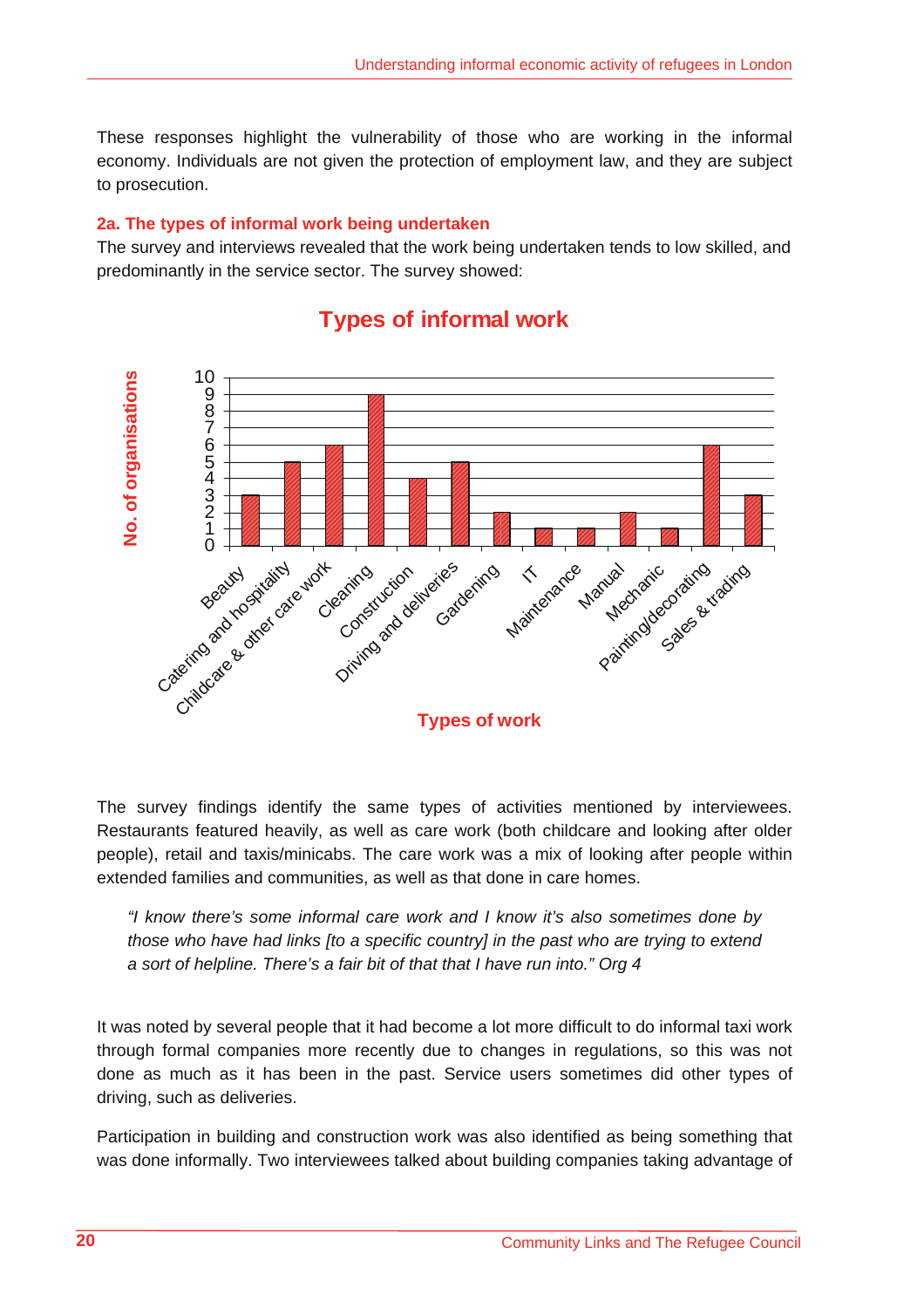refugees, along with other migrants who would not have permission to work. They described people being employed on a day-by-basis.

*"I think some refugees with those skills [building] will be taken advantage by some companies. If you come to this area in the morning you will have a lot of people sanding in the roads, illegal immigrants and refugees, waiting to be picked up to go and work on a building site. Doing anything. Any manual work." Org 2* 

As well as working on building sites, interviewees also gave examples of people doing work within private homes such as plumbing, decorating and gardening.

Six of the eight survey respondents who knew of their clients working informally said that in general people were working in jobs that were at a lower skill level than the work they did in their countries of origin (one assessed it as the same level and one at a higher level). This is consistent with the experiences of refugees in the formal economy.

# **2b. Regularity**

There was no agreement among interviewees about the regularity of the informal work that their service-users participated in. There were those who described the work as an on-going arrangement where the jobs followed similar patterns that would be seen in the formal sector, but there were also examples of occasional work that provided a little bit of supplementary income. To a certain extent, this seemed to relate to the type of work that was taking place.

 *"It's actually regular. Some of the restaurants are very busy and they employ 6/7 people and they have women in the kitchen doing the cooking. You have men serving food in the front. It's like a regular job." Org 2* 

*"Most of it I think is fairly infrequent work. I don't think most of them do it on a regular basis. It does tend to be things like helping out a friend so they'll know someone with their own business so they'll go and help them out a couple of times. A bit of cleaning work which might be more regular. Construction work, bit on and off kind of stuff so occasional and not substantial work. One thing that I hear about quite frequently from some of the female clients is stuff like helping with wedding preparations and make up and hair which they get a small amount for and they don't do it regularly, but it's a little sideline that they'll have." Org 3* 

It was also noted that this type of work was not something that would necessarily go on for a long period of time. One organisation suggested that people would move from the informal economy when they realise they are being exploited and feel that they can enter the formal workforce.

*"Not for a long time. Some people, they know they are being used and once they know they are not being treated well and once they feel there is other opportunities somewhere else or they get advice from someone, then they might change the job*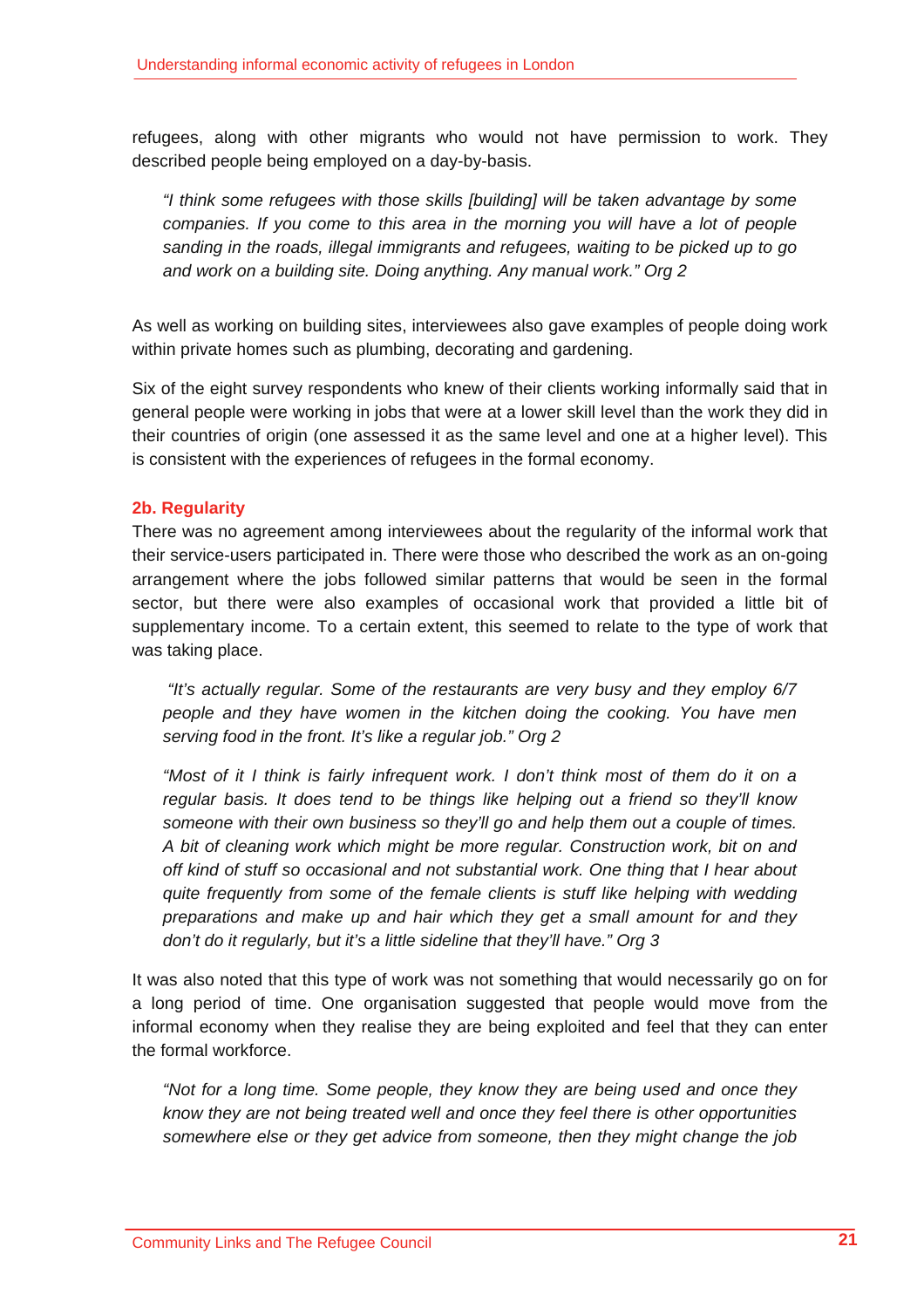*and do it legally. But some people they do it out of desperation, out of a need and out of a lack of education and lack of opportunity and support." Org 2* 

Survey respondents were asked if they thought that refugees who worked informally were continuing work that they had started when going through the asylum process. As most asylum seekers are not granted permission to work, they may have engaged with the informal economy at that point. Three respondents thought that this was the case, but none of the interviewees had seen evidence of this.

# **2c. Pay**

No participants in this research identified informal working as being particularly well-paid. The survey respondents stated it paid about the same as, or lower than, the minimum wage. It was also highlighted that as people were not subject to employment regulations, individuals were vulnerable to exploitation in terms of pay, as there would not necessarily be an agreed fixed hourly or daily rate.

*"I think most of them, because of lack of skills, maybe they haven't found jobs for a long time and they don't even earn minimum wage. Most of them they don't pay per hour, they pay per day. It depends on the business. So how much they get paid on one day, you'll have the owner saying this is how much we got today [and divide it*  accordingly]. It is fluctuating. It might be up or down... The owner can say we don't *have an income and there's no customers and they can lie and do whatever they want." Org 2* 

*"One of them stopped me on the street and he said 'I am working 6 days a week, 65 hours and get £130, only one day off. I've got 4 children paying rent on 2 rooms. It's impossible. What can I do?'. I said you can take your boss to the court because he is paying less than minimum wage. Who is going to help him? They are many people like that working long hours and low wages and they have to do second jobs because they are refugees and they don't know their entitlements. They cannot*  speak English so they are vulnerable to being exploited so they start working *illegally..." Org 8* 

Challenging low wages is impossible if you are not in formal employment. One respondent gave several examples of employers' deliberate exploitation of workers, and avoidance of responsibilities for increased profit. The threat of losing this income enables companies to get away with these kinds of practices as refugees feel too vulnerable to report their employers due to the reliance on this source of income.

*"Companies forcing them to work 10 hours a day but showing 2 hours not to pay tax for them…they want to fiddle the tax office and don't want to pay tax for these people and National Insurance and they show people working less than their hours. I've met with these kinds of things many times…I used to work in a textile factory and they don't show people on the paper. Only 5 or 6 people showing, the rest 35 people working illegally otherwise there is no job. Door is over there." Org 8*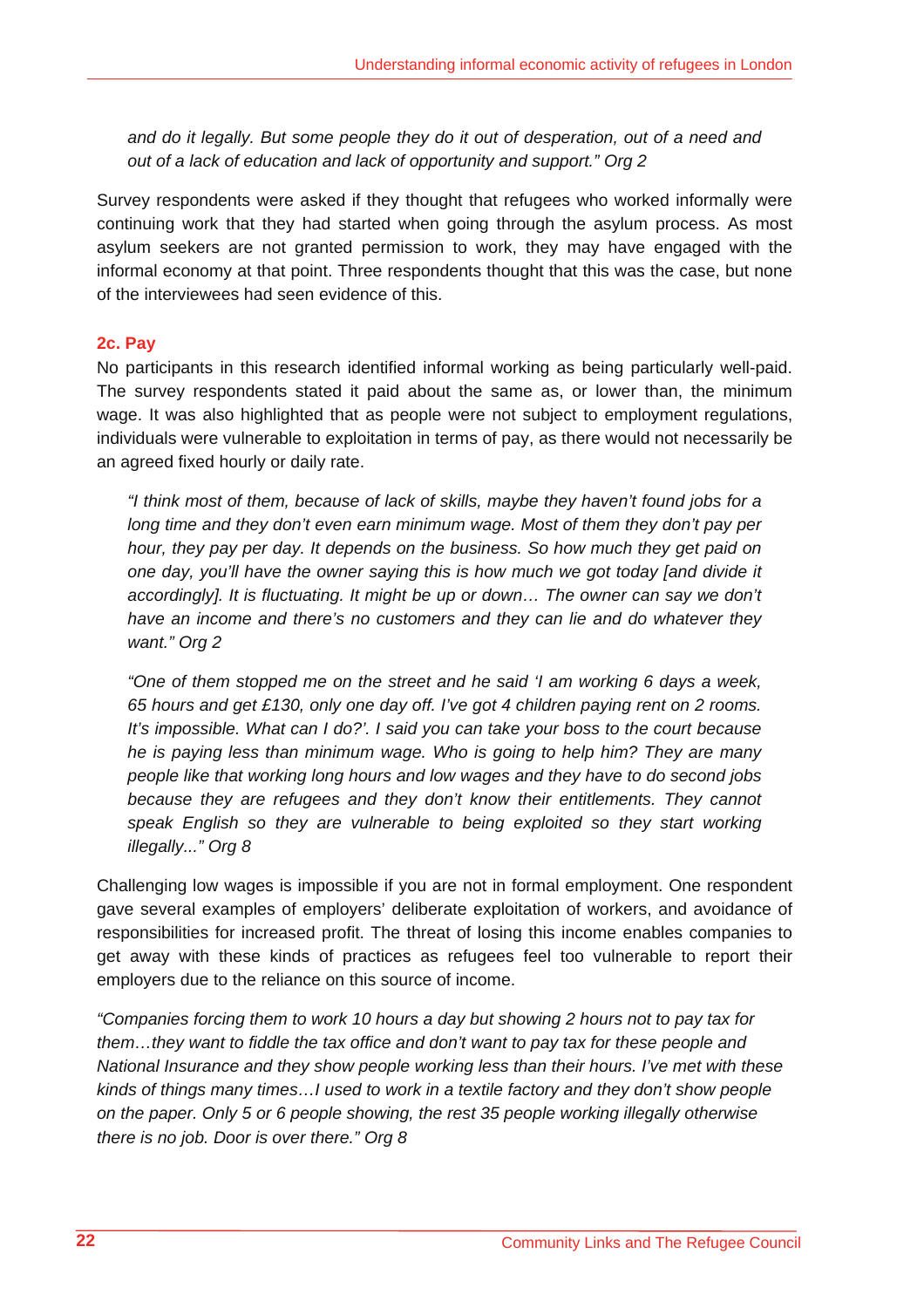When refugees participate in informal working, they are not going to be paying Income Tax and National Insurance. This means that those working for wages approximating the minimum wage in the formal economy will be better off financially than if their work was in the formal sector. This can sometimes make it more difficult for organisations working with refugees to encourage service users to leave that kind of work.

*"This is the point we try to put across - for a while it might look like a lucrative thing to do, but not in the long term. First of all you're breaking the law, second it doesn't go on your record. When you want to apply for a proper job you have nothing to show for it…and that person is not going to give you a reference. All this on top of the obstacles you already have so it's putting more barriers in front of you." Org 5* 

#### **2d. Both within and outside refugee communities**

#### **(although sometimes in migrant communities)**

Participants stated that the informal work they knew being carried out by refugees occurred both within and outside of their own communities. This partly depended upon the types of activities that were taking place. For example, catering and beauty activities were identified as taking place in refugee or wider migrant communities. Cleaning and construction work on the other hand took place outside of refugee communities.

*"Largely [within refugee communities]. Not so much the cleaning work and the construction work, although it can be, That tends to be outside the community, but a lot of the stuff is in businesses within the community or within private homes in the community." Org 3* 

*"Many people travelling people travelling to the West End and the City working for restaurants, supermarkets, anything, government buildings via companies." Org 8* 

*"There may be some people that work in the community like the catering services, the individuals who organise this may use some individuals to help him but this is not regular. It's when there is a function somewhere and the caterer has some people he works with and then he can call them and when you come you work for that event and when you finish he gives you £50 each and you just finish." Org 9* 

#### **2e. Alongside benefits**

Most of the interviewees stated that their clients participated in informal work at the same time as claiming benefits. This was more commonly cited than people working formally and informally at the same time. One organisation gave examples of people studying and working informally, but were not aware of mixing it with benefits or formal working. There was a feeling that people received benefits and worked informally because benefit levels were felt to be insufficient to live on and also because the irregular nature of some of the informal work outweighed the disruption of signing off and on benefits again, and doing complicated Housing Benefit calculations.

*"If you say to the benefits agency, that I worked 10 hours this week helping out a friend but I'm not going to be going to be doing it next week, you've got to fill in other forms and your housing benefit is going to go haywire and it just causes too*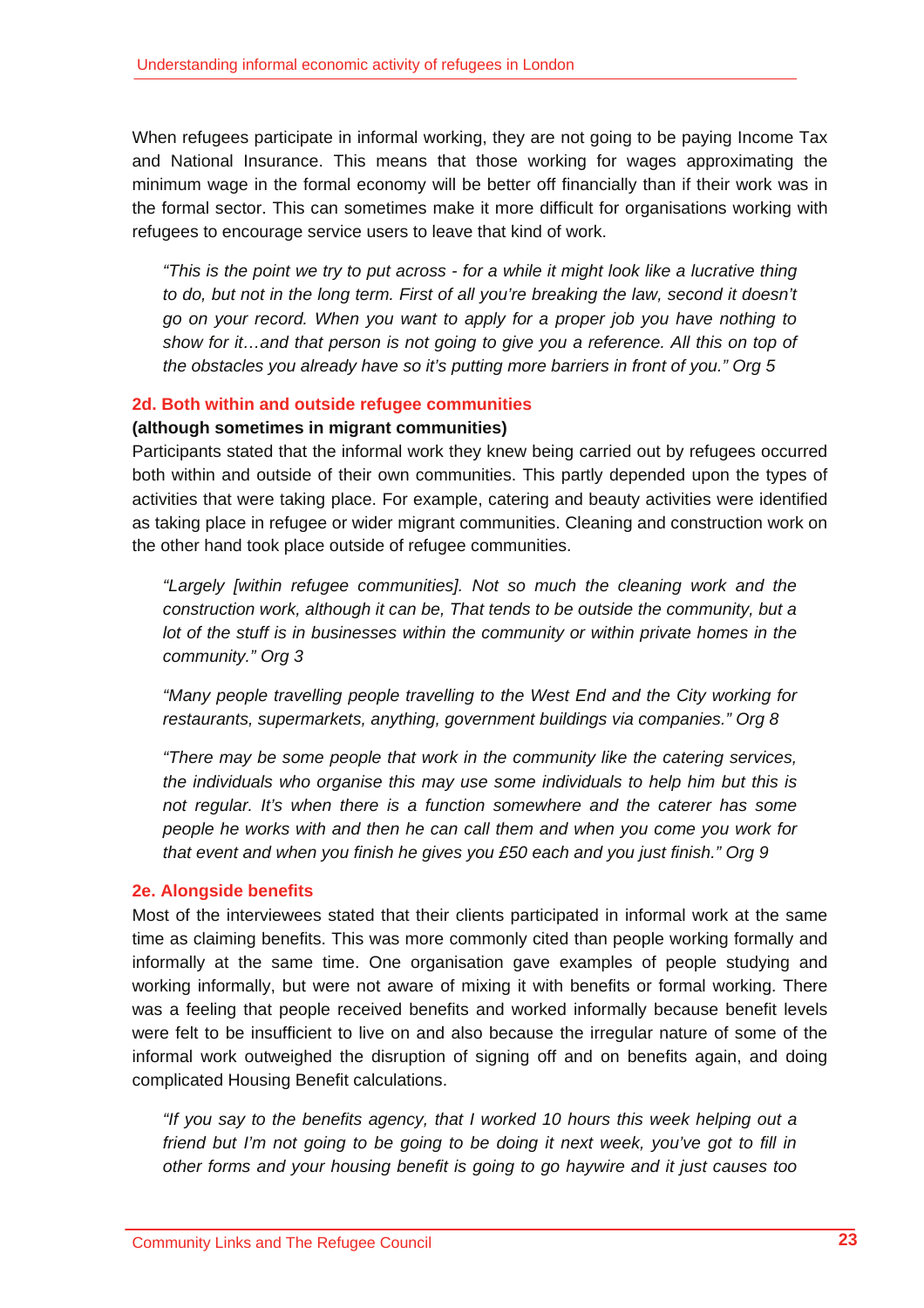*much hassle. So I think anyone who has ever had any experience of the benefits agency just thinks I'm not going to tell them because it's just not worth the hassle." Org 3* 

"…the benefits aren't really enough and also it's a problem for them to get paid and a good job, they don't really have the experience or the skills." Org 6

"One of the things [leading to informal work] is that they don't want to leave the benefits because there is a fear that if you stop claiming you're going to lose everything. The house, everything is going to become too expensive to afford. To save money they have to work informally and claim at the same time." Org 2

Several organisations were keen to point out that popular assumptions about refugees living off benefits or coming to the UK to claim benefits, need to be challenged. Their interactions with refugee communities have displayed a reluctance on the part of many refugees to claim benefits in the UK.

"Some people [work informally] to supplement benefits and some never sign for the benefits. There is a myth that all refugees are all there to just get benefits and enjoy the beauty of life. That's wrong. We are dealing with people who used to be heads of their own clinics, people who had highly paid positions and respect in their communities who had international respect, and why would they aim for a life on income support or something. If you would speak to our clients, refugee professionals, you would see how much desire there is to move on. One of the big issues there is managing expectations." Org 5

"I have found a reluctance for people to take the benefits they are entitled to." Org 7

Org 7 explained that a lot of people refuse to apply for benefits when they first get their status as they think the will get a job in a few weeks. After some time has elapsed, they then realise that finding work is more difficult than they first realised and also find that doors are closed to them in terms of fee remission for courses as you need to be claiming a benefit to get them. This leads to them eventually applying for support.

# **3. The reasons for engagement in informal rather than formal work**

There were many reasons given as to why refugees enter the informal economy. Some of these will be similar to those that apply to people from all communities, but there aware some factors that would apply particularly to refugees that were highlighted by respondents.

*"It's the barriers stopping them. What happens is when most of the refugees come to this country, they don't know how, it's the language and the second thing is the responsibilities. It's difficult for them to go training, to go to college or university, so they really have to support and that responsibility. So it's difficult for them to find a proper job or attempt to go to college, so that's why most of the refugees will have to [work informally]." Org 6*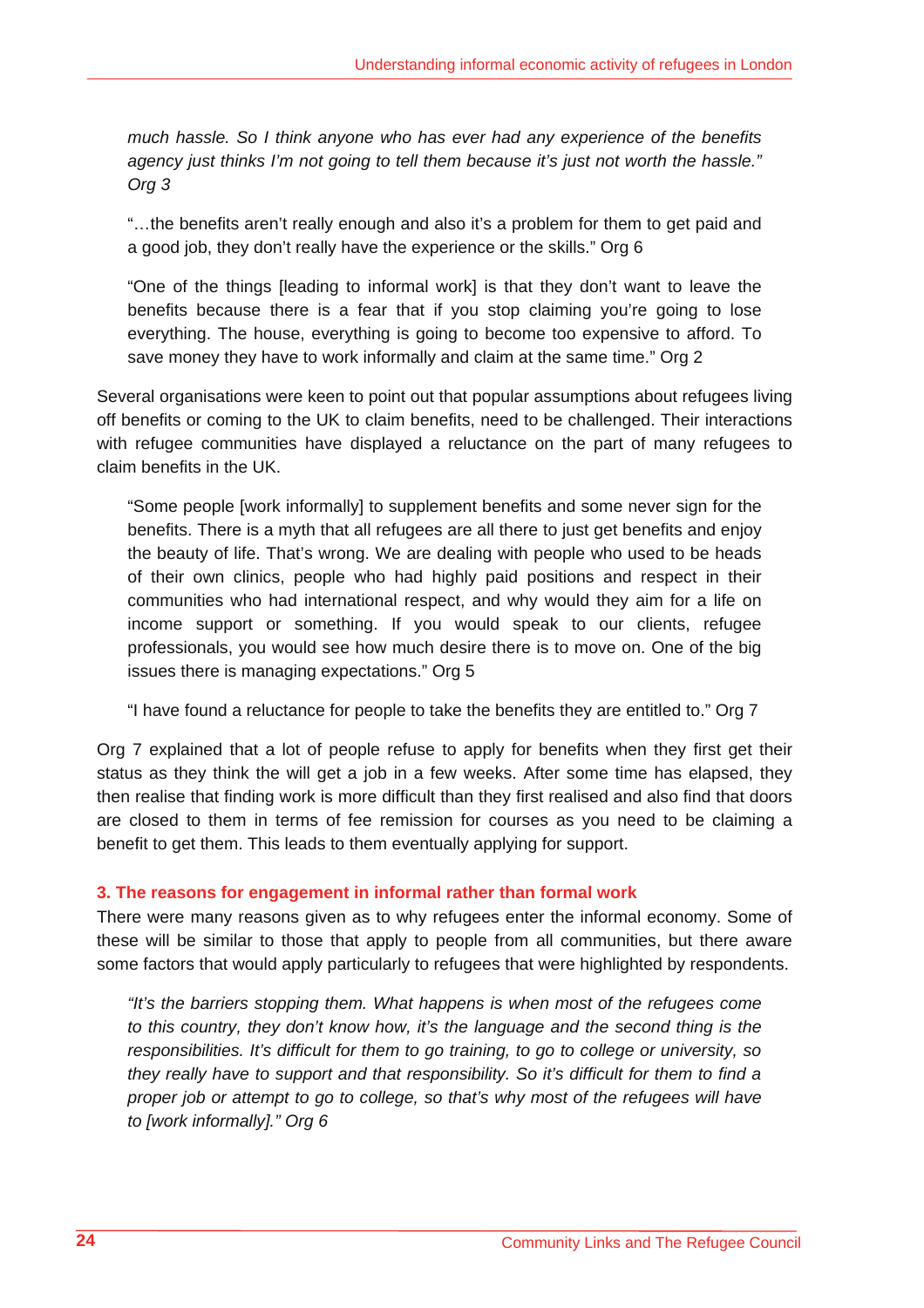This section will discuss the main reasons identified by survey respondents and interviewees. These were concerning poverty and financial responsibilities, barriers to gaining formal work, understanding entitlements and employment law, issues relating to the asylum process, and the UK job market.

#### **3b. Poverty**

Refugees experience high levels of financial exclusion and poverty (Scottish Poverty Information Unit, 2010). Although documents issued by the Home Office to refugees are recommended in the Joint Money Laundering Steering Groups' (2007) guidance to the financial sector, agencies consistently report banks refusing to accept them. Refugees are unlikely to be on the electoral roll and will probably have had a number of addresses in the UK. This will affect their credit rating. In addition, the introduction of limited leave to remain for refugees in 2005 further restricts their access to financial services. For example, the Professional and Career Development Loan requires an applicant to have Indefinite Leave to Remain in the UK. This exclusion from the high street financial sector increases the likelihood of refugees being exposed to loan sharks.

Most of the interviewees reported that refugees participate in the informal economy because they are in poverty and therefore need the money to survive. It was felt that the level of support given by the state were not sufficient to cover what they require to live. A briefing published in October 2010 has highlighted that after factoring in inflation, the current levels of payment for Job Seeker's Allowance and Income Support (£65.45 a week) are worth the same as they were in 1997, and this amount represents only 41% of what has been calculated as the 'Minimum Income Standard' for a single working adult (Kenway *et. al,* 2010: 1). Recent announcements by the Government indicate the level of support is likely to be decreasing further shortly. Recent research about refugee poverty in Scotland has identified that refugees may be at a greater risk of poverty than the general population (Scottish Poverty Information Unit, 2010). They identified problems paying household utility bills and faced difficulties accessing employment. Two interviewees also emphasised that living in London was a factor that contributed to increased poverty, because the cost of living is so high.

*"In terms of my personal experience of why people chose to work informally, is that one, they are in poverty. This is the first and foremost and simplest answer. They are in poverty and they don't have as much money as everybody else has and everybody else needs to survive in London. And if they are on benefits or they are lucky enough to get something, it's too meagre enough to survive." Org 1* 

*"London is a very, very expensive town and people cannot afford if they work in formal work. When you declare your work you have to support yourself and if you look at the wage you cannot afford." Org 9* 

#### **4. Barriers to gaining formal employment**

Seven of the eight survey respondents who knew of service users working informally thought that their clients want to work in the formal economy (the eighth said they did not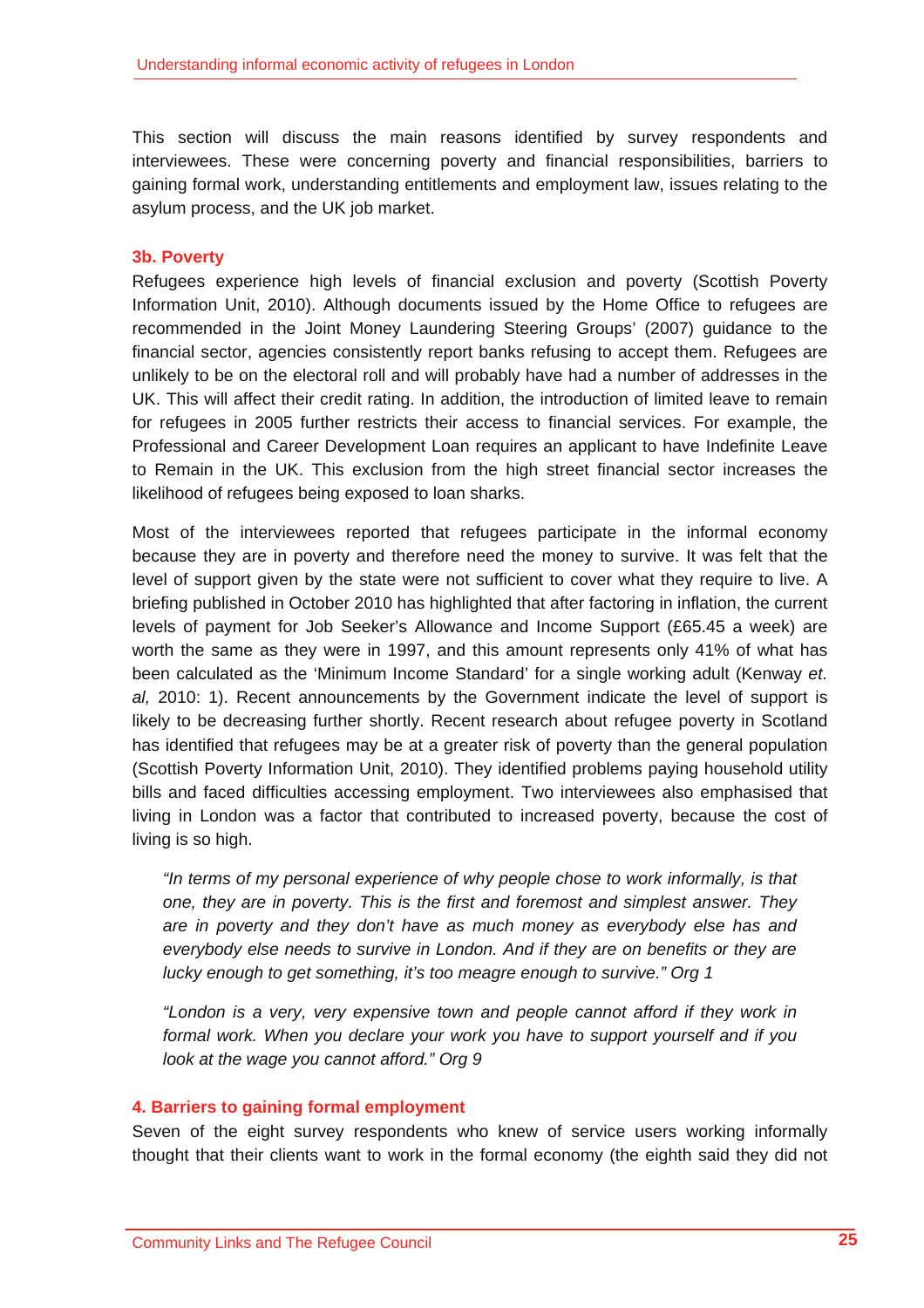know). Interviewees also overwhelmingly felt that people wanted to have formal jobs, but barriers to accessing the labour market forced them into the informal economy. They identified several factors that particularly impacted on their refugee clients, and these are discussed below.

*"And we can talk about barriers it get employment in the formal economy. That would included language, lack of references, lack of UK experience, not being*  familiar with the recruitment system, for some CVs are completely alien concept, *going for a job interview, applying for jobs, these are huge barriers that people have to go through." Org 5* 

# **4b. Language**

Many refugees arrive in the UK without fluency in English (Daniel et al, 2010). Accessing mainstream employment is likely to be very difficult unless refugees have enough English language skills to be able to understand instructions and converse with colleagues/customers, unless they are working for businesses that are run by and/or serve their own communities. With the pressure on English for Speakers of Other Languages (ESOL) provision, it can be very difficult for people to access classes to improve their language skills. An Ofsted report in 2008 found that refugees and asylum constituted the smallest group of ESOL learners in post-compulsory sector behind EU nationals and members of other settled communities, indicating that they are not receiving the support they may need (Ofsted, 2008) Without proficiency in English, writing application forms and CVs, or applying for benefits is a very difficult task.

*"First, language problem. They cannot understand the forms and they don't have people to help them fill the forms in, for example, if they are going to apply for benefits. " Org 8* 

*"English language a major problem. People have this language barriers which will prevent the from not doing an office job. That's a very, very important issue." Org 9* 

Refugees are a diverse group who have a range of skills and experiences. Research has highlighted that refugees can be under-employed, where the jobs they get in the UK do not reflect the levels they were working at before they were forced to flee their home countries (see for example Doyle, 2009 and Bloch, 2002). This can be for a variety of reasons, and the interviewee below highlights how struggling to grasp the English language will have a significant impact on the type of work somebody can access, irrespective of how highly qualified or senior they were in their countries of origin.

*"We see quite a broad range of people so a lot of people come from a background where they haven't done so much formal work anyway and they may not have much literacy so that's fairly alright in terms of what that are expecting to do, but you do see people who might be quite highly qualified but may struggle with some aspects. So for example, they might never quite get the hang of written and spoken English so no matter how highly qualified they were, they're never going to get a highly qualified job here and that can be quite frustrating for people." Org 3*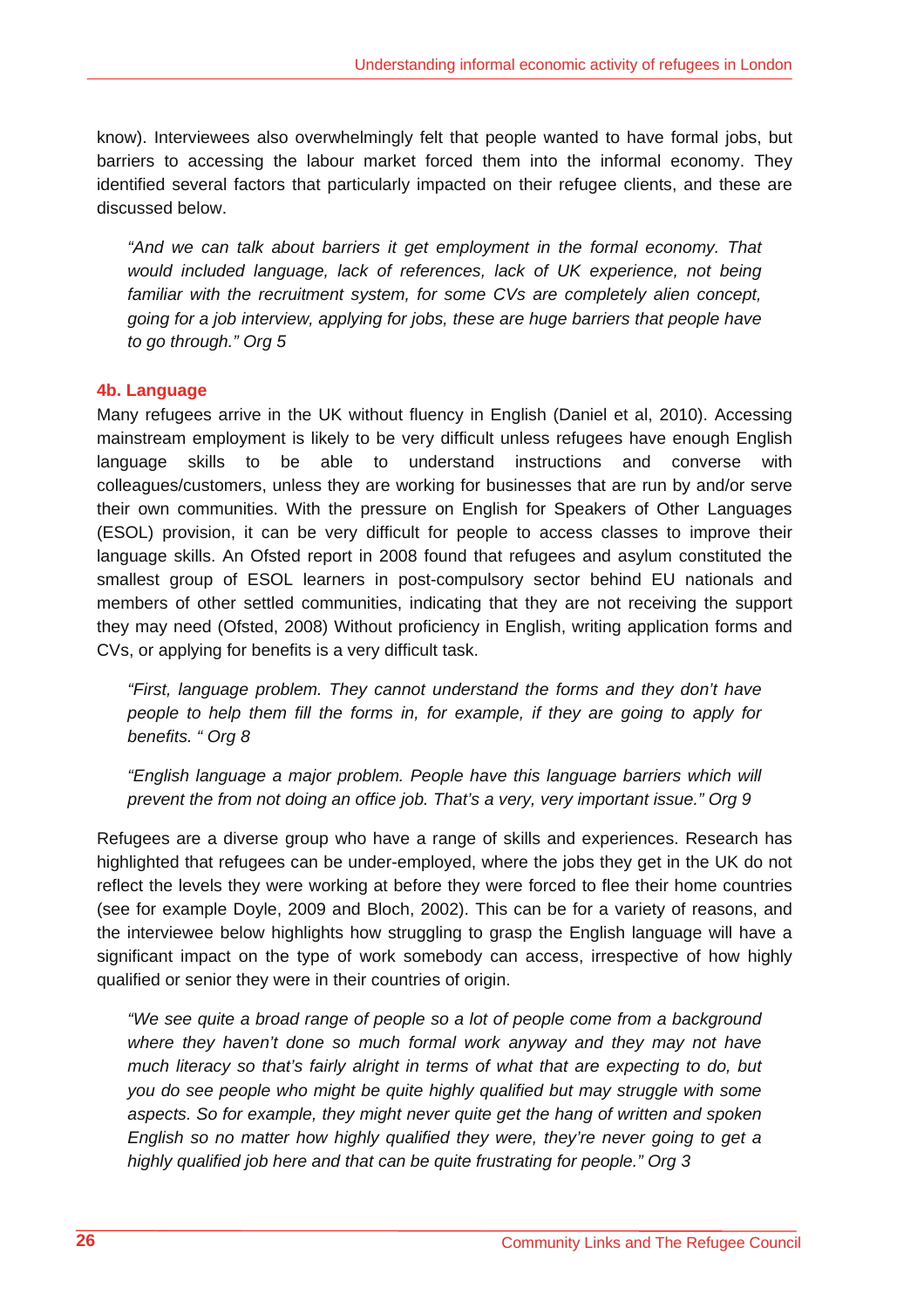#### **4c. Skills**

Many refugees come to the UK with well-developed skills and a good employment history. Recent Home Office research showed 45% of refugees having a qualification before they arrived and 40% were employed or self-employed (Daniel, 2010:5-7). These figures do however indicate that the majority in their sample did not have qualifications or work experience in the period prior to departure. Some of the countries that refugees flee from may have been experiencing unrest and a breakdown of economic and civic structures for many years, which will have resulted in limited job opportunities. Those who have lived in rural areas may have additional disadvantages, and it should also be noted that entitlements to universal free education for children is not available all over the world.

*"Most of them don't have any skills nor language. They have not worked before and have not been in education. The first time they have been out of the country. Everything is alien to them. So if someone offers then £50 a day they'll do it, 12, 15 hours they work, they'll do it." Org 2* 

*"When we say refugees we can't lump them all in one group. We have people who are illiterate in their own language who never held a pen in their hand and you have people who lived in rural areas and never worked, never travelled. So there are so many new things to be absorbed to reach the point when they can start applying for jobs." Org 5* 

Not possessing particular skills can make it difficult for people to enter the job market, and a lack of experience in a formal working environment can also put some refugees at a disadvantage when applying for work.

#### **4d. Recognition of qualifications and experience**

There are refugees that come to the UK in possession of qualifications and significant work experience. These qualifications will have been issued by examinations boards and universities that UK employers are not familiar with. Individuals can obtain an assessment of the equivalence of their qualifications in relation to UK through the National Recognition Information Centre for the UK (UKNARIC). However, this process costs individuals at least £47, and there have been some criticisms that UKNARIC's information is often not sufficiently detailed. This can lead to cautious or out of date comparisons which come in at a lower than then may be expected (Refugee Assessment and Guidance Unit, 2007). If the qualification is assessed at a lower level than is needed to enter their profession in the UK, there will be a requirement to achieve that level if they wish to continue a career similar to that done before.

*"On the other hand we have highly-professional, highly-skilled refugees with years of experience, doctors, teachers, engineers, nurses who also face barriers. First they need an assessment of the qualifications they have in comparison to the UK system. In many cases it comes as lower than a UK degree so there is a gap that needed to be bridged and to bridge that gap a reasonable command of English is needed. Then, passing all the exams that are costly and time consuming again…to*  pay all the fees, they cannot do it on the benefits and if they don't have support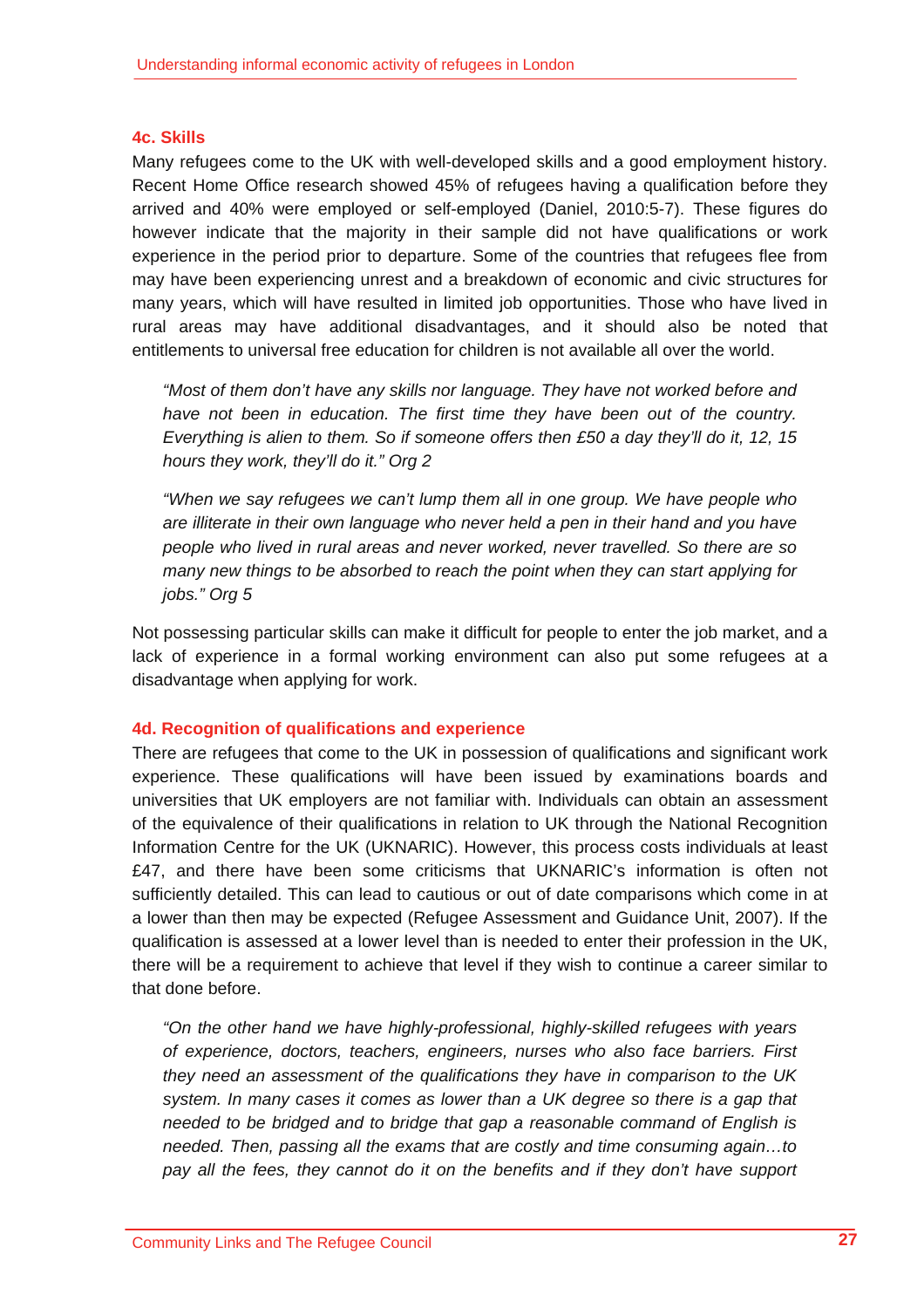*they'll have to get that money somehow. So we know there are people who go out to do [informal] work to be able to fund their exams and tuition fees." Org 5* 

*"Recognition of their occupation. It takes time, it takes investment and how can they survive while they are re-training? Their life needs practical solutions…survival problems are forcing them to work illegally." Org 8* 

As requalification costs money, it may be the case that refugees see informal work as the only way to be able to pay for them to study and keep up with their other financial responsibilities. Access to student support to cover fees can also be limited if a refugee has studied previously in higher education, even where their overseas qualification is assessed at a lower UK equivalent level (Refugee Council, 2010). One organisation explained that some of their clients did not re-qualify in the UK because they did not wish to get a loan which they were afraid they would be unable to pay back.

*"One of the things that is scaring them about Higher Education is about the loan business because they are aware that if you have to go to University you have to get a loan which you have to give back...that is one of things that is discouraging people who do not understand there is also a great benefit of going to University and having a qualification." Org 10* 

#### **4e. Employers**

In addition to the issue highlighted above relating to the assessment of refugees' overseas qualifications, one interviewee also pointed out that employers can be very confused about people's eligibility to work. Given the high profile campaigns that have been run by the Home Office about employers' responsibilities to ensure their employees have permission to work, it would not be surprising that employers may be over-cautious in their hiring practices.

*"I think some employers aren't clear because it is so complicated, who is allowed to work and who is not allowed to work. I think employers edge away from people they are not sure about. Because there is a threat of fines and everything, I think they are confused." Org 4* 

As refugees are unlikely to be carrying the types of documentation that employers are used to checking to verify eligibility to work, there may be a reluctance to act in a way that appears risky. A guide on this subject has been produced by the Refugee Council and the Equality and Human Rights Commission (2010), but many employers will not be aware of this and act in ways that they see as protecting their businesses and themselves.

Four survey respondents and one interviewee felt that some employers discriminated against refugees and this created a barrier to joining the formal economy.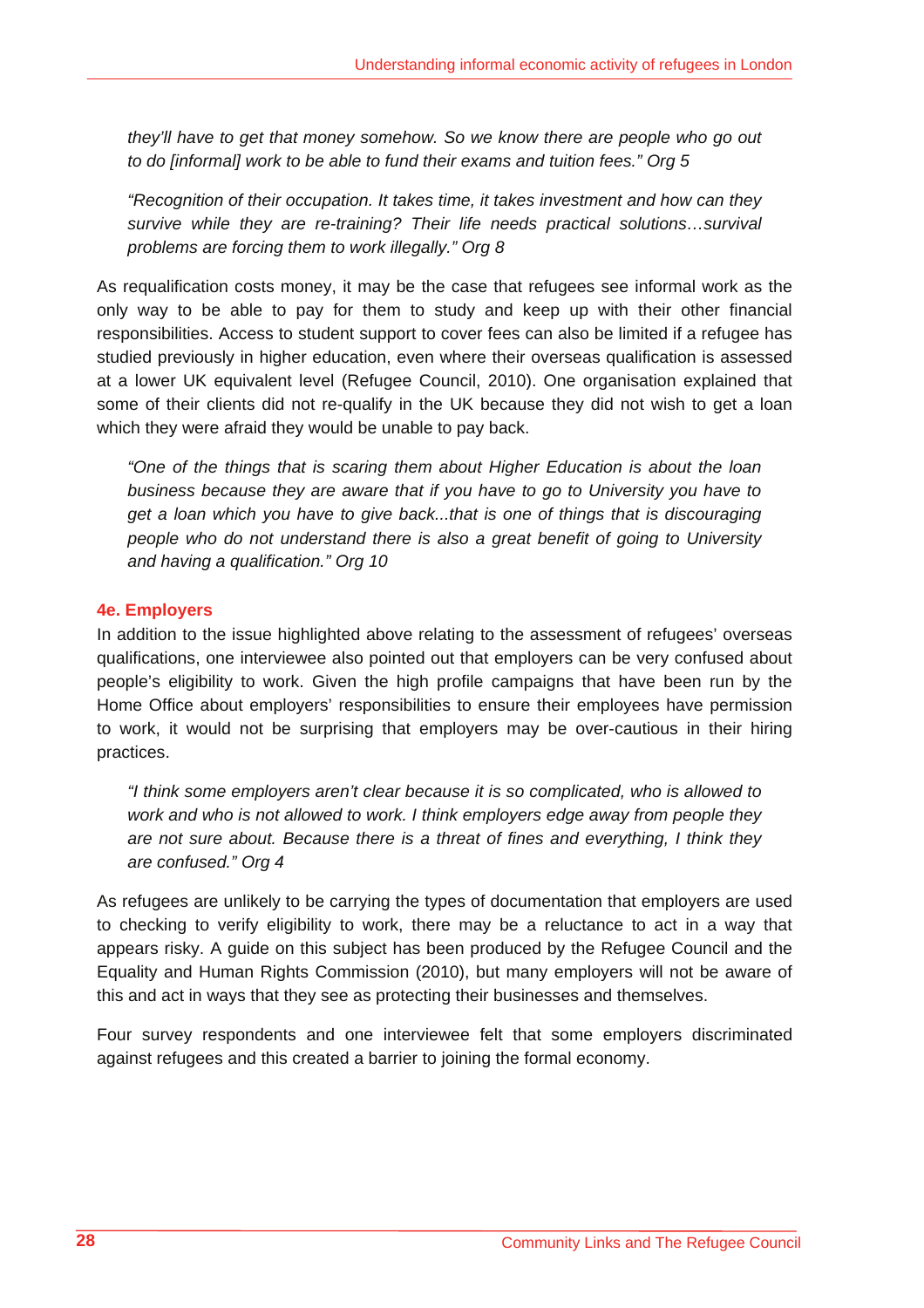#### **5. Asylum determination process**

People can be in the asylum process for protracted periods of time before they have a decision about their status. $2$  During this time, most asylum seekers are not granted permission to work, although they are able to apply for asylum support from the Home Office to cover their subsistence costs. When an asylum seeker is recognised as a refugee, it brings to an end a period of uncertainty and will come as a great relief. However, obtaining refugee status also presents a new set of challenges. In terms of employment, skills and expertise that were obtained before departure may no longer be up to date, meaning that some people are forced to take steps backwards in terms of their careers (Doyle, 2009). One interviewee felt quite strongly that this experience can lead to problems with integration, even after refugee status is granted.

*"How can you speak of integration of asylum seekers when the Government doesn't give the right to asylum seekers to work?...The fact that you don't give the right to work to asylum seekers means that you push asylum seekers to work illegally and you push them towards poverty and you push them towards segregation form the other part of society." Org 1* 

Pre-flight experiences and the sometimes long drawn-out and stressful nature of the asylum process can also have a negative effect on people's mental health, which can in turn lead to the inability to engage with the formal labour market. This was an issue that was particularly stressed by one of the organisations that specialised in supporting refugees into employment, as well as the organisation below.

*"Most of them have got themselves in quite a state sitting milling over their problems [in the asylum process] so mentally it really undermines people and it sets them back rather than actually prepares them for anything." Org 3* 

#### **5b. Delays in receiving correct paperwork**

Once a person has been granted refugee status, there is not necessarily a quick transition between the different entitlements that the different statuses provide. If their accommodation is being provided by UKBA, people are told to vacate their property within 28 days and their asylum support payment will cease. New refugees have to quickly find new housing and financial support (be that through mainstream benefits or employment). UKBA currently funds a Refugee Integration and Employment Service (RIES) which is delivered by various organisations across the country (including Refugee Council) to help some refugees through this transition process. The eligibility criteria for the programmes has been narrowed by UKBA since it commenced in 2008, and the period of support provided to individuals has been reduced form it's initial 12 months to 6 months. Those with

<sup>&</sup>lt;u>2</u><br><sup>2</sup> The speed of the determination process has increased recently, but in many cases it still falls short of the six months target that the Home Office aims for. The Independent Chief Inspector of the UK Border Agency has reported that between July and November 2009, nearly 30,000 cases in the New Asylum Model (NAM) had not been concluded within six months (Independent Chief Inspector of the UK Border Agency, 2010)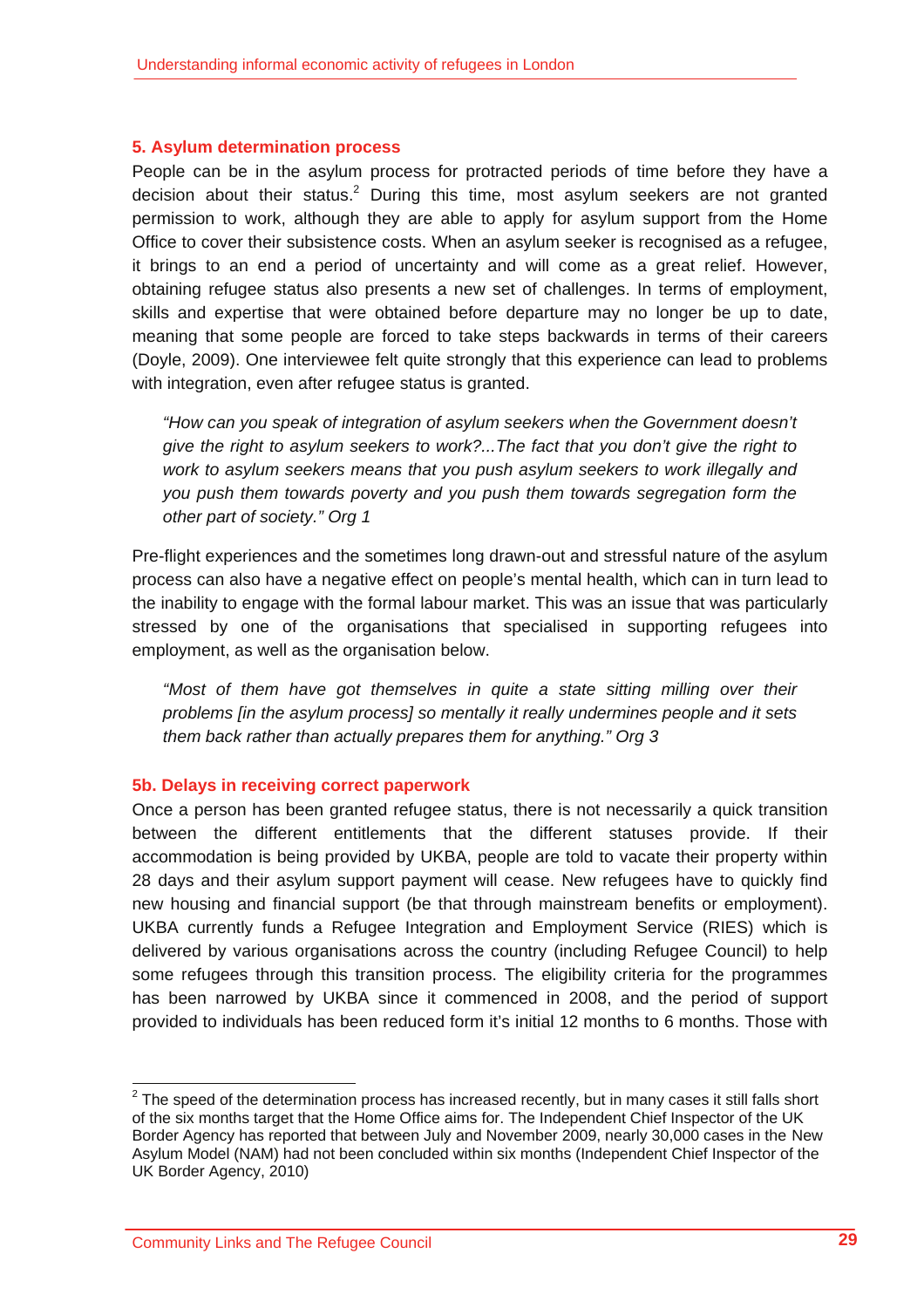limited language skills who are not in receipt of advice and guidance may find this period very difficult.

Compounding the problems above is the fact that many service providers report delays in the correct paperwork being issued by UKBA when somebody is granted status. This can lead to some refugees being left with no means of support and no proof of their entitlement to work.

*"The other issue is the documentation that may be lost within the Home Office. So although you have been granted, you have nothing to prove what profession you were doing. There's a lot for one to be formalised so when you are talking about someone who has not been working for 5 years and you're talking about another training again for 2 years, they won't wait for that. They have to just go straight into informal jobs…And they have to survive in any way…I know somebody who got his status in April and he started to get his benefits from the Jobcentre last week [end of September]. That's one of those things that pushes people to do certain things in order to survive." Org 4* 

*"People do informal work when there's no other choice. They are left in limbo as they are not eligible for one system and not eligible for another to access some kind of subsistence." Org 7* 

One common problem is a prolonged delay in receiving a National Insurance number (NINO) which is needed to start work. Employers need to have evidence of a permanent National Insurance Number as part of the document checks they make when employing individuals. Although a permanent NINO is not necessary for starting a claim for benefits, this is not always understood by Jobcentre Plus advisers. Not having a permanent NINO means that refugees have been unable to prove their eligibility to get work or benefits.

The cost of housing is the largest weekly outgoing of an individual or family, covered for many by housing benefit. However any change in circumstance has be reported to the local authority housing department (who administer housing benefit) and Jobcentre Plus (who administer other benefits e.g. Jobseekers Allowance). The fear of losing Housing Benefit is the main concern for people when considering whether to move into work. This has to be addressed by ensuring a smooth and quick transition between benefits into paid work. The new Universal Credit system will go some way to improving this, but the detail of how it will be administered has yet to be seen.

# **5c. Insufficient support from Jobcentre Plus**

Many of the organisations that were interviewed as part of this research spoke of a lack of appropriate support their clients received from statutory services such as Jobcentre Plus (JCP). There appeared to be different expectations around what services JCP would offer people in order to help them into employment. For the most part, JCP was not viewed as an enabler for refugees.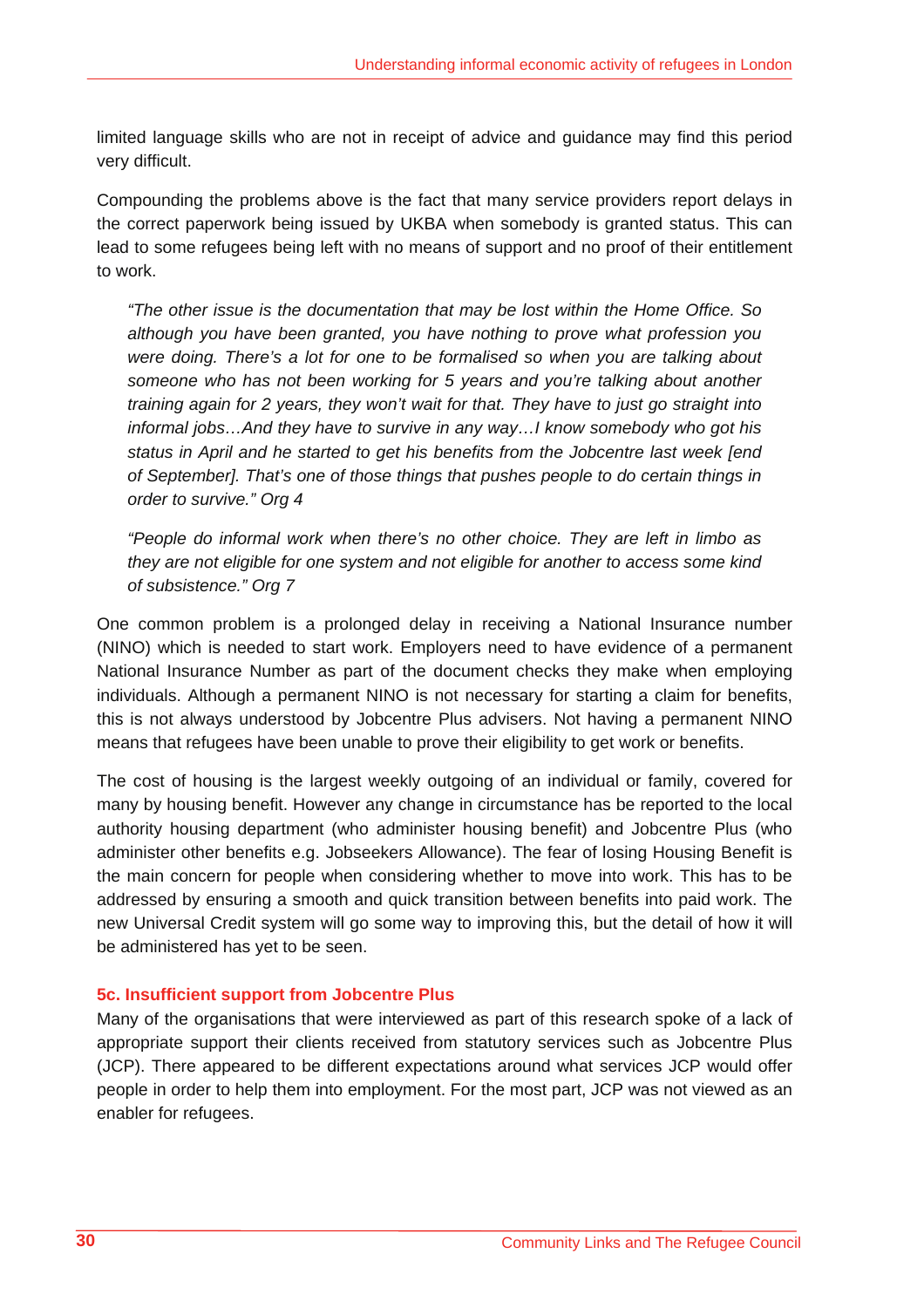*"And I think we have to do, Jobcentre Plus who are supposed to help people find jobs. People go there to find jobs, they just hand over some paper and some telephone numbers and they are telling them to give the numbers a call and they are not helpful at all. Jobcentre in the UK has to be reorganised I think, they have not to scare people, they have to create a very friendly environment. They have to help not pretend to help." Org 1* 

*"A lot of people see JCP as a necessary evil. Somewhere they have to go and they have to sit through the process once in a while to make sure their benefits carry on,*  but I don't think many of them see JCP as a helping organisation. They see if more *as an enforcement place." Org 3* 

*"These people are not helpful at the Jobcentre. Instead they are giving them trouble. For instance, when they ask you to show the proof you are looking for jobs, sometimes there are some people who don't know what to do with these things. They say you have to during the fortnight; you have to say you did this and that and put down in writing. So people find this a bit complicated and too demanding. They have the problem that they do want to work but there is no job for them." Org 9* 

*"They think they don't help them enough. They think it's wasting time when they are looking for a job they go there and they don't get a job. And also then they get follow-up – what have you been doing – but it's like you're supposed to give us a job, you are the centre." Org 6* 

The last interviewee quoted above went on to state that JCP does not understand the needs of refugees and the kind of support they require that may differ from others. For example, they do not provide interpreters which makes communication very difficult for many clients. Others mentioned that JCP sometimes did not recognise, or even ask about, people's skills and qualifications from before their home countries, leaving individuals to feel that this did not count.

Concerns about lack of support and the inflexibility of the UK's benefits system were also highlighted by interviewees. Refugees are also frequently unaware of the support they could receive, which may mean that they feel forced into the informal economy. When claiming asylum, people are not eligible for mainstream support from the State and it should also be noted that many will have come from countries where there is no welfare state, and therefore there would not be the assumption that they can receive money from the government (Crawley, 2010).

*"We have businesses who come to ask for support with being compliant with the business rates and registering as a company and following all the rules. We try to show them the benefit [of being compliant]…There's [HM Revenue and Customs]*  who can provide advice and tell them how much they can save if they are working *through in-work benefits. They can see the calculation, how much they can earn if they do it legally… sometimes you find people are only saving £20 by doing it*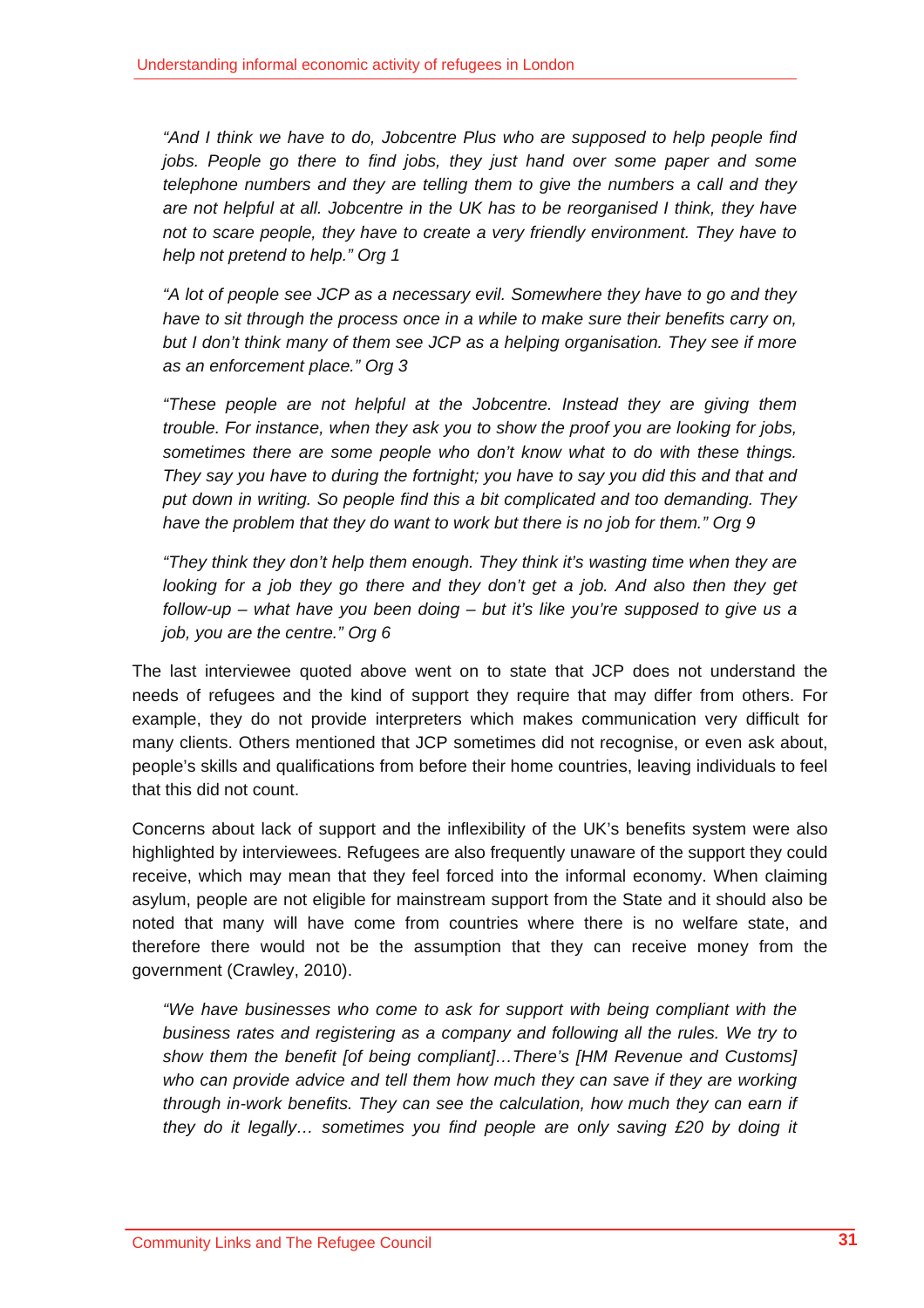*illegally, so we show them that for this £20 you can save a lot of headaches later in court and paying fines, so it is better to do it legally." Org 2* 

*"They don't know about their entitlements for benefits as well, which type of benefits." Org 8* 

The interviewee above proceeded to give two examples of times when not knowing about entitlements had led to people joining the informal economy to support themselves. One man had a wife who was experiencing health problems. As he did not know about money he could claim to contribute to the costs of her care, he employed somebody to look after her, and then found informal work to pay for that care. He also highlighted the case below.

*"For example, one of the workers learnt that he could work to a certain amount and still get housing benefit. As soon as he heard about this he started working legally, he's OK. He didn't know this." Org 8* 

Negative experiences of authorities in refugees' countries of origins can also impact upon people's willingness to engage with statutory services, and if there are problems with services in the UK, it may lead to disengagement.

*"Refugees' past experiences, they are scared to approach authorities. Service providers are part of authorities according to them. Most of the front desk people in this service providing, they are so rude. Not patient enough. And if they are a little bit patient they can understand the problem with the little bit of broken or little English, but they always say go and bring interpreter with you...And nowadays you've got to talk by phone before getting an appointment. I once tried to help someone and the person on the phone said are you the person applying for the benefit. I said no. Can I talk to her? She cannot talk. She only can say I give permission. No, that's not enough, finished. So, what's she going to do. She starts looking for domestic cleaning work, start works cleaning people's houses, ten hours a day getting about £60, £50 a day. And she is not well at the moment." Org 8* 

# **5d. Knowledge of UK employment law**

Many refugees come from countries where employment regulations are much less formalised than in the UK. Their experiences of working in their countries of origin may involve many activities that would not be permitted here where all earnings need to be declared. Given this context, interviewees were asked if those who were working informally were aware that these activities were not permitted. Some organisations felt that this would definitely be the case for a portion of their service users.

*"There are women who do cooking, most of them, they don't know the rules. They don't know they have to pay tax because their job may be just a family one and they just go and cook there for a customer and get a little money. They don't know they even have to pay, they don't know that." Org 2* 

*Interviewer: "Are there some people who don't understand the system?*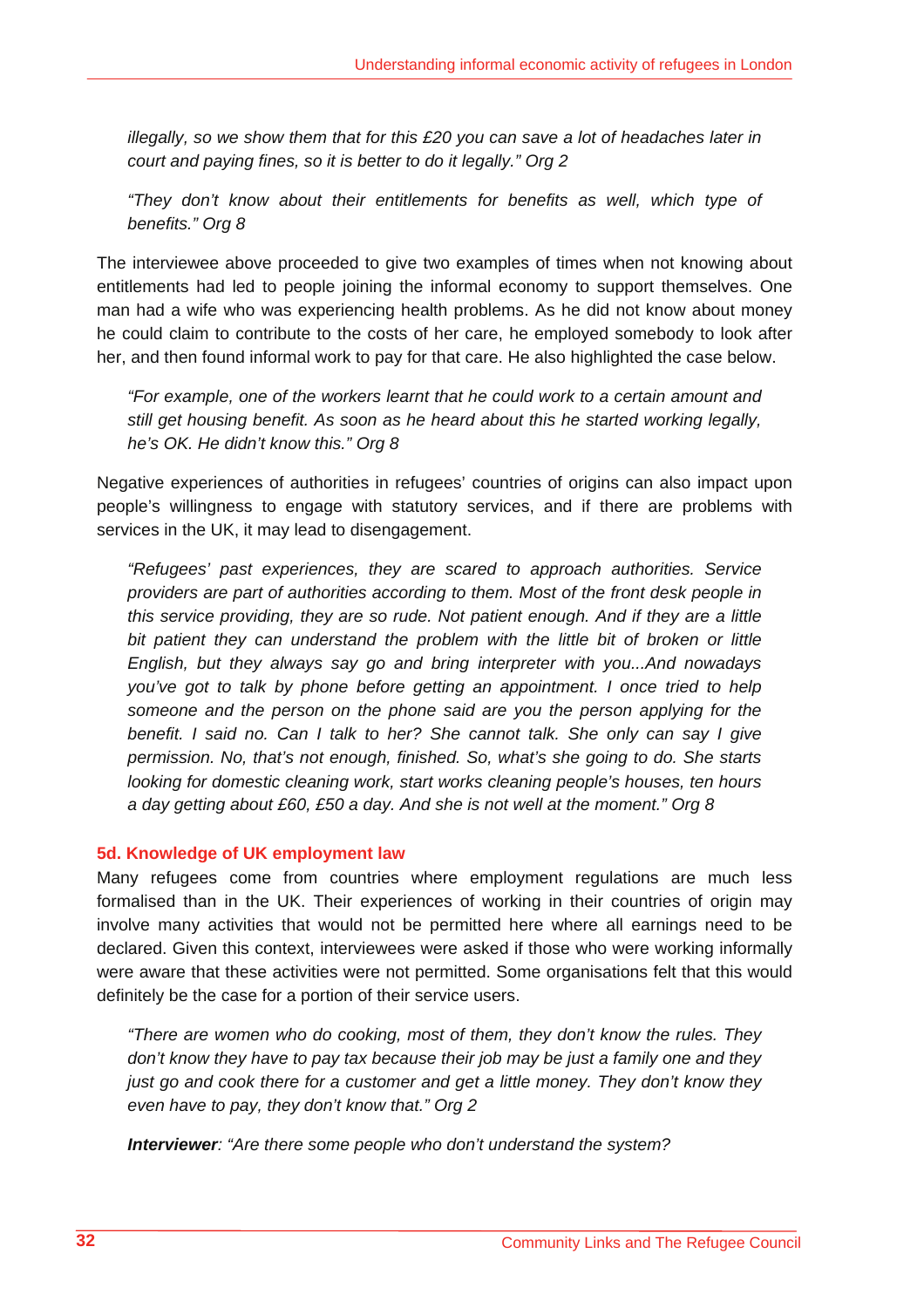*Yes, undoubtedly. How rigidly we classify work and additional income. It was only 50 quid - they just can't see how it's relevant." Org 3* 

*"When you think about the kind of work that people have done, some people have never worked formally. It's just how your life has been. You mend this, you swap that…there's always a lot of changes in policies so frequently, so whatever was working a few years ago will not be applied now. Every time you need to update yourself so there is a lot that you need to be taught." Org 4* 

*"People need to put themselves in others' shoes and think if they would realise what is legal and what isn't if they were new to a country." Org 7* 

There was a feeling that people who did not seek advice from organisations or public services were being told incorrect information by their friends, relatives and other members of their community.

*"There are people who have been misled and misinformed by friends, relatives or somebody they me who might say well…so yeah, information and advice is the core of this. The more people that are informed, the more educated." Org 1* 

*"Some of them when they come to the country they get the wrong information and they just follow. Because they don't speak the language and they don't know the system, they just follow what their friend do, and then after some time they realise what the other option is, the other opportunities." Org 6* 

Previous research has acknowledged that government departments have contributed to mistrust in their own systems. Tax credits have been seen as an example of how this mistrust can develop as people have been overpaid and then invoices have subsequently been sent out by HMRC asking for repayment. People therefore decide not apply for tax credits support and seek alternative income (Community Links et al, 2007).

There were other interviewees that stated that their service users were very aware of the fact that not declaring the work they were doing was forbidden. One organisation felt that the irregularity and infrequency of some of the work meant that although people knew that they were not supposed to be doing such activities, they either did not consider it a 'real' job, or they had intentions to declare at some future point when the work became more reliable.

*"I think people are always kind of hoping that this time it will be more that a few weeks and once it's gone on for a bit longer than I will feel safe enough to declare myself as a self-employed person. So they think I won't do it they'll do it just yet because they think they'll have problems paying the rent or whatever, so they think if it goes on a bit longer, and then it never does…Some of them they see it as something they do infrequently, they get a little of money cash in hand, they don't really see it as a job.." Org 3*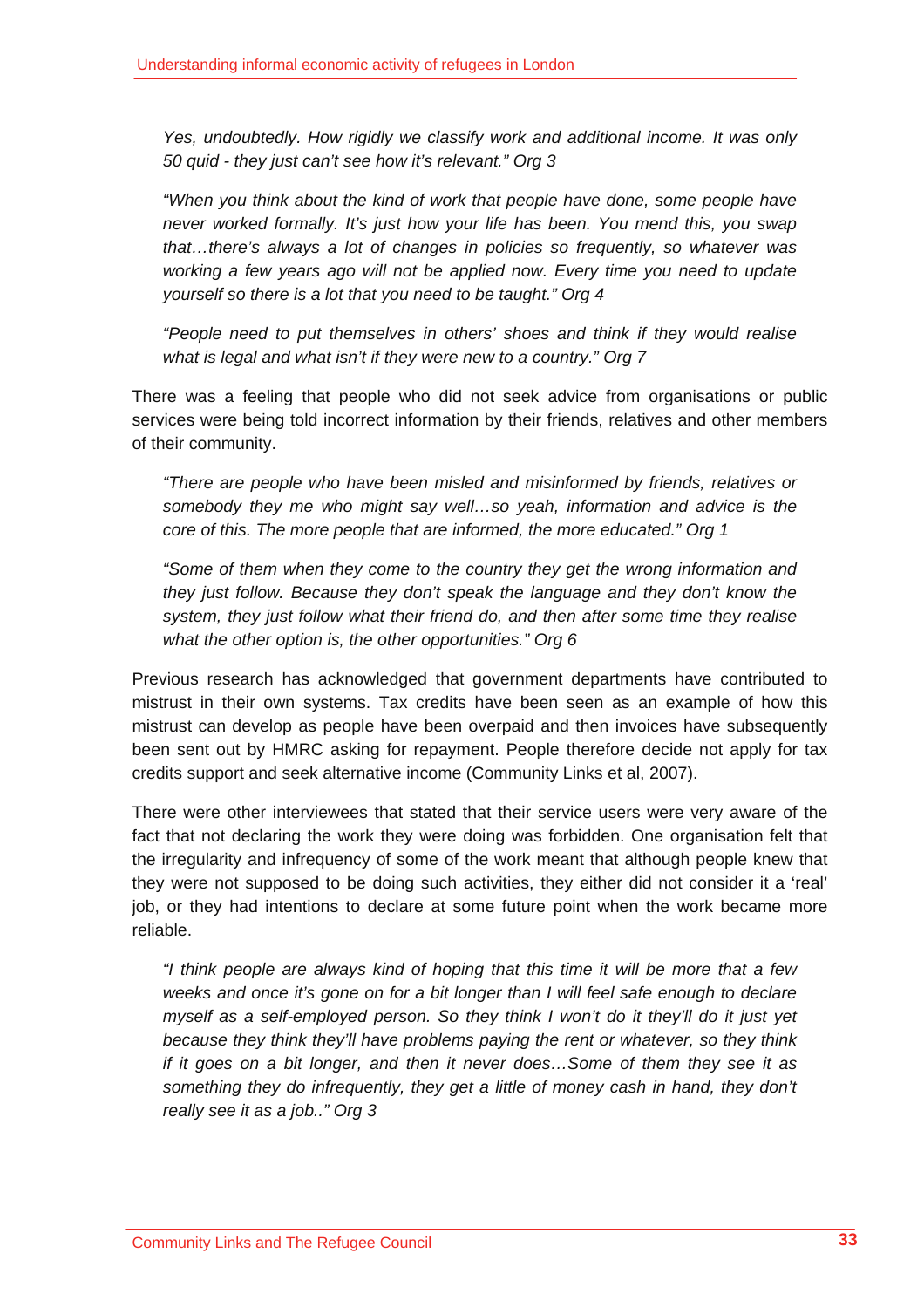Even though many refugees are aware of the risks of doing informal work, they continue to participate in those activities in order to earn money. One organisation highlighted that economic necessity drives people to take part in such risky behaviour, and the experience of working informally is not an enjoyable one.

*"There is an economic reason behind most of the activities. Nobody wants to get into risk. And they're frightened, not enjoying. Nobody wants to live in this country or anywhere like a parasite and there's prejudice of people thinking like that." Org 8* 

# **6. Self employment and businesses**

If regulations surrounding employment are confusing to some refugees, the expectations placed upon those who are self-employed may appear even more complex and demanding. Interviewees were asked if service users would declare themselves as self-employed to companies to obtain work, but were not actually registered as such. Three organisations reported being aware of this taking place, and this was in the construction business, and two of these said that this practice was not necessarily that common among refugees, rather other types of migrants, particularly those who had recently arrived form Eastern Europe.

*"I think the construction companies would rather not worry about what people are doing so they say it's your business, we pay you the money, as far as we're concerned you're self-employed, you do what you want. Not so much with refugees, but with the Eastern Europeans we're getting that reported so I suspect it is the same thing." Org 3* 

*"[It happens] especially the construction business. There are some people who are choosing refugees deliberately because if they make contract with a proper company they are going to pay £20,000, but if they do it with a refugee and he is going to employ people like himself, they can do £12,000. At some places at 6 or 7 in the morning, there are still people standing there for day work. Some of them are newly-arrived immigrants, some of them refugees, some of them ordinary people doing one day work." Org 8* 

The discussion with organisations also revealed that regulations relating to being selfemployed, or running a larger business that employs its own staff, were not always adhered to, and people are surprised at the contrasting experiences in their countries of origin and in the UK.

*"I discovered the difference in perceptions of self-employment for quite a number of African, to be specific, Somalis. Setting up a business meant buying something cheaper and making some profit… When I was talking about registration, business plan, health and safety, food hygiene, paying taxes. It was no, I don't want to do that. People were surprised and they found it daunting." Org 5* 

*"There are companies, refugee-run businesses who are not compliant with the tax and business rates. Some of them think that council tax is business rates and*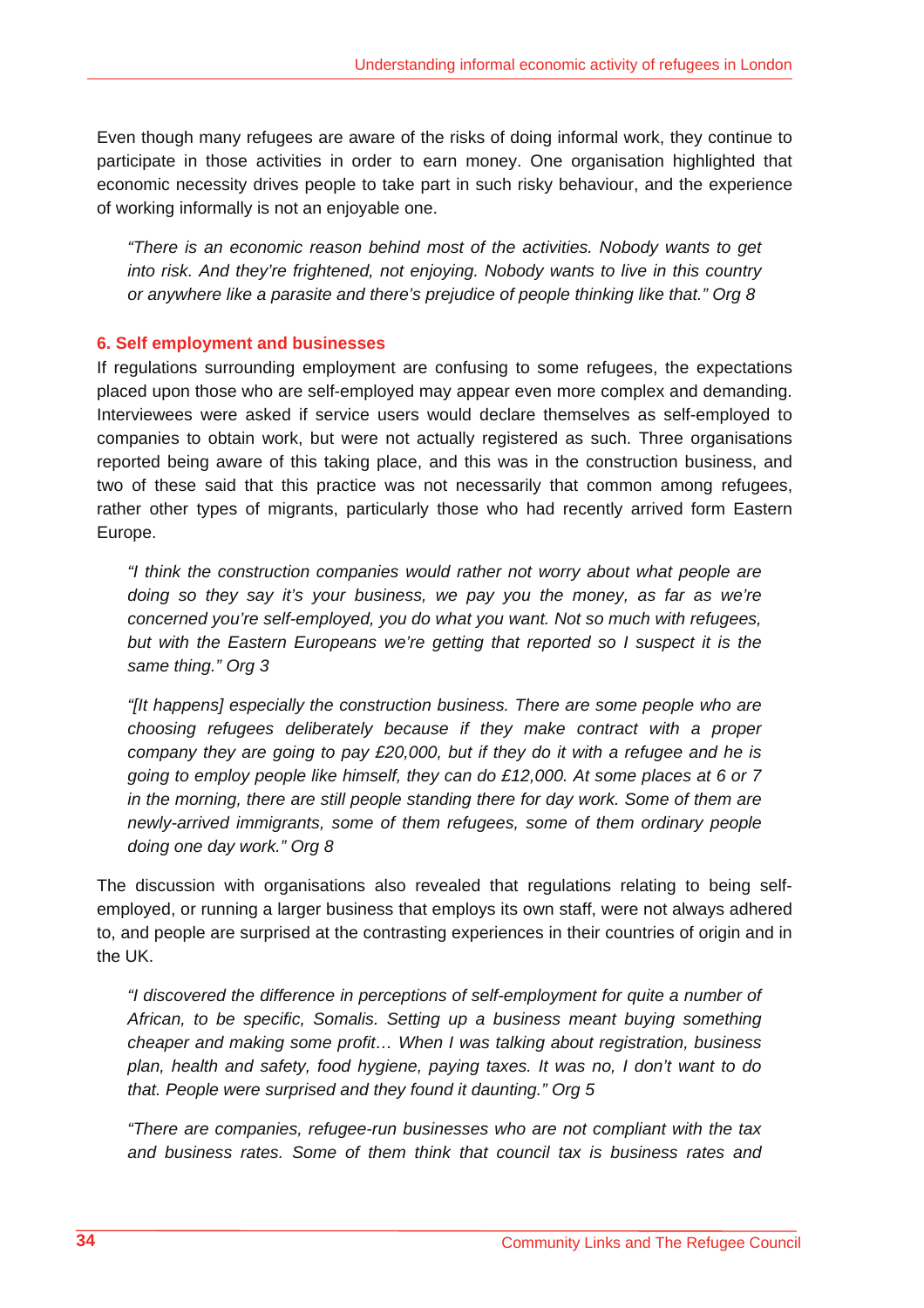*things like that. They are not aware if the rules and regulations. Also rights of staff*  as well. They don't know the rights, you have to give them regular breaks. A lot of *issues they aren't aware of." Org 2* 

*"I think a lot of people don't understand the complicated system." Org 7* 

The issues restricting access to personal finance outlined above are also relevant to business start up credit. Community development finance has developed over the past few years to provide credit to those excluded from the high street. However, Community Development Finance Institutions usually require applicants to have Indefinite Leave to Remain in the UK. For refugees with limited leave, which includes all asylum seekers granted refugee status from September 2005, this means a double financial exclusion.

# **7. UK Job market**

Many participants in this research identified that refugees' lack of knowledge about how the UK job market functions can be perplexing to refugees who have come from cultures where employment practices are less formalised. People may be unaware of where to look for jobs, have never completed an application form, written a CV or attended a job interview. These were issues that were identified by organisations, and the ways in which they support service users to engage with the job market are outlined later in this report. One organisation suggested that when people do gain employment, they are sometimes surprised at the expectations placed upon them compared to their experiences at home.

A significant issue for some, and an increasing matter of concern, was that refugees were reporting that there were no jobs for them to apply for. This was either in terms of a lack of jobs that they would be qualified to apply for, or a lack of opportunities in general.

*"Sometimes the jobs are not there for them and also when they are there they do face discrimination as well." Org 1* 

*"People also say there are no jobs they can apply for." Org 5* 

"And that's another problem because people with skills cannot find a job here. *Those people take informal job to try to support themselves." Org 9* 

The last interviewee quoted above stated that the situation had become much worse recently and the catering, cleaning and security jobs that were usually available in better economic times but unpopular with receiving communities were no longer there. A service user had visited the day of the research interview showing another certificate relating to being a security guard, but he had not be able to find work for several years. Given that there are predicted to be 490,000 job losses in the public sector alone by 2014/15 (HM Treasury, 2010: 38) and the knock-on effect in the private sector, it appears that this situation shows no sign of improvement.

# **8. The types of people that engage in informal activities**

As discussed previously in this report, most of the participants did not feel that there were a large proportion of refugees engaging in informal activities. When asked if there was a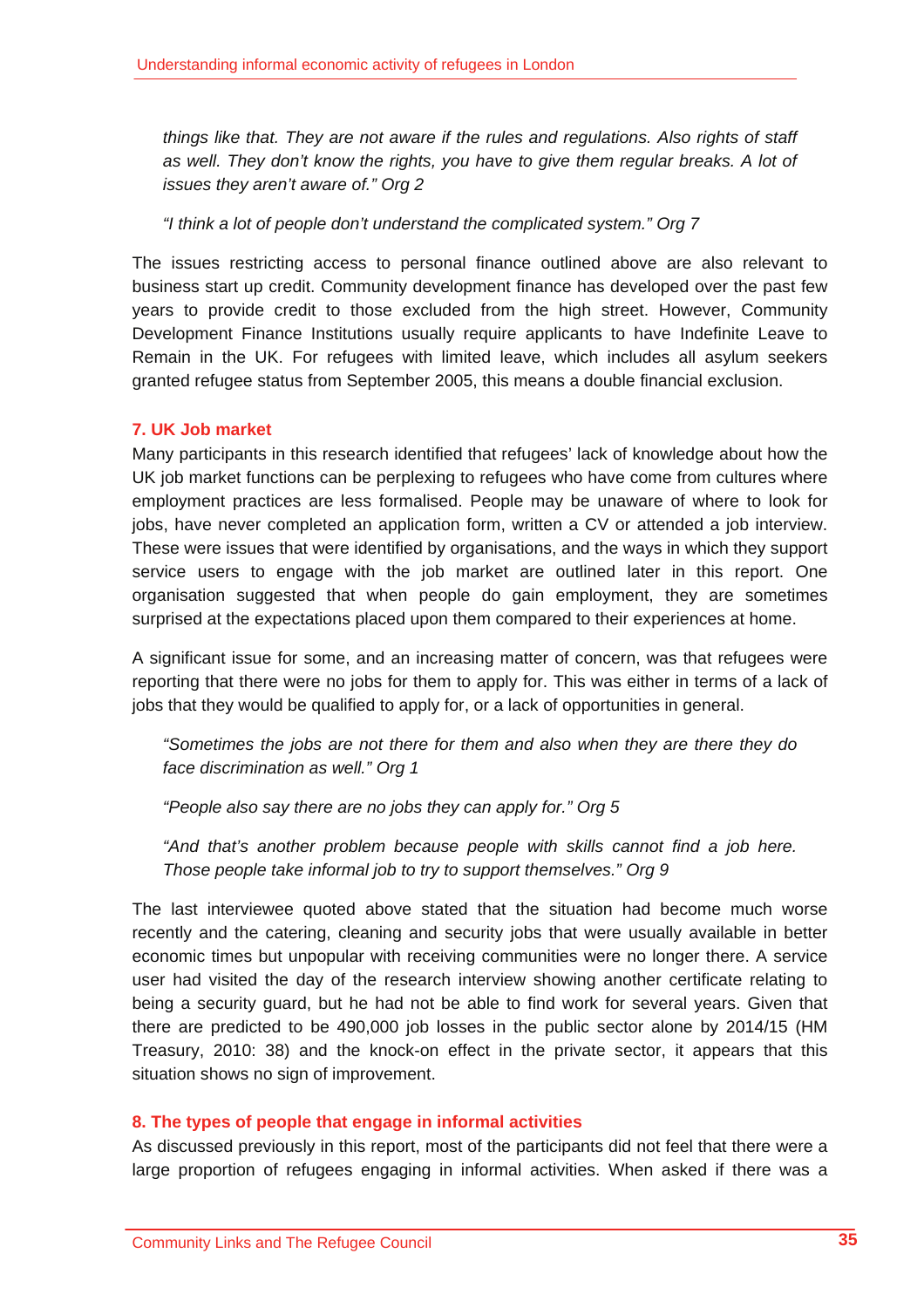particular type of person who was more likely to participate in informal work, interviewees did not necessarily think that there were any hard and fast rules. One organisation stressed that *"Most of these they are just newly-granted refugees, they are the ones who are mostly doing the informal work." (Org 4).* There was also an opinion shared by many that those with the lowest levels of skills who would face the most difficulties getting formal work were often the people organisations were aware of taking informal jobs. However, this work was not only restricted to unskilled people.

*"We do know people who are highly skilled who are doing informal work too…Sometimes you see big waste of skills. People who are very, very qualified doing rubbish jobs. It breaks your heart." Org 1* 

One organisation felt that the type of work carried out by people in their countries of origin may also affect whether they were more likely to work informally.

*"I personally think it might be people who are used to street trading and things like that. That's very much how they live and the idea of filling in a whole pile of forms before you can do anything…I mean people who have permission to work, people have a real skill. I was watching one of the ladies selling scarves the other day and it was a master class in sales techniques – she was fabulous. And when you think that quite a lot of the population in [a particular country] survived by cross-border trading. Just vending, selling anything. Packet of sweets divided into single ones. It's all trade…I think people who have had a background of that, it's more familiar." Org 4* 

Some organisations highlighted the gendered patterns of working in particular jobs, such as the support with wedding preparations previously discussed that is carried out by women, and the examples below.

*"With the cooking in the restaurants, mainly women but in the waiter, they are men, serving food and construction is mainly men, taxi driver mainly men. The majority is men." Org 2* 

# **9. The types of support required to enable formalisation**

All of the organisations interviews for this research provided some services that support their service users in their attempts to join the formal economy. These services ranged from providing ad hoc one-to-one help with the completion of application forms through to the main purpose of the work being focused on enabling refugees to join the job market. When interviewees described their activities, it was clear that they had developed services around the specific needs of refugees, and aimed to break down some of the barriers to formal employment that have been described earlier in this report.

This section will outline the support interviewees felt was important in moving refugees out of the informal economy, and some of these will be illustrated by the work delivered by their organisations.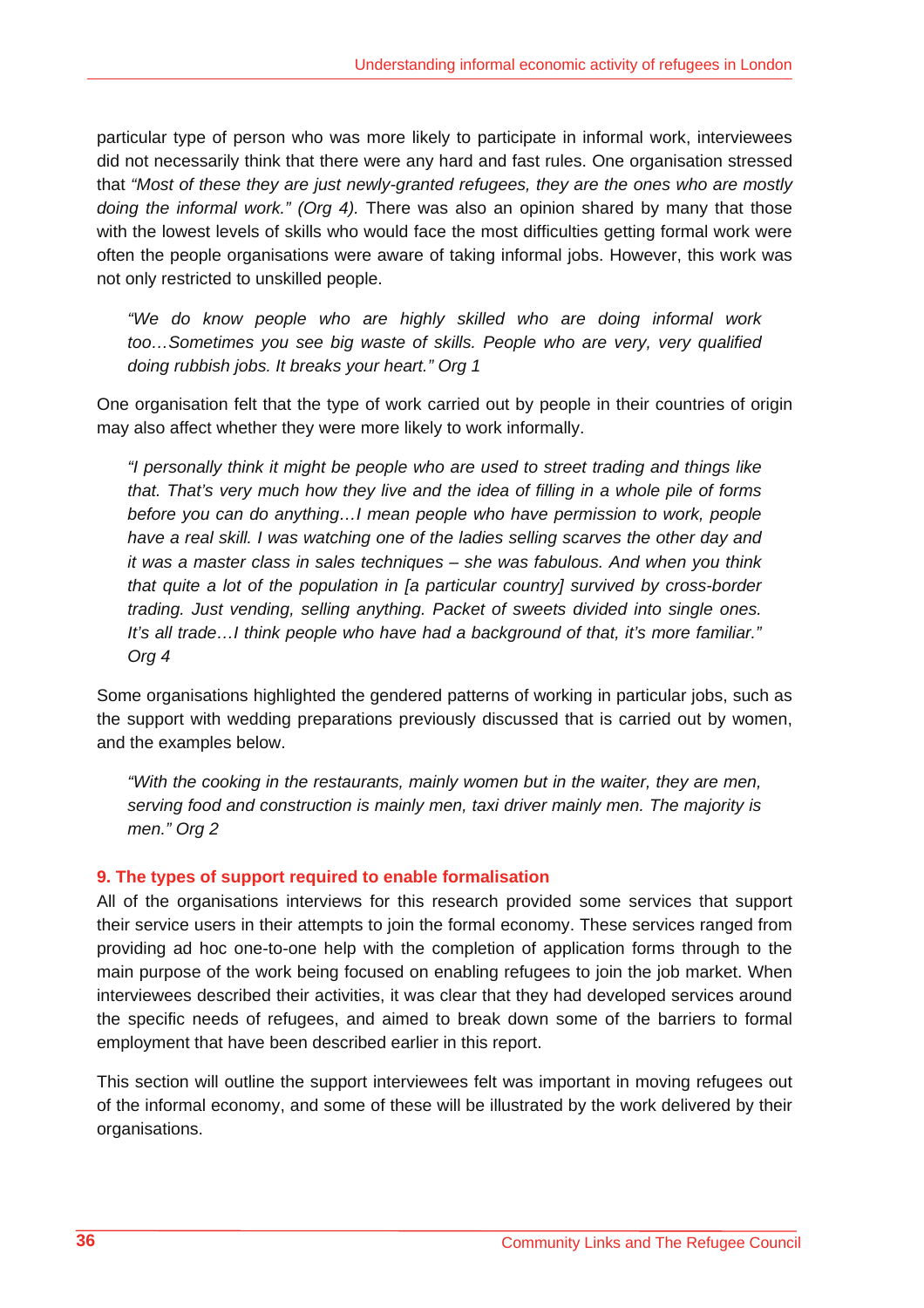# **9b. Specialist, culturally-specific support**

Given that interviewees had highlighted refugees sometimes face difficulties understanding the UK job market, have problems with the English language and may be wary of dealing with anybody perceived as being the 'authorities' due to their pre-flight experiences, it is unsurprising that they felt their organisation would be ideally placed to support people. Several organisations emphasised the need for services to be culturally-specific and sensitive to the experiences that refugees will have had in their countries of origin.

*"These are examples of 3 or 4 training sessions we have provided for people…if you give people culturally-sensitive support and advice and explain to them about how to find a job, for example, how to improve their CV, how to conduct interviews… they need a lot of culturally-specific support, hand-holding and even when we were organising these courses." Org 1* 

By providing the type of help that displays an understanding of people's backgrounds, those providing support can help to explain differences in practices between the way the job market works in the UK, and how it worked at home. Individuals with experience in their countries of origin can also be encouraged to draw on this to demonstrate their suitability for particular positions.

*The interviews in so many cultures where refugees come from, it's a big no to brag about yourself being capable of this and having done that…It's considered rude to some extent…With refugees there is a perception that the work they did before doesn't count much. Refugees, if guided, will be able to bring up points that are very important, their skills and experience that they gained in their previous jobs, but they assume that since it was back home that it's not something you should be talking about." Org 5* 

Several organisations highlighted how their clients trusted them, so it was easier for them to get people engaged in work-related programmes than it may be for mainstream providers. Being able to speak in community languages is also a factor that service users were thought to appreciate.

*"They often come to people like us as it is a matter of trust. They are more happy to come to [country-specific] centre rather than [a generic provider] because the [a generic provider] for them means nothing. Here they have their own language, their own people, it's a question of trust and I think the community organisations are very, very important." Org 1* 

It was suggested that mainstream and statutory providers may be in a better position to help refugees if they had knowledge of the specific issues they may face and if they could encourage disclosure of refugee status from clients, in a way that did not feel inappropriate.

*"I think you should probably have some more specialised staff within the statutory sector, people who understand migrant backgrounds and the difficulties of getting into jobs when you're from a completely different culture and be better at working around people like that." Org 3*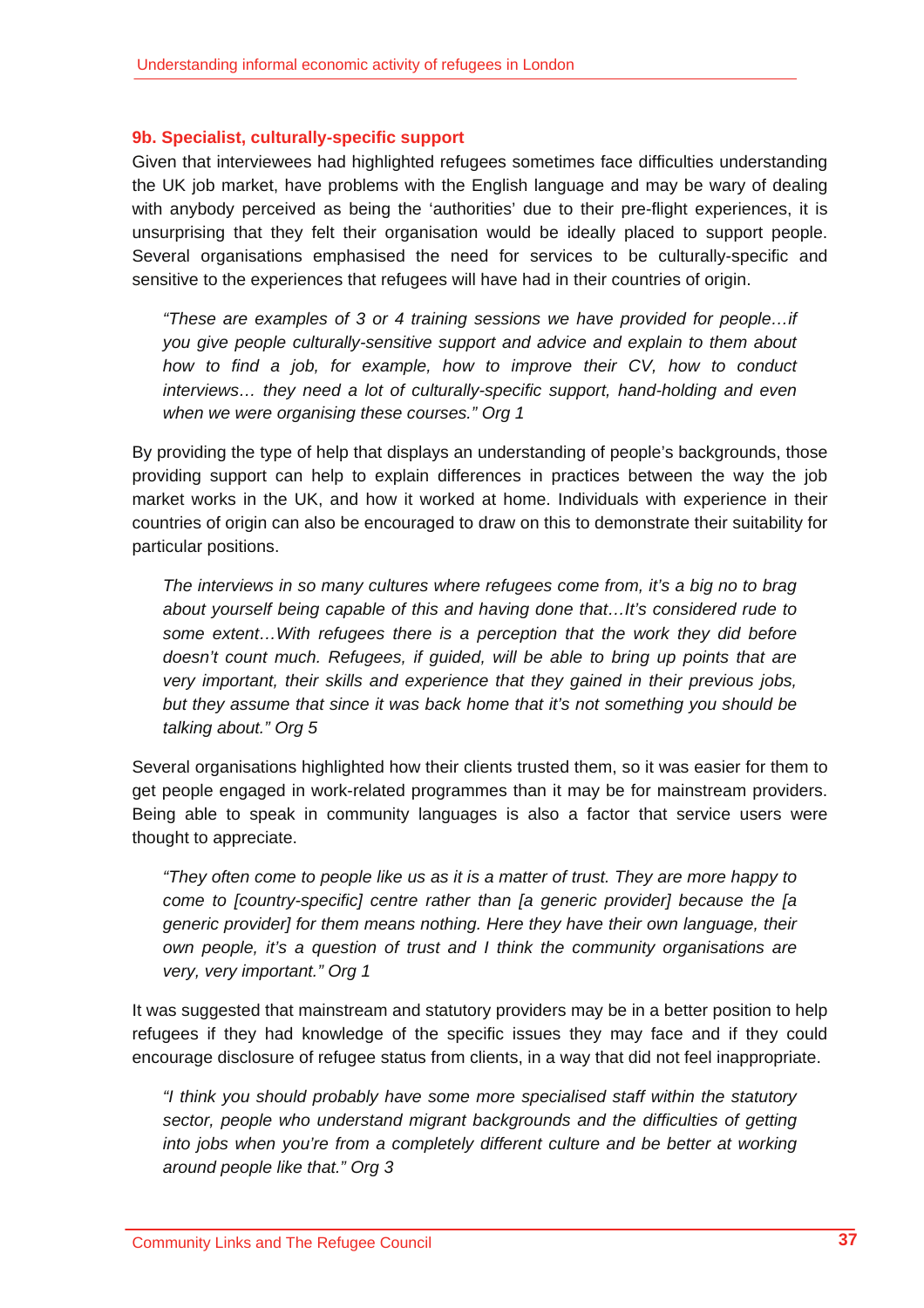*"The problem is that a Job Centre Plus advisor would not ask are you a refugee and a person would not say I am a refugee." Org 5* 

# **9c. Practical skills, accreditation and information**

All of the organisations interviewed support their service users with their employability in some way, whether that be intermittent advice to individuals of full-blown training programmes. As highlighted by the quotation below, these services tended to be developed to help their communities overcome the difficulties many faced.

*"We started this project because refugees are in a clearly disadvantaged position in the employment arena, I say arena because people are fighting to get the jobs. To*  fill the gap we are trying to help people...trying to find suitable training and tell *about entitlement, improve their job searching skills and refer them to the NVQ certificates which are useful to find work. This is the support you need if you want refugees to become regular workers." Org 8* 

A summary of the types of services offered by the organisations interviewed in this research is listed below:

# **Education and training (both accredited and non-accredited)**

- ESOL (included work-focused provision and programmes for parents to fit around childcare responsibilities)
- ICT
- Skills for Life
- Customer service
- Rights at work
- Security guard
- Identifying appropriate training
- CV writing
- Supporting professional to re-qualify to allow them to enter their profession in the UK
- How to write online applications
- Confidence building workshops

# **Information, Advice and Guidance**

- Making referrals to other organisations
- Information on entitlements in relation to benefits, education and other types of support

#### **Access to facilities**

• Support for continued job searching after courses are finished through access to computers, printers and telephones.

# **Support into volunteering**

- Providing volunteering opportunities within the organisation
- Brokering volunteering opportunities outside the organisation.

Participants on courses came to the organisations through a variety of routes, including referral and advertising at local Jobcentre Plus offices, referrals form other statutory or voluntary sector organisations, word of mouth and through the persistent outreach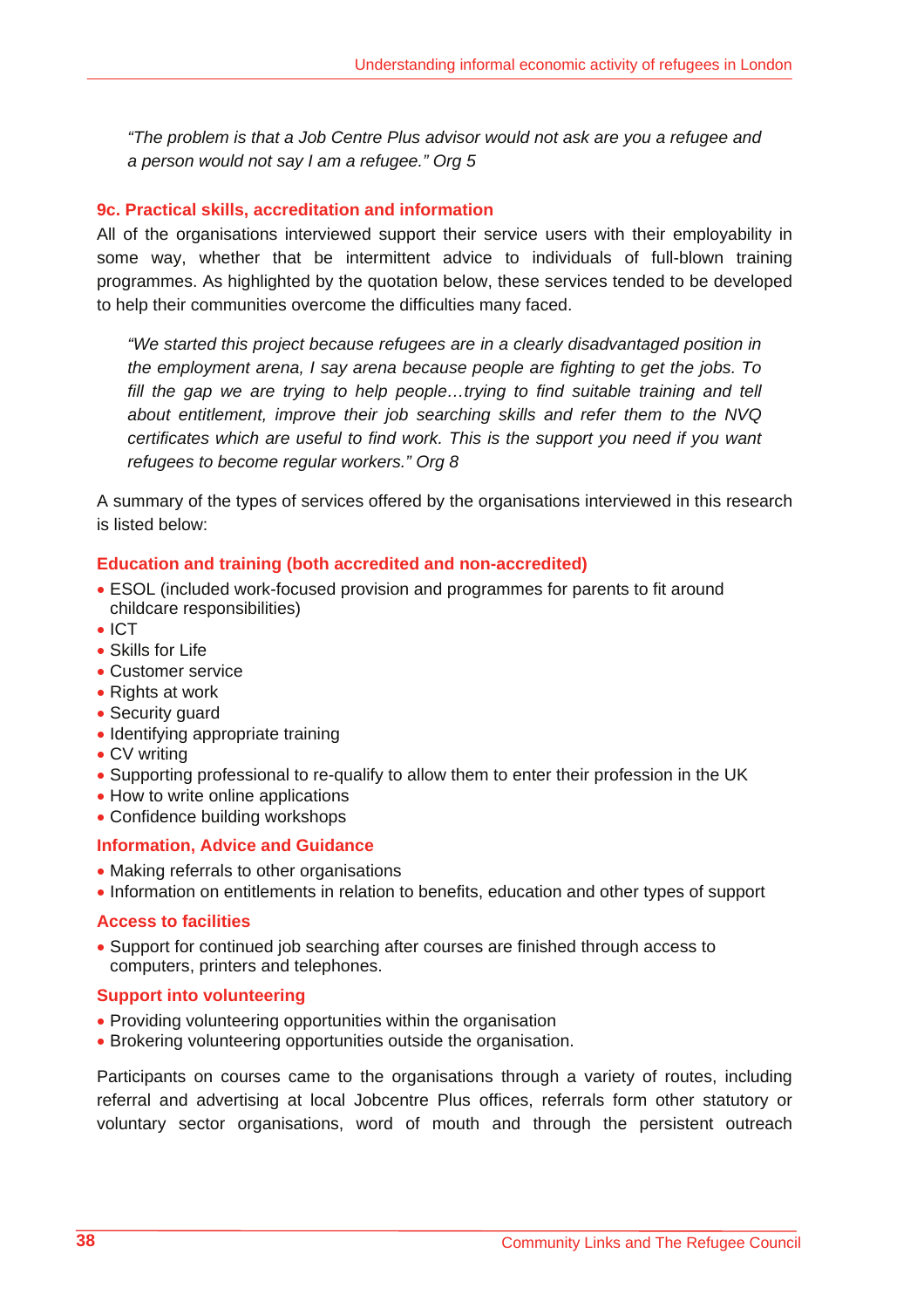conducted by staff. To build peoples confidence and mark their achievements, one organisation held award ceremonies at the end of courses.

# **9d. Support to attend training**

Getting people to attend courses, training and workshops aimed at improving their employability can sometimes prove difficult. As many of the refugees who could benefit from this type of support are not working, then they may not have the resources to travel to the venue. Several organisations highlighted that to enable the target group to attend they would reimburse travel costs, give people lunch, and provide childcare. In terms of providing childcare, one organisation gave an example of the difference it can make to the involvement of women.

*"When I organise job search skills improvement training for women, if I can arrange childcare, 25 women come, if I cannot, less than 10." Org 8* 

Judging the appropriate length of course can also be an important consideration. One organisation had witnessed different levels of drop out between their short and longer courses

*"A lot of them have got a lot of trauma, and for them it is very difficult to stick with something. We find that is we run a long course. That is why a lot of our courses are very short, 2 weeks or 2 day course, very intensive short course because long courses we find that people don't stick to them. They stay maybe the first few weeks and then they'll disappear and look for other [informal] work." Org 2* 

Knowledge of the specific needs of their communities had led to the development of provision that was the most likely to engage clients. This did not guarantee full take-up, but putting these measures in place at removed some significant barriers that will have made participation not possible.

# **9e. Working in partnerships**

Several of the organisations interviewed reported having good links with organisations both in the statutory and the private sector that helped them to provide tailored support for refugees within broader provision of employment programmes. Two were part of partnerships with private sector companies who lead the provision of programmes that receive statutory funding. The refugee organisations' role was to get service users to the point where they were work ready, and then the partners would do the intensive job search with them. In the current climate of decreased public spending and pending reform of the welfare system, there was a fear that these types of programmes may not continue and those who are the furthest away from being work ready will be neglected in favour of people who companies are more likely to be able to get into sustainable employment more quickly.

Although not formal partnerships, two organisations did note some success in working with Jobcentre Plus to support refugees. One had previously been placed in the Job Centre once a week (voluntarily) to support refugees with their job searching and form-filling. The other had developed contacts with individuals in particular office, and some of the courses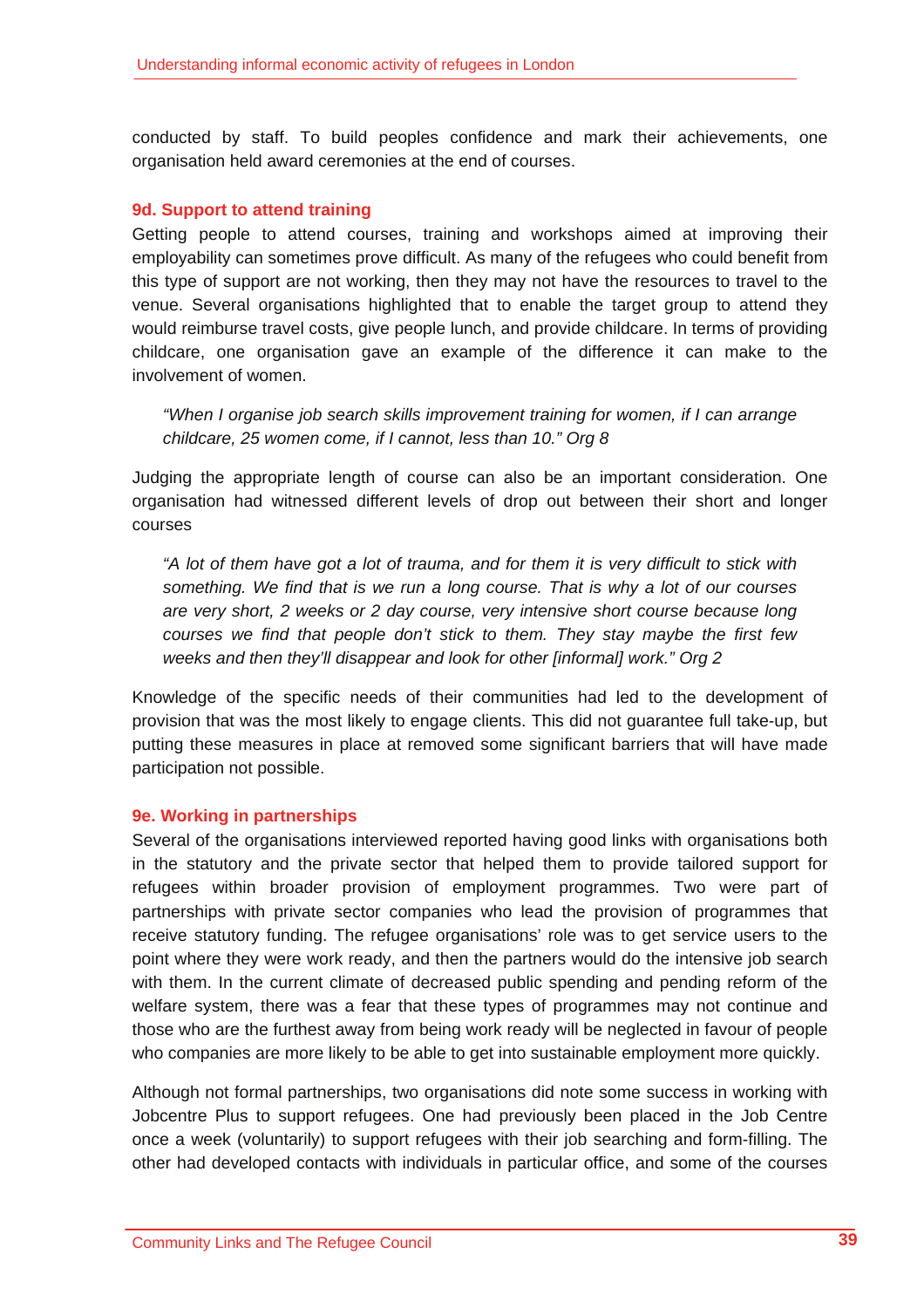run by the organisation were advertised on their system and had previously also done outreach similar to that described above.

#### **9f. More flexible approach to benefits**

The fear of losing all benefits once entering formal employment was mentioned regularly in the interviews with organisations. This was seen as a major disincentive to finding work and leaving the informal economy. There was a (self-confessedly optimistic) suggestion by one interviewee that a small change in the way the transition period from benefits to work is handled could help to encourage more people to make the step.

*"At the moment it seems that the moment you start working, everything is cut off and that is a scary experience. If your Housing Benefit is cut, if your Council Tax is cut, if you have to pay for your children's lunch and uniform...We need to work on how to overcome the fear of losing all benefits. If there could be some grace period*  where people would not have to face immediately all the responsibilities to its full *extent. If there could be a reduction in council tax or something, for a while. It may sound too optimistic, too naïve but you never know, there may be some space for manoeuvre…Helping people to find their own feet once they start." Org 5* 

#### **9g. Tackling discrimination**

Although tackling discrimination against refugees in the formal labour market is a huge task, an interviewee gave an example of a practice that had been adopted by the Mayor of Berlin to tackle racism in the recruitment process.

*"The biggest employer in Berlin is the council itself, when they apply for a job with them, they close the names part. This helps because there is institutional racism." Org 8* 

A small change in practice could help to level the playing field for those from minority ethnic groups, and by extension, benefit refugees.

# **10. Support that organisations want to help their clients**

The previous section has illustrated the wide range of support the organisations provide service users to help them gain formal employment. Interviewees were asked if there was support they could benefit from to better support their clients. Their responses fell into three categories: funding; better partnerships; and access to information and training.

#### **10b. Funding**

It is often the case that funding is one of the first things that small organisations mention when asked about support that is needed. These organisations often deliver a lot of services for very little money and could benefit from an increase in financial resources to expand what they can offer. What was notable about the comments here was that there appeared to be a genuine fear about the future of some of the participating organisations. Interviewees had witnessed similar organisations fold recently and some were only certain of their continued operation for a few months.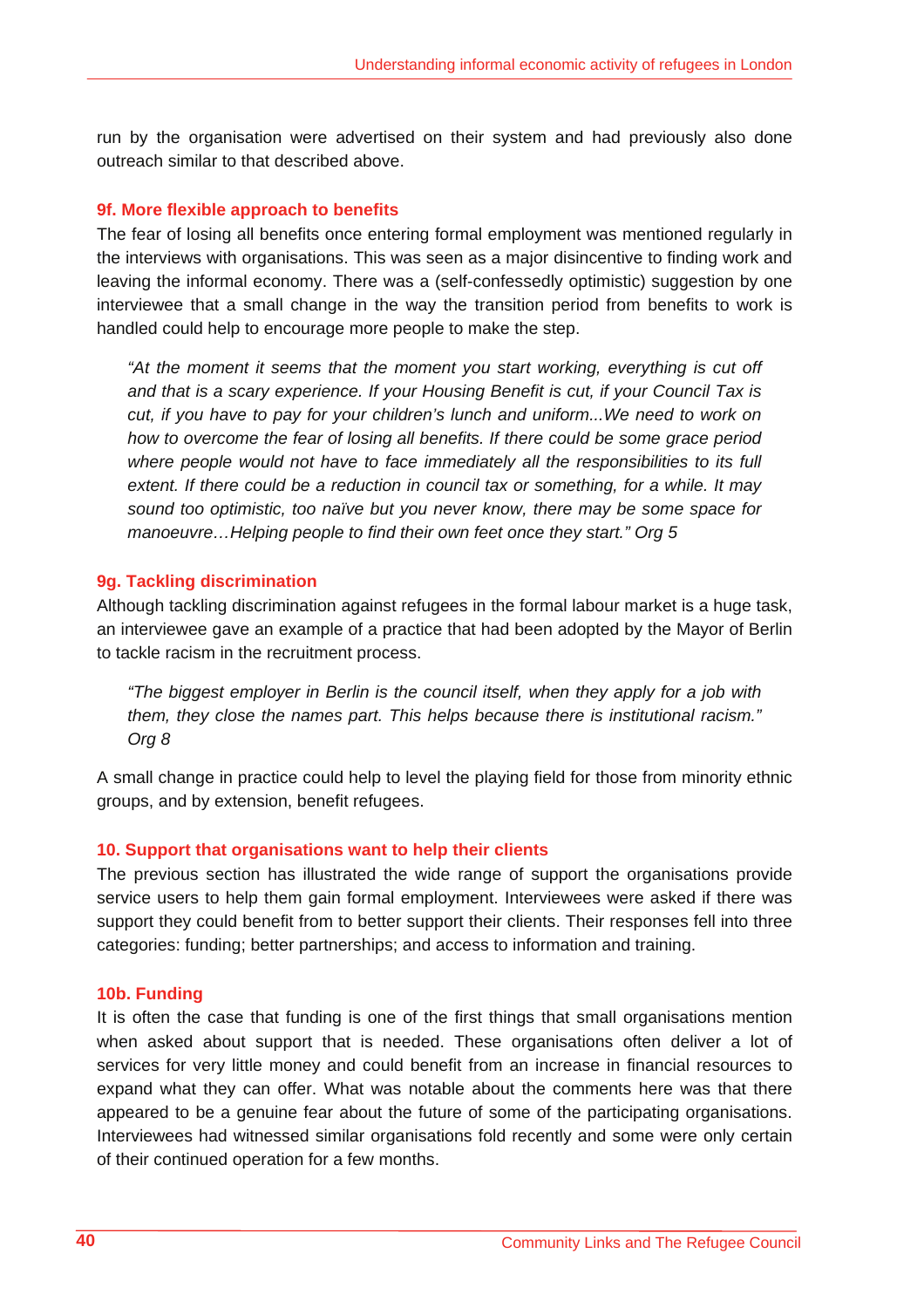*"The support we would wish is to keep this office going because even if there are no jobs at the moment, we don't know about the future so we will need to carry on what we are doing, providing information, providing training so people are there and available to start work. That's the help we want, keep this office." Org 9* 

*"The funding to voluntary organisations has been very bad, and we know locally that dozens of organisations have already shut down. They don't provide anything now. The government or funders need to support more organisations as we are the reliable people where this community can receive something. If we need help them, we need to work together. If it carries on like this, if you came back in 3 or 4 years, maybe us, we would be closed down." Org 10* 

One of the organisations that participated in a partnership with a private company to work on employability issues only received the funding for six months at a time. The interviewee felt this limited their impact.

*"We don't get enough funding. Every year we don't know if we're going to open for the next year. Six months not good enough…we could reach out to more refugees and deliver more employment workshops, and conferences and train young people up. We could hire more staff…" Org 6* 

The organisation felt that their reach was limited because of the level of resources they received and felt they could do more and therefore assist many more people. Another organisation felt that more funding would allow them to expand into areas they do not currently work in.

*"Getting funding to help people with support when they get into work because that would make a big difference to how able we felt to support people through that transitional period. I think that would be quite useful. Again, we could get money to help people get ready for work before they get their status. We would quite happily do that?" Org 3* 

# **10c. Better partnerships**

The previous section outlined some of the successful partnerships that organisations had formed to deliver employability projects. However, there were several examples given of when statutory sector organisation, Job Centre Plus in particular, were not seen as being particularly helpful or cooperative.

*"When we started this project we wanted to get more people to be involved and we contacted Job Centre Plus and told them we are running this project and we need as many people to benefit…we even sent posters to the Job Centre and we wanted them to be involved. But no, too much bureaucracy there. They tell you that this is the person who deals with it and you contact this person and he is not there. At the end of the day we've just given up." Org 10*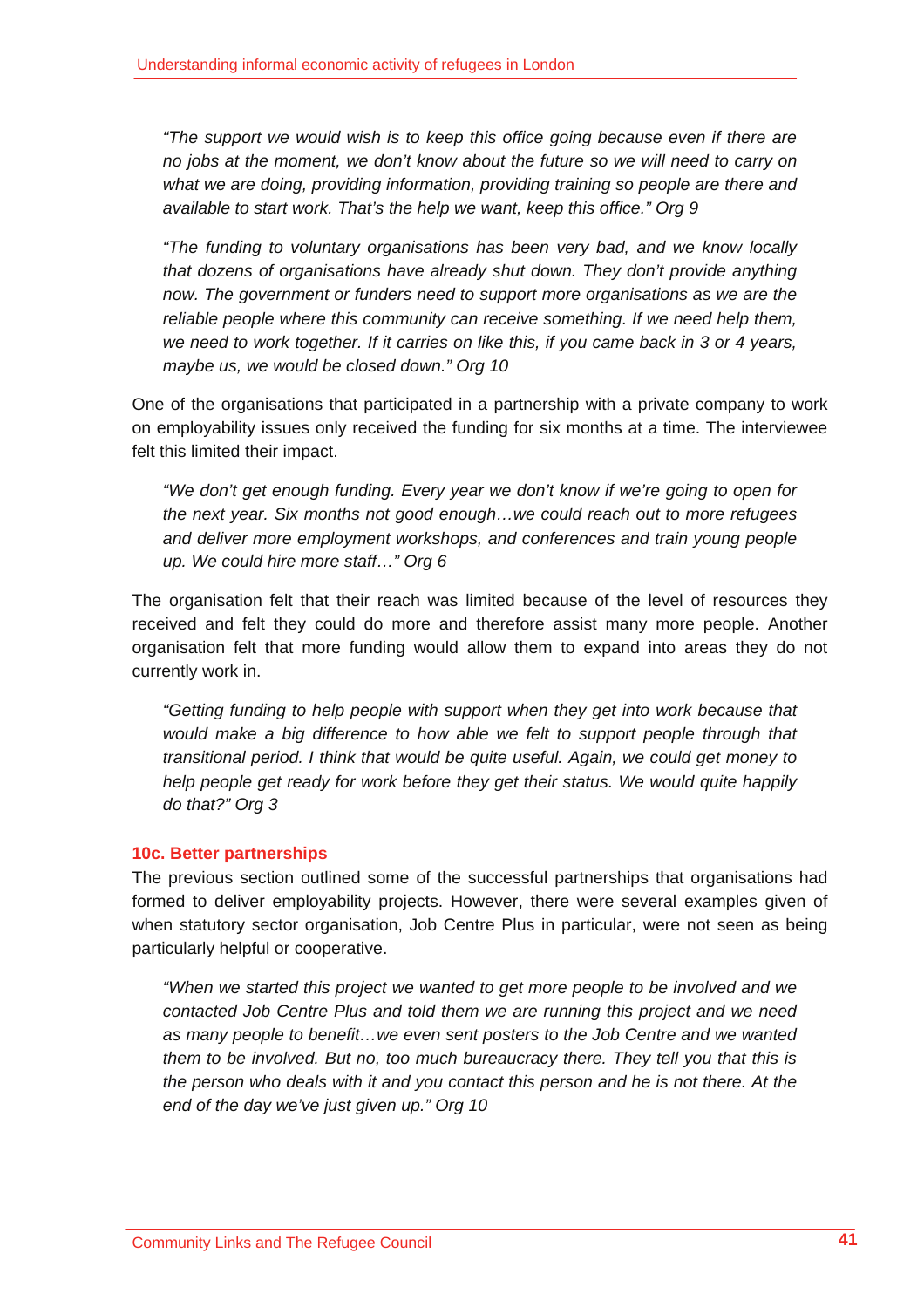One RCO had developed a good relationship with the Pensions Service and felt that this type of co-operation could be replicated by others in the statutory sector to help refugees into employment.

*"They could work much more closely with us. They could recognise our role in helping these people as we are trying to help these people to find work, to settle, to integrate, to improve their quality of life. I'll give you a simple example, the Pensions Service now run surgeries here once a month even those it's a huge struggle and cost, they don't pay us a penny, they use our premises. We use the telephones to make the appointments, we e-mail them, the referrals in advance, we provide free interpretation and support while that takes place, but are least there is an effort to go out into the community and do something." Org 1* 

There was a suggestion of another way that the statutory sector could work to help support refugees into the UK workplace, which would provide refugees with valuable experience and could used as an example in other sectors.

*"But maybe councils or other Government or local government, if they would be more pro-active in say providing internships or work placements for refugees then they would set an example for others. We encourage volunteering and work placements. I think [one specific Borough] had a good scheme where they were providing shadowing and observation for refugees, but as this recession started, things kind of cooled down." Org 5* 

#### **10d. Access to information and training**

Given the rapidly changing environment in relation to benefits, entitlements, support available, courses on offer and legislation, some interviewees pointed out that it was sometimes difficult to keep up with new developments, or understand the information that is produced as it is often written in complex ways. Participants requested clear, comprehensive information so they are better equipped to answer their service users' queries. This could be delivered through affordable training, or in a written form that they could also share with clients. For the latter, it would also be useful for key information to be translated into community languages so refugees who have limited English skills are clear about their rights and entitlements. There was a suggestion that a hub of information was developed, so a visit to only one website was required, not time-consuming searches of many.

One organisation suggested that Boroughs should provide a reception/induction for refugees to welcome them, as well as being able to take the opportunity to pass on useful information. This would help to counter the misinformation that many hear from friends and relatives.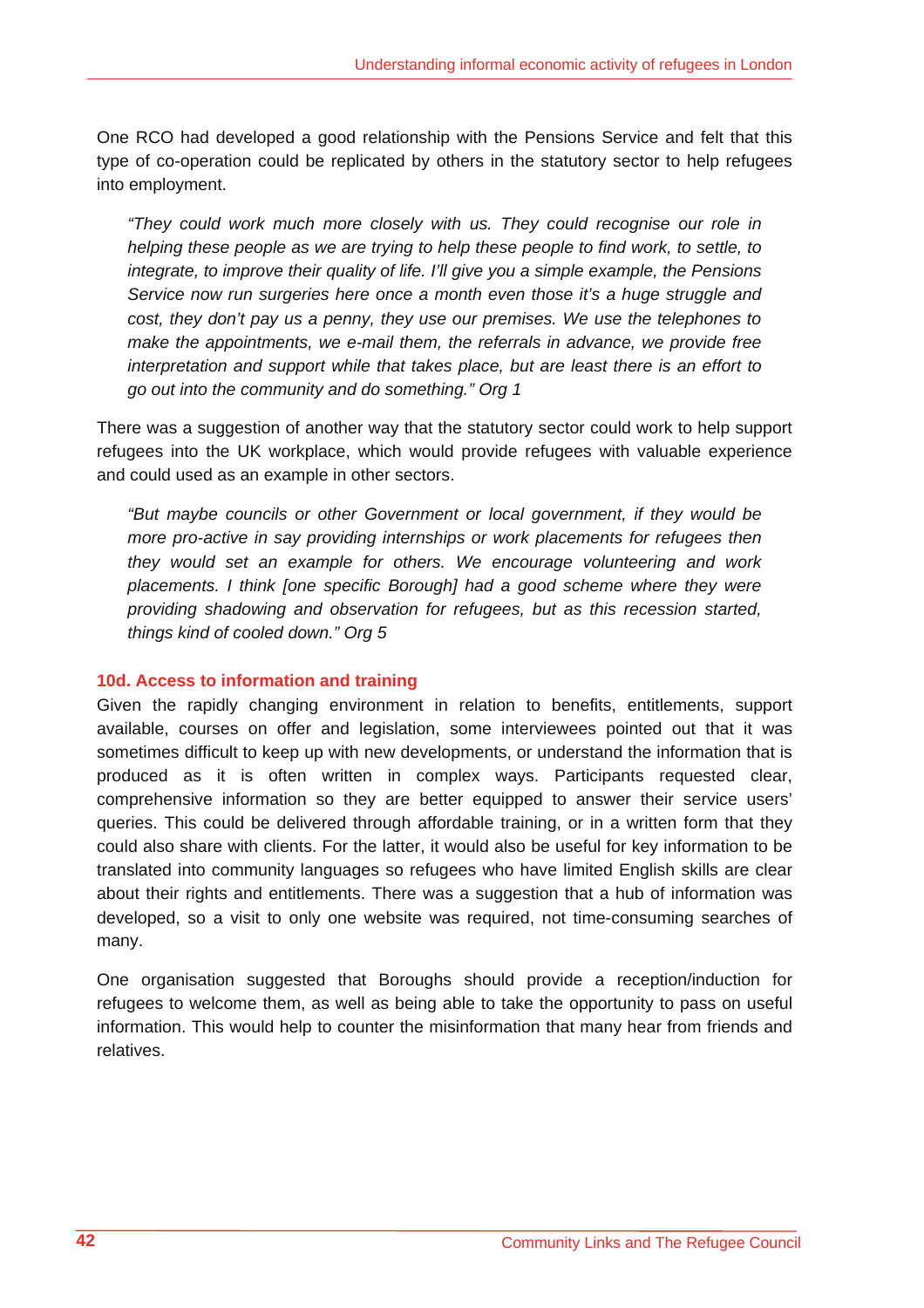# **Conclusion**

This scoping study has highlighted some of types of informal economic activity being undertaken by refugees and London, and the reasons why they participate in such work.

The findings of this research reflect similar findings from research carried out about informal working in the population in general. In the short term, informal work helps people deal with periods of absolute poverty such as paying for necessities, triggered by illness or loss of a formal job. In the medium term, informal work may keep individuals outside the formal labour market (i.e. no minimum wage, holiday/sick pay) and in relative poverty. Informal work can, for some, have a positive role, developing confidence and skills, and building social capital (Travers, 2000).

Refugees appear to be doing informal work out of necessity as they are in poverty which is partly due to the fact they face difficulties accessing the formal labour market. Some of the barriers in the way of entering the formal economy were related to the fact that they were refugees. These include employers not understanding refugees' entitlement to work, limited recognition of skills and experience gained in people's countries of origin, experiences of protracted periods without work during the asylum process and delays in receiving paperwork when refugee status is granted. The fact that they are migrants also meant that finding employment was more difficult due to some refugees having difficulties with the English language, insufficient knowledge of the benefits system and unfamiliarity with the way that the UK job market operates.

Organisations identified the types of support that refugees could benefit from in order to facilitate a move from the informal economy into formal work, and this included specialist programmes that are sensitive to the needs and experiences of refugees. Many reported that refugees did not receive the types of assistance they needed from statutory organisations, and that some services may be best delivered by organisations that communities trust.

# **Recommendations**

# *1. Provide tailored support programmes through Jobcentre Plus and the Work Programme*

This research suggests that refugees work informally due to difficulties in accessing the formal economy. To overcome these barriers, many refugees will need tailored support programmes that are sensitive to people's backgrounds and experiences, and unfamiliarity with formal employment in the UK. This could be done through Jobcentre Plus and the Work Programme in partnership with refugee agencies.

# *2. Run a reassurance campaign*

Employers and financial institutions need to be aware of refugees' entitlement to work and the types of documentation they carry. This could be achieved by a London-wide reassurance campaign promoting refugees entitlement to work, by drawing on existing resources and guidance.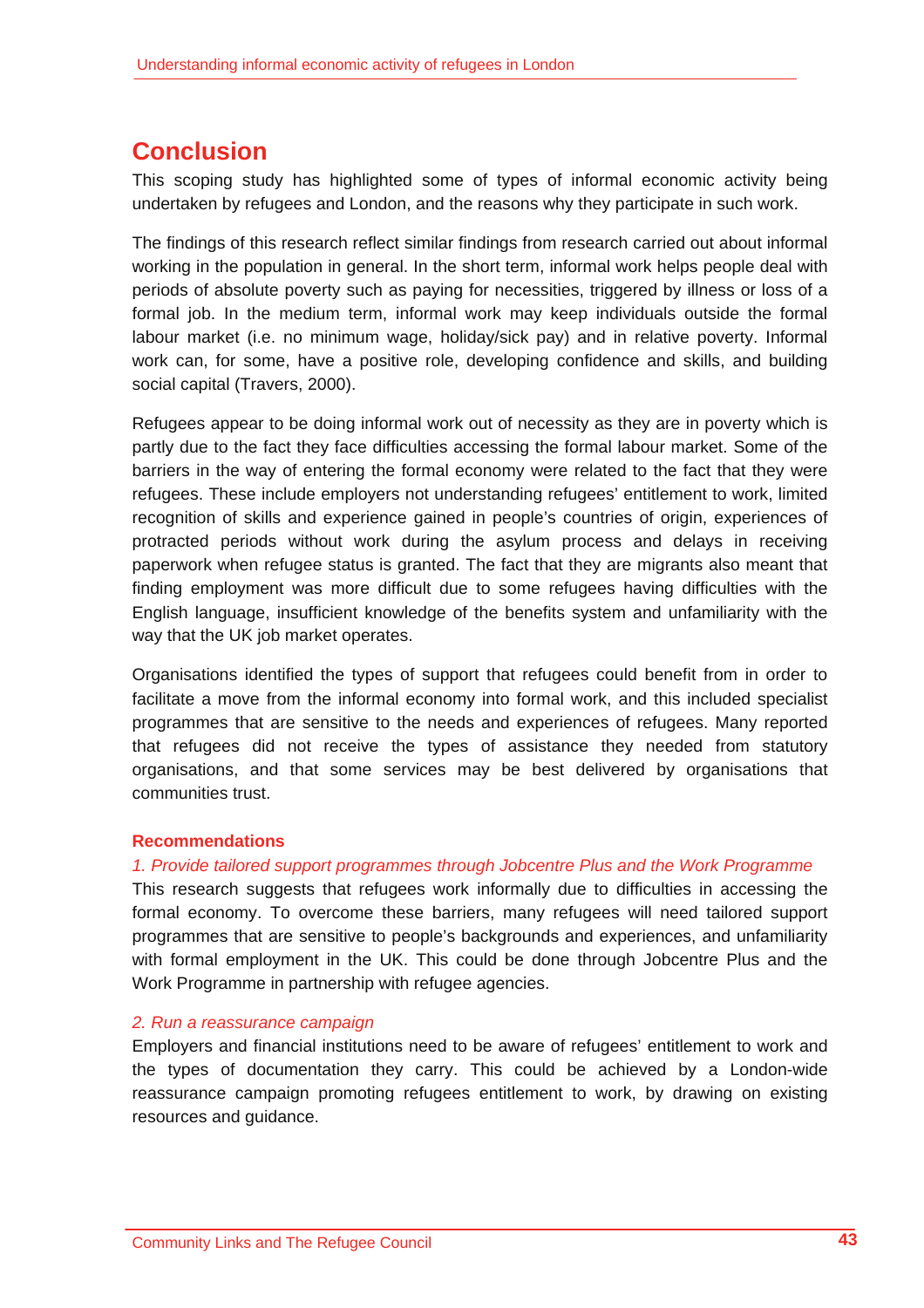#### *3. Include refugees in the criteria for fee remission for ESOL provision*

Refugees who lack sufficient English language skills find it difficult to enter the formal economy. We recommend that refugee status should be a criterion for fee remission for ESOL provision at all levels funded by the Skills Funding Agency.

#### *4. Increase business support for refugees*

This research has highlighted the confusion refugees experience when setting up businesses and becoming self-employed. BIS and expert providers should invest further in providing specific business support services for refugees. DWP's New Enterprise Allowance needs further refinement to truly meet the business support needs of people on benefits.

#### *5. Establish a formalisation service*

Although they constitute a minority of refugees, those who are involved in informal paid work may compound their disadvantage as the experience they gain in this sector cannot be used to support job applications for work in the formal economy. We suggest that GLA and partners explore developing a 'legitimisation' or 'formalisation' service that will help individuals get their previous informal work experience acknowledged, without the fear of sanctions and prosecution by DWP.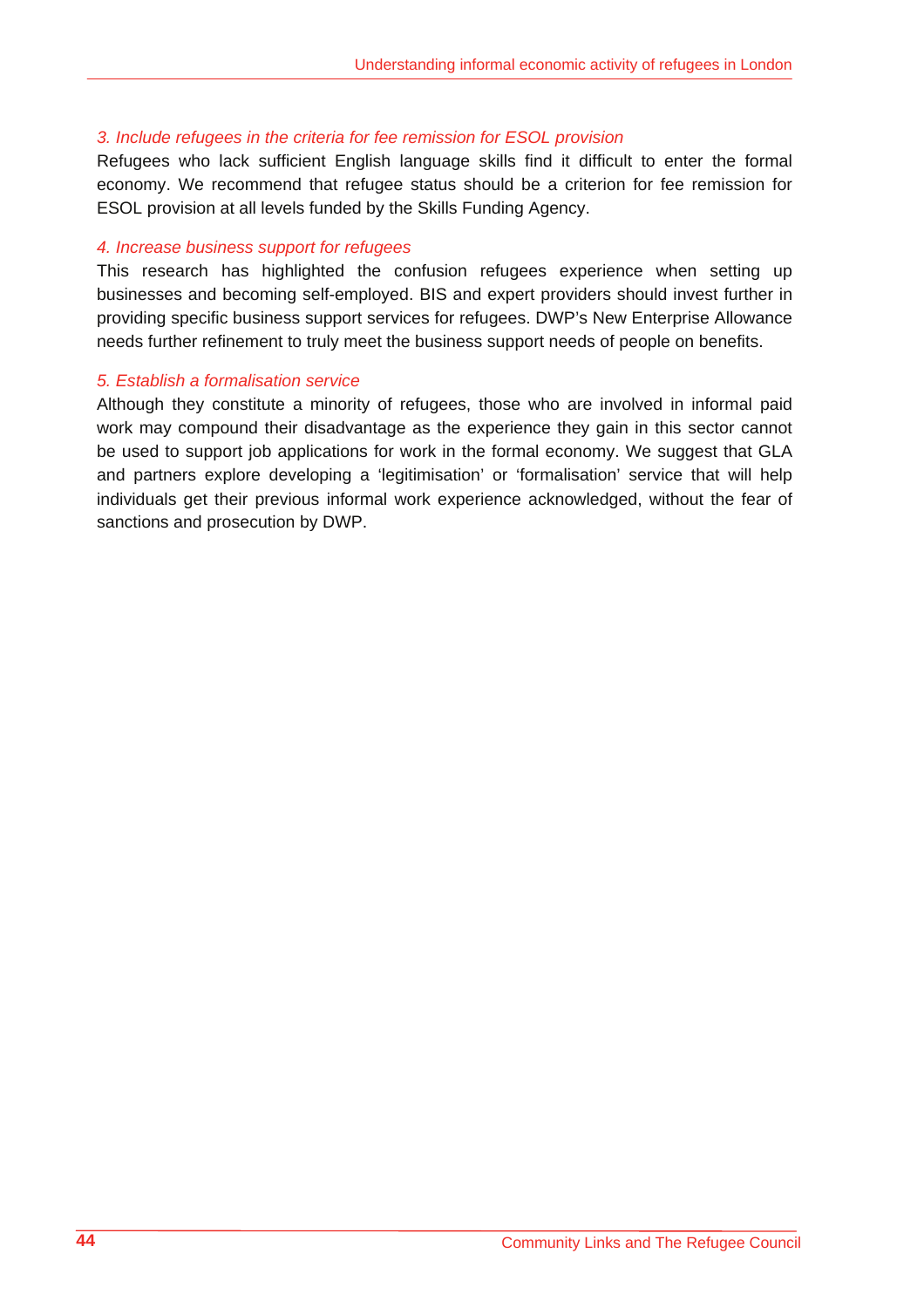# **Bibliography**

Bloch, A. (2002) Refugees' opportunities and barriers in employment and training, Department for Work and Pensions Research Report No. 179, Leeds, CDS (34.50)

Community Links, Child Poverty Action Group and Low Incomes Tax Reform Group (2007) Interact: benefits, tax credits and moving into work, London: Community Links, cpag, litrg.

Copisarow R and Barbour A, (2004) Self employed people in the informal economy: Cheats or Contributors?, London: Community Links

Craw, M. et al (2007) Employment, Skills and Training needs of Refugees, Asylum Seekers and Recent Migrants in Haringey, Final Report, September, Working Lives Research Institute, London Metropolitan University

Crawley, H. (2010) Chance or Choice: Understanding why asylum seekers come to the UK, Refugee Council

www.refugeecouncil.org.uk/Resources/Refugee%20Council/downloads/rcchance.pdf

Daniel, M., Devine, C., Rebecca, G., Pendry, E., and Zurawan, A (2010) Helping new refugees integrate into the UK: baseline data analysis from the Survey of New Refugees, Research Report 36, Home Office http://rds.homeoffice.gov.uk/rds/pdfs10/horr36c.pdf

Doyle, L. (2009) "I hate being idle": Wasted skills and enforced dependence among Zimbabwean asylum seekers in the UK", London: Refugee Council www.refugeecouncil.org.uk/policy/position/2009/ihatebeingidle.htm

Equality and Human Rights Commission and Refugee Council (Forthcoming) Employing refugees in schools

Grabiner Lord, (2000) The Informal Economy: A report by Lord Grabiner QC, London, HMSO,

Greater London Authority (2009) London enriched: The Mayor's refugee integration strategy, London: GLA www.london.gov.uk/archive/mayor/migration/docs/londonenriched.pdf

HM Treasury (2010) Spending Review 2010, Cm7942, October 2010 http://cdn.hmtreasury.gov.uk/sr2010\_completereport.pdf

Independent Chief Inspector of the UK Border Agency (2010) Asylum: Getting the Balance Right? A thematic inspection, July – November 2009,

www.ociukba.homeoffice.gov.uk/files/inspection-reports/ukba-asylum-report.pdf

Joint Money Laundering Steering Group (2007) Prevention of money laundering/prevention of terrorist financing, Guidance for the UK Financial Sector, Part II: Sectoral Guidance

Katungi D, Neale E, Barbour A, (2006) People in low-paid informal work: Need not greed, Joseph Rowntree Foundation and The Policy Press

Kenway, P., MacInnes, T., Fothergill, S. and Horgan, G. (2010) Working age 'welfare': who gets it, why, and what it costs, October 2010, Joseph Rowntree Foundation

www.jrf.org.uk/sites/files/jrf/working-age-welfare-summary.pdf

Llanes M and Barbour A (2007) Self-employed and Micro-entrepreneurs: Informal Trading and Journey towards Formalisation, London: Community Links

OECD, General Economics & Future Studies (2002) Measuring the Non-Observed Economy: A Handbook, (Complete Edition - ISBN 9264197451) pp. I-233 (234)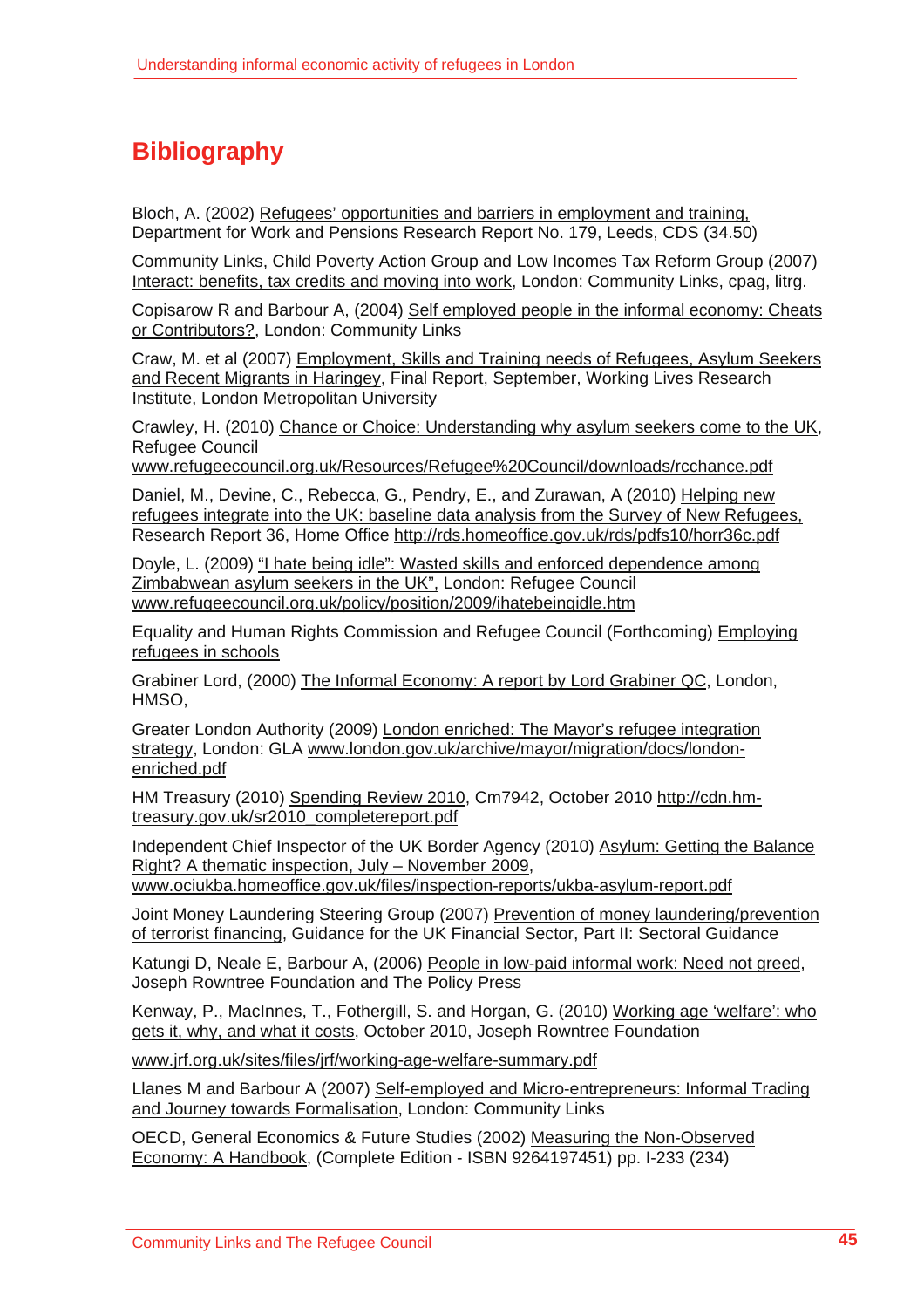Ofsted (2008) ESOL in the post-compulsory learning and skills sector: an evaluation, Ofsted www.ofsted.gov.uk/Ofsted-home/Publications-and-research/Browse-all-by/Documents-bytype/Thematic-reports/ESOL-in-the-post-compulsory-learning-and-skills-sector-anevaluation

Portes, A. & Sassen-Koob, S. (1987) Making it Underground: Comparative Material on the Informal Sector in Western Market Economies, American Journal of Sociology, 93(1):30-61.

Raijman, R. & Tienda, M. (2000) Training Function of Ethnic Economies: Mexican Entrepreneurs in Chicago, Sociological Perspectives, 43(3):439-456.

Refugee Assessment and Guidance Unit (2007) Mapping and Analysis of Systems for Assessment and Recognition of Overseas Qualifications and Experience in England, London Metropolitan University

Refugee Council (2009) Short guide for advisers on access to Higher Education,

www.refugeecouncil.org.uk/Resources/Refugee%20Council/downloads/briefings/HE%20for %20advisers%20guide%20aug09.pdf

Refugee Council and the Equality and Human Rights Commission (2010) Employing Refugees. A guide for employers: documents providing evidence of entitlements to work, http://www.refugeecouncil.org.uk/Resources/Refugee%20Council/downloads/employingrefu gees.pdf

Sales, R. (2002) The deserving and the undeserving? Refugees, asylum seekers and Welfare in Britain, Critical Social Policy 2002, 22(3); 456-477.

Schneider F, (2002) Size and measurement of the informal economy of 110 countries around the world, presented at a Workshop of Australian National Tax Centre, ANU, Canberra, Australia, July 17, 2002.

Scottish Poverty Information Unit (2010) Refugees' Experiences and Views of Poverty in Scotland, SPIU Findings No. 2, October 2010

www.scottishrefugeecouncil.org.uk/assets/0000/0947/Poverty\_Briefing\_Paper\_PDF.pdf

Small Business Council (2004) Informal Economy, London: Small Business Council, DTI

Travers A, (2000) Prospects For Enterprise, London: Community Links evidence paper series, number 2

TUC (2008) Commission on Vulnerable Workers, full report, London: TUC

Williams C & Windebank J, (2001) Beyond profit-motivated exchange: Some lessons from the study of paid informal work, European Urban and Regional Studies, Vol. 8 (1)

Williams C & Windebank J, (2002) The uneven geographies of informal economic activities: A case study of two British cities, Work, Employment & Society, Vol. 16 (2), p.229-248

Williams C & Windebank J, (2003) Reconceptualising women's paid informal work: Some lessons from lower-income urban neighbourhoods, Gender, Work & Organisation, Vol.10, No.3, pp. 281-300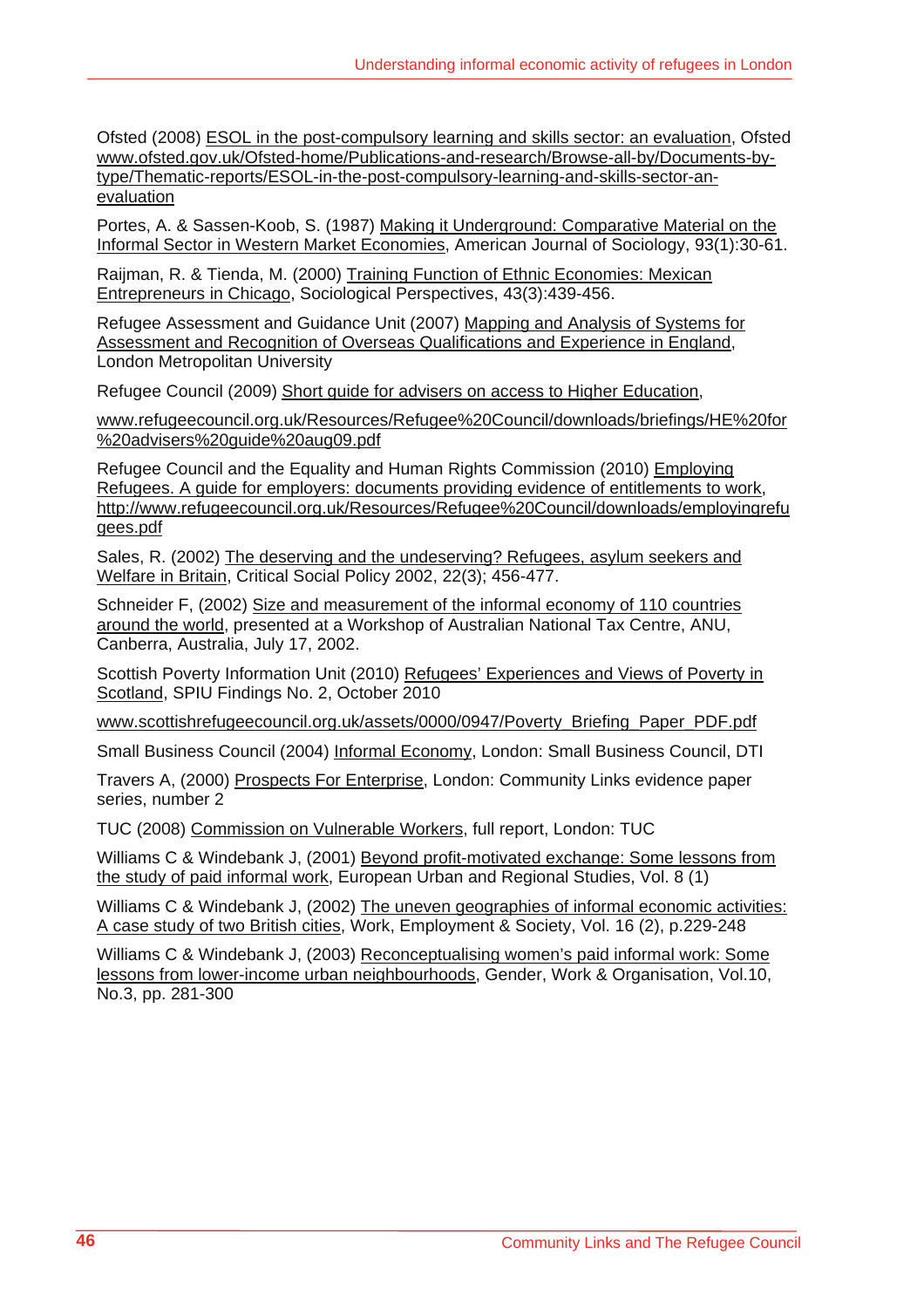# **Appendix**



Community Links is an innovative east London charity, running a wide range of community services and projects for all ages. Founded in 1977, we now work with 30,000 local people each year supporting children, young people, adults and families, in 60

different projects. We share the learning nationally with government, other practitioners and the media to generate social change. Visit: www.community-links.org

The national team of Community Links, shares the learning by providing practitioner-led consultancy and training, research, policy and campaigns and a communications / events programme; and over the last ten years has:

- Published over 54 books and reports based on our research
- Provided consultancy and training support to over 50 organisations from across the UK
- Succeeded in securing 12 national policy change
- Influenced government strategy and policy about the cash-in-hand / informal economy
- Led the Need NOT Greed campaign (members including TUC and Oxfam)
- Worked with over 10,000 local people using our innovative 'Everyday Innovators' approach



The Refugee Council is the largest charity working with asylum seekers and refugees in the UK. We not only give direct help and support, but also work with asylum seekers and refugees to ensure their needs and concerns are addressed. We achieve this mission by:

- supporting refugees and working with them as they build a new life
- speaking up for refugees and ensuring that refugees themselves have a strong voice in all areas of UK life
- building links with people from across our society to increase mutual understanding of refugees
- making the case for a fair and just asylum system
- taking a leading role in helping to build up a vibrant, sustainable and successful refugee sector in the UK and internationally

The Refugee Council works closely with Refugee Community Organisations and uses evidence gathered through research to identify the needs of refugees and advocate for policy change. For further information on our policy and research work, please visit: www.refugeecouncil.org.uk/policy